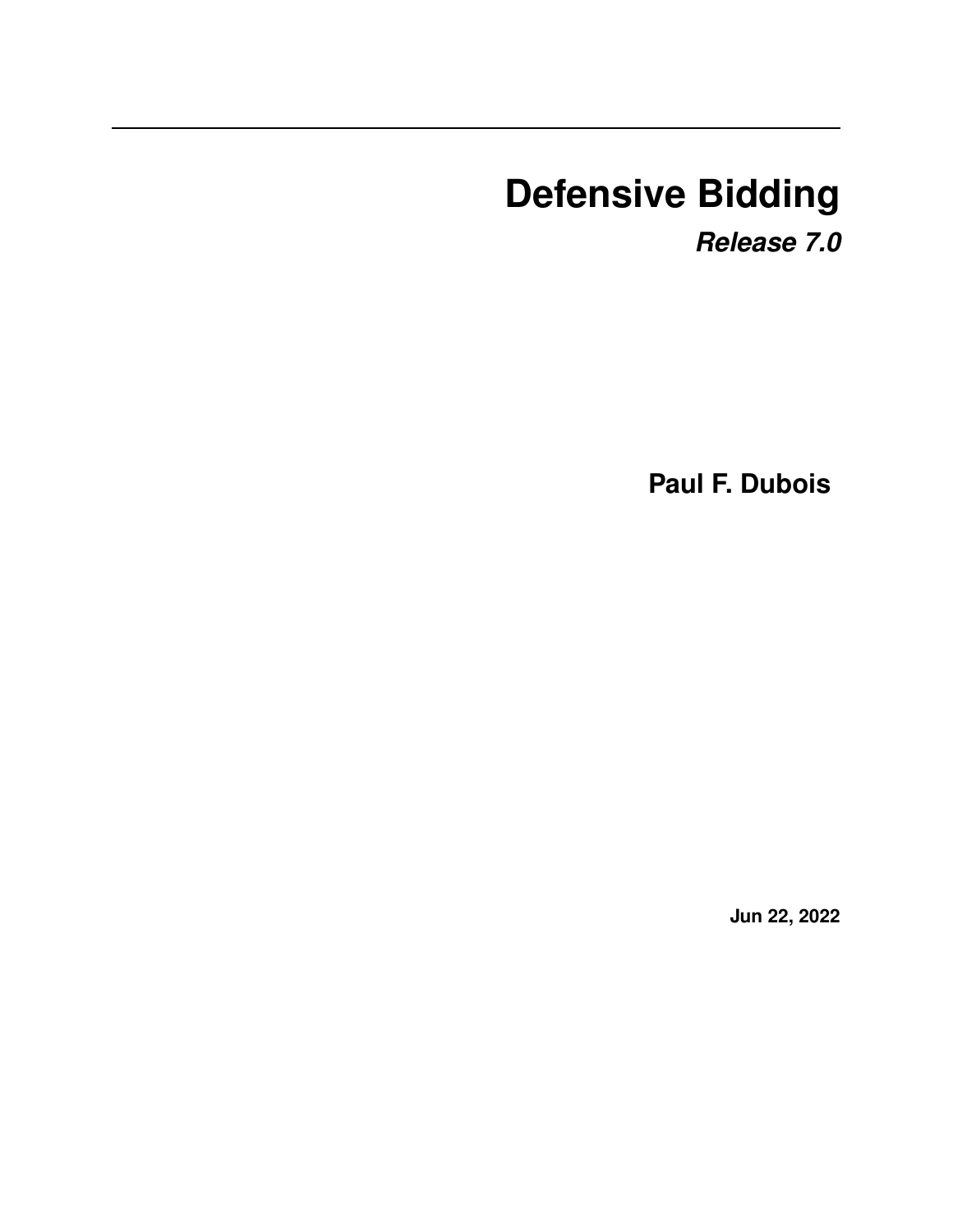## **TABLE OF CONTENTS**

| $\mathbf{1}$ | 1.1                                       | <b>Preliminaries</b>                                                                                                                                                                                                           | $\mathbf{1}$<br>-1 |  |  |  |  |  |
|--------------|-------------------------------------------|--------------------------------------------------------------------------------------------------------------------------------------------------------------------------------------------------------------------------------|--------------------|--|--|--|--|--|
| 2            | $\overline{2}$<br><b>Notrump Defenses</b> |                                                                                                                                                                                                                                |                    |  |  |  |  |  |
|              | 2.1                                       |                                                                                                                                                                                                                                | $\overline{2}$     |  |  |  |  |  |
|              | 2.2                                       |                                                                                                                                                                                                                                | $\overline{2}$     |  |  |  |  |  |
|              | 2.3                                       |                                                                                                                                                                                                                                | $\overline{2}$     |  |  |  |  |  |
|              | 2.4                                       |                                                                                                                                                                                                                                | $\overline{3}$     |  |  |  |  |  |
|              | 2.5                                       |                                                                                                                                                                                                                                | $\overline{3}$     |  |  |  |  |  |
|              |                                           | 2.5.1                                                                                                                                                                                                                          | 3                  |  |  |  |  |  |
|              | 2.6                                       |                                                                                                                                                                                                                                | 3                  |  |  |  |  |  |
| $\mathbf{3}$ | <b>Runouts</b>                            |                                                                                                                                                                                                                                | 5                  |  |  |  |  |  |
|              | 3.1                                       |                                                                                                                                                                                                                                | $\overline{5}$     |  |  |  |  |  |
|              |                                           | 3.1.1                                                                                                                                                                                                                          | 5                  |  |  |  |  |  |
|              | 3.2                                       |                                                                                                                                                                                                                                | 5                  |  |  |  |  |  |
|              | 3.3                                       |                                                                                                                                                                                                                                | 6                  |  |  |  |  |  |
|              |                                           | 3.3.1                                                                                                                                                                                                                          | 6                  |  |  |  |  |  |
|              |                                           | 3.3.2                                                                                                                                                                                                                          | 6                  |  |  |  |  |  |
|              | 3.4                                       | Guoba                                                                                                                                                                                                                          | $\overline{7}$     |  |  |  |  |  |
|              |                                           | 3.4.1                                                                                                                                                                                                                          | $\overline{7}$     |  |  |  |  |  |
|              |                                           | 3.4.2                                                                                                                                                                                                                          | $\overline{7}$     |  |  |  |  |  |
|              | 3.5                                       |                                                                                                                                                                                                                                | $\overline{7}$     |  |  |  |  |  |
| 4            |                                           |                                                                                                                                                                                                                                | 8                  |  |  |  |  |  |
|              | 4.1                                       | <b>Two-Suited Competitive Bids</b>                                                                                                                                                                                             | 8                  |  |  |  |  |  |
|              | 4.2                                       |                                                                                                                                                                                                                                | 8                  |  |  |  |  |  |
|              | 4.3                                       |                                                                                                                                                                                                                                | 9                  |  |  |  |  |  |
|              |                                           |                                                                                                                                                                                                                                |                    |  |  |  |  |  |
| 5            |                                           | <b>Special Doubles</b>                                                                                                                                                                                                         | 10                 |  |  |  |  |  |
|              | 5.1                                       | <sup>10</sup>                                                                                                                                                                                                                  |                    |  |  |  |  |  |
|              | 5.2                                       |                                                                                                                                                                                                                                |                    |  |  |  |  |  |
|              | 5.3                                       | Maximal Doubles entering the contract of the contract of the contract of the contract of the contract of the contract of the contract of the contract of the contract of the contract of the contract of the contract of the c |                    |  |  |  |  |  |
| 6            |                                           | <b>Interesting Gadgets</b>                                                                                                                                                                                                     | 12                 |  |  |  |  |  |
|              | 6.1                                       |                                                                                                                                                                                                                                |                    |  |  |  |  |  |
|              |                                           |                                                                                                                                                                                                                                |                    |  |  |  |  |  |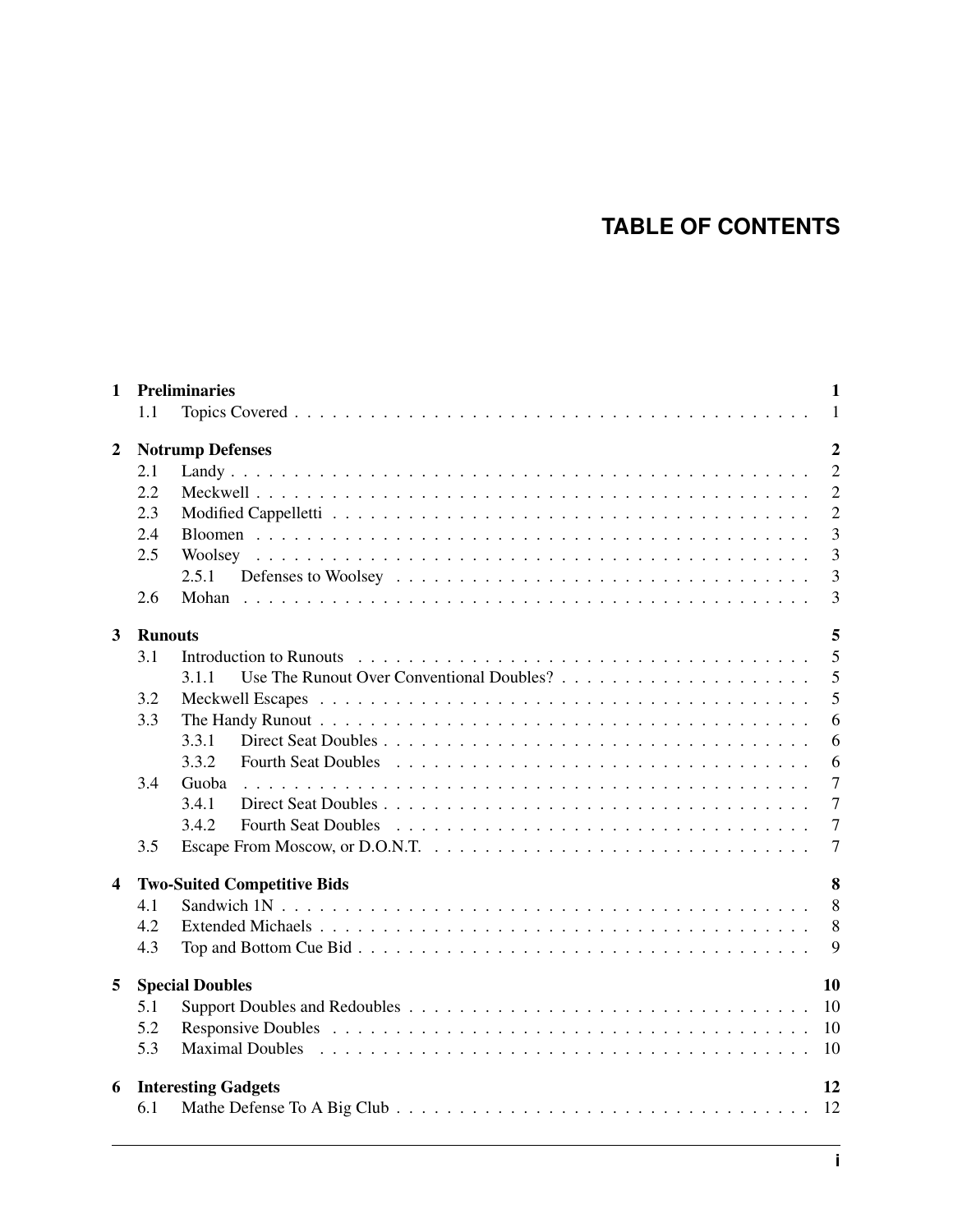|   | 6.2          |                                                                                                                 |    |
|---|--------------|-----------------------------------------------------------------------------------------------------------------|----|
| 7 |              | Lebensohl                                                                                                       | 13 |
|   | 7.1          |                                                                                                                 | 13 |
|   |              | 7.1.1                                                                                                           | 13 |
|   |              | 7.1.2                                                                                                           | 14 |
|   |              | 7.1.3                                                                                                           | 14 |
|   |              | 7.1.4                                                                                                           | 14 |
|   |              | 7.1.5                                                                                                           | 15 |
|   |              | 7.1.6                                                                                                           | 15 |
|   |              | 7.1.7                                                                                                           | 15 |
|   |              | 7.1.8                                                                                                           | 16 |
|   | 7.2          |                                                                                                                 | 16 |
|   | 7.3          |                                                                                                                 | 16 |
|   | 7.4          |                                                                                                                 | 16 |
|   | 7.5          |                                                                                                                 | 16 |
|   | 7.6          |                                                                                                                 | 17 |
|   |              |                                                                                                                 |    |
| 8 |              | <b>Rubensohl and Transfer Lebensohl</b>                                                                         | 18 |
|   | 8.1          |                                                                                                                 |    |
|   | 8.2          |                                                                                                                 |    |
|   |              |                                                                                                                 |    |
| 9 |              | <b>My Rubensohl: R</b>                                                                                          | 20 |
|   | 9.1          | When Does R Apply? $\ldots \ldots \ldots \ldots \ldots \ldots \ldots \ldots \ldots \ldots \ldots \ldots \ldots$ | 20 |
|   |              | 9.1.1                                                                                                           | 20 |
|   | 9.2          |                                                                                                                 | 21 |
|   |              | 9.2.1                                                                                                           | 21 |
|   |              | 9.2.2                                                                                                           | 21 |
|   |              | 9.2.3                                                                                                           | 21 |
|   |              | 9.2.4                                                                                                           | 22 |
|   |              | 9.2.5                                                                                                           | 22 |
|   |              | 9.2.6                                                                                                           |    |
|   | 9.3          |                                                                                                                 |    |
|   | 9.4          |                                                                                                                 |    |
|   | 9.5          |                                                                                                                 | 23 |
|   |              | 9.5.1                                                                                                           | 23 |
|   |              | 9.5.2                                                                                                           | 24 |
|   |              | 9.5.3                                                                                                           | 25 |
|   |              | 9.5.4                                                                                                           | 25 |
|   |              | 9.5.5                                                                                                           | 25 |
|   | 9.6          |                                                                                                                 | 25 |
|   |              | 9.6.1                                                                                                           | 26 |
|   | 9.7          |                                                                                                                 | 27 |
|   | 10 Glossary  |                                                                                                                 | 29 |
|   |              |                                                                                                                 |    |
|   | <b>Index</b> |                                                                                                                 | 33 |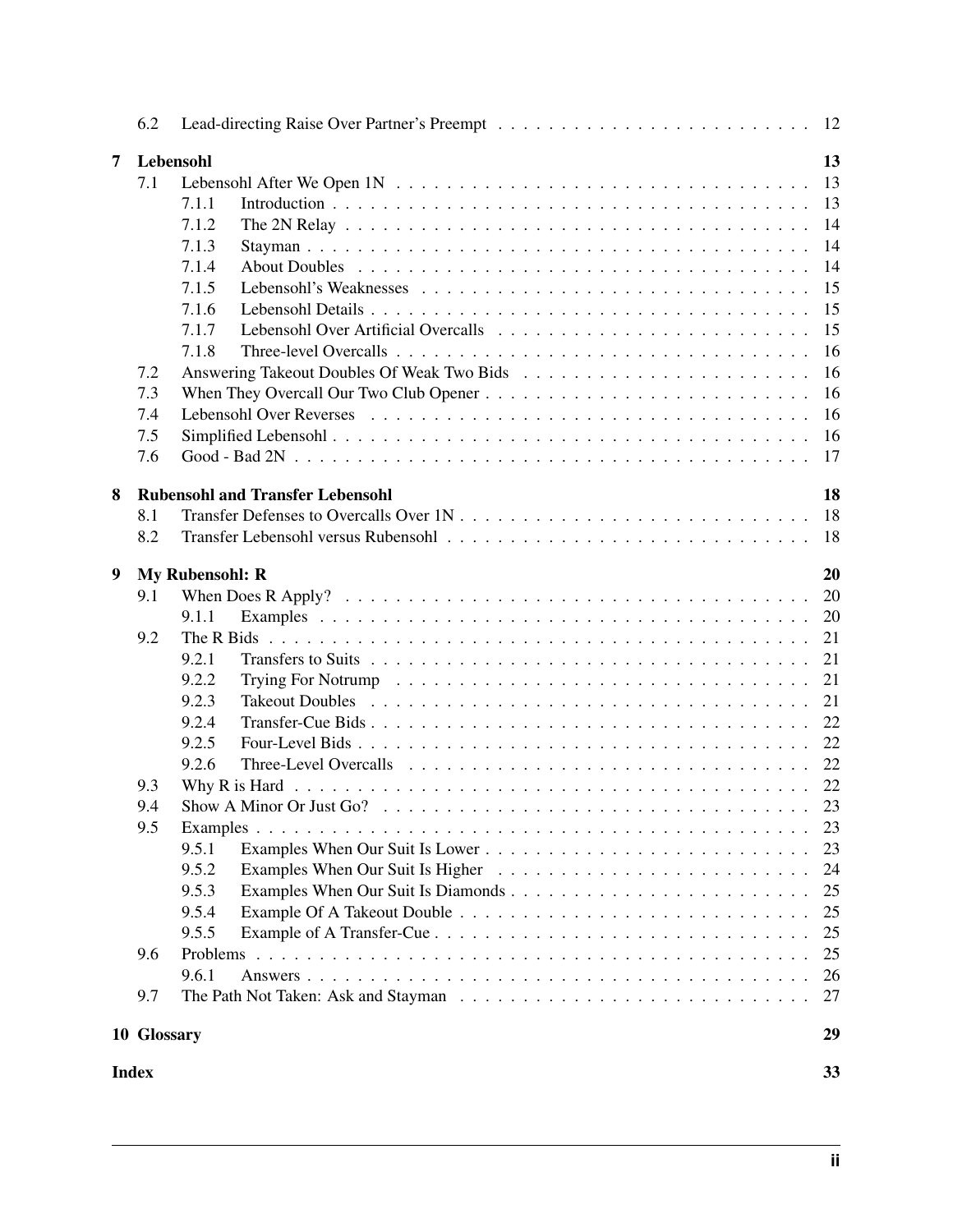#### **PRELIMINARIES**

<span id="page-3-0"></span>This book is written for the advanced-intermediate to advanced bridge player. It is a supplement to my book, *Bidding Notes*.

Please note the rant in that book about not playing too many conventions. To which, we must now add:

Warning: Some of these conventions are mutually exclusive!

This volume was split from the *Advanced Bidding* book in order to keep the size of each more manageable. This volume contains the defensive conventions while the offensive conventions are in the other book.

These books do *not* get you to "expert" in bidding. Some of the conventions have many variations or followups not covered here. But this set will go a long way to making you the best non-expert bidder in your club.

#### <span id="page-3-1"></span>**1.1 Topics Covered**

- Defenses to their opening 1N
- Escape strategies for when our 1N opener is doubled.
- Lebensohl and Rubensohl, two related conventions for dealing with interference over our 1N opener, and which also can be used in some other competitive situations.

These systems are much more difficult, and much more useful, than some of the more prosaic conventions. Learning them is independent from everything else.

• Descriptions of some miscellaneous *[gadgets](#page-32-0)*.

Note: Some of these conventions are mutually exclusive!

Every technical book should have an index, and this one does.

In electronic manifestations of this book, there are many operable links in the text. This book is available as a PDF, as a book for electronic readers, and can be rendered into web pages.

Please see *Bidding Notes* for intermediate bidding, information on how to contribute, resources, acknowledgements, and a glossary.

Please see *Advanced Bidding* for a large number of offensive conventions.

Please see *Imprecise Precision* for my version of the Precision System.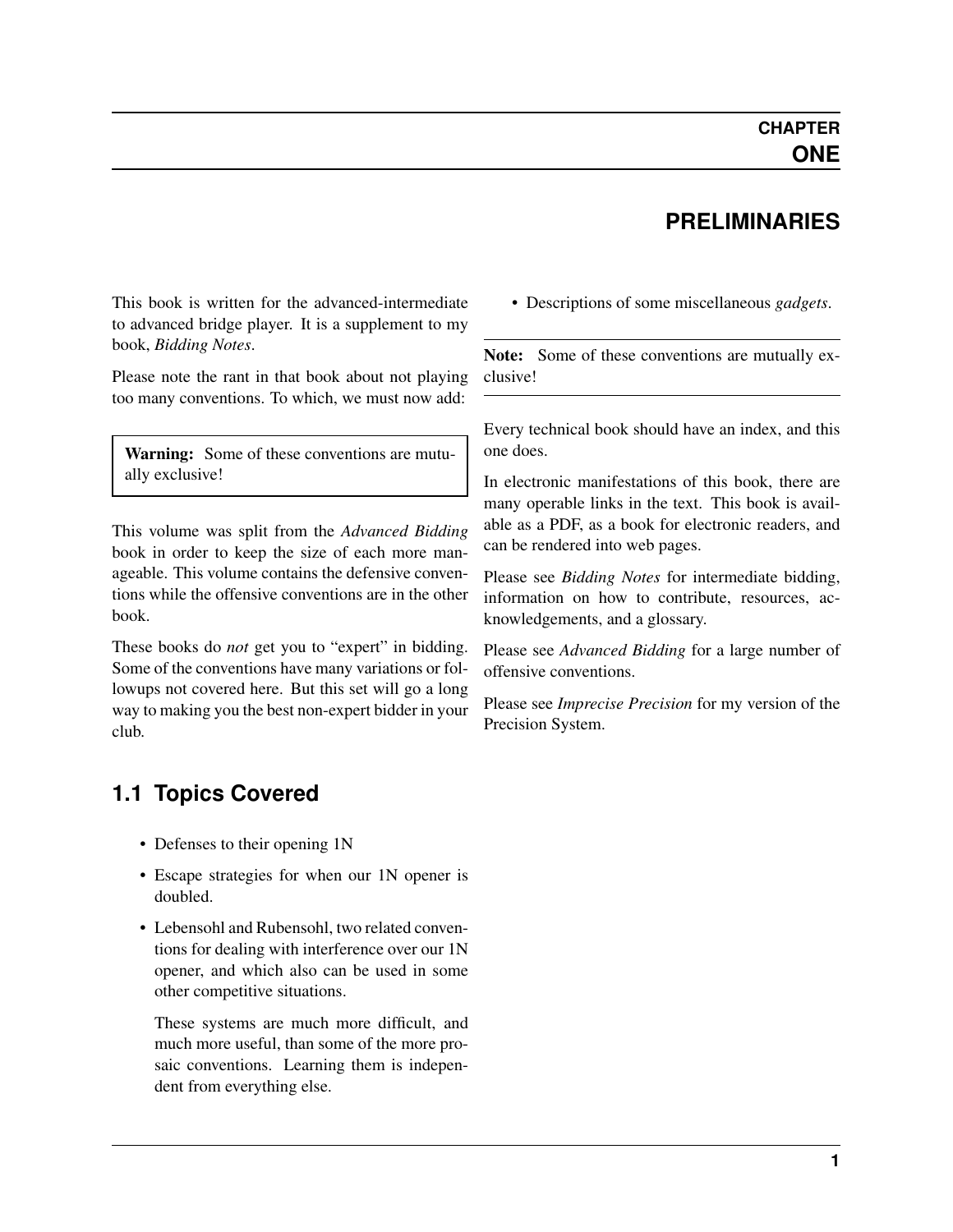<span id="page-4-5"></span><span id="page-4-0"></span>This section explains some more defenses after your opponents open or overcall 1N. Some can also be used in balancing a passing-out 1N. (See Balancing in *Bidding Notes*.)

Two-suited hands are often more powerful than their HCP count alone would indicate. We've already learned the basic Unusual 2N and Michael's Cuebid. For interfering with their 1N opening, we have Cappelletti and D.O.N.T.

In all these methods, the two-suited bids promise at least 5-4 in the suits. Vulnerability should be considered. Any bid which may force to the three level requires extra points or shape, comparatively.

In case you want to get creative and invent your own, a note on ACBL regulations:

- X or 2 $\clubsuit$  can show 0 specified suits. In that sense they are privileged. It is ok if 2♣ shows an unspecified suit or 2♣ shows clubs and a higher suit or X shows an unspecified suit.
- 2♢ can show "a one-suited hand with an unspecified major suit", or any specific suit with an unknown or known companion such as "both majors" or "diamonds and a higher suit."
- Other bids must show at least one definite suit. E.g.,  $2\heartsuit$  can be hearts and a minor, or hearts and a four card minor, but not any major and a minor.

#### <span id="page-4-1"></span>**2.1 Landy**

Landy is simple: 2♣ shows both majors, at least 5- 4. According to the Bridge Guys website, Landy can claim to be the very first conventional method. Many variations have evolved with respect to the replies by advancer, but for a simple agreement, the advancer just chooses his best major, or (rarely) bids a minor suit with very poor majors but a good long minor. *[Woolsey](#page-5-4)* (page 3) below is an up-gunned Landy.

**NOTRUMP DEFENSES**

#### <span id="page-4-2"></span>**2.2 Meckwell**

<span id="page-4-4"></span>In this modification of D.O.N.T., the double works harder in order to make  $2\heartsuit$  and  $2\spadesuit$  natural. After opponents open 1N, either in direct seat, or after two passes by partnership agreement,

• X! Long minor or both majors

Response: 2♣!(relay); then the doubler passes, corrects to  $2\diamondsuit$ , or bids  $2\heartsuit$  to show both majors.

- 2. ! Clubs and a major suit
- 2♢! Diamonds and a major suit
- 2 $\heartsuit$  Shows long hearts
- 2♠ Shows long spades
- 2N Shows both minors

You may enjoy combining Meckwell with the *[Meck](#page-7-3)[well Escapes](#page-7-3)* (page 5) runout.

#### <span id="page-4-3"></span>**2.3 Modified Cappelletti**

In this modification of Cappelletti, the 2♣ bid works harder in order to make  $2\heartsuit$  and  $2\spadesuit$  natural. After opponents open 1N, either in direct seat, or after two passes by partnership agreement,

- X Equal hand, penalty-oriented
- 2. I Diamonds or, a minor and a major.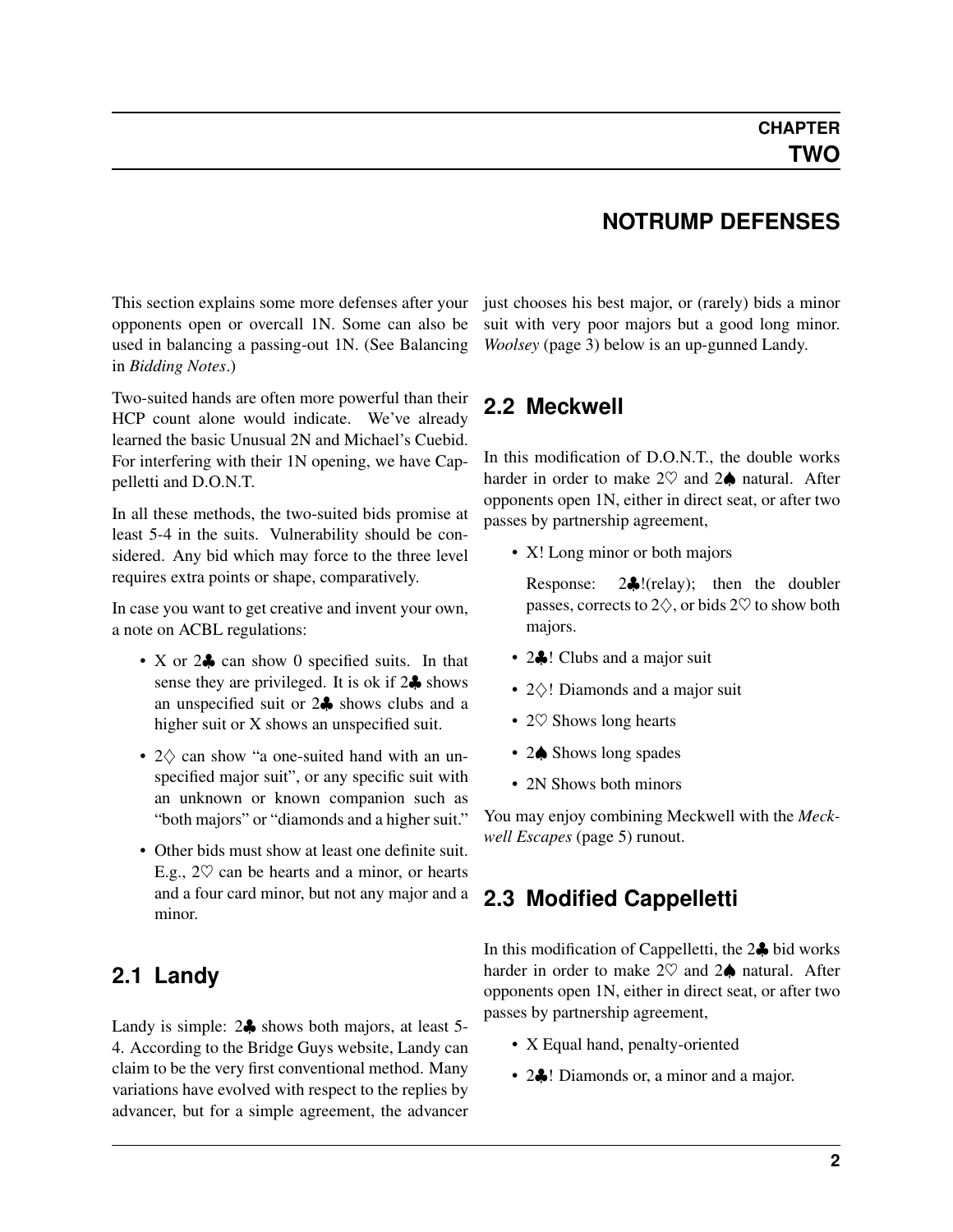<span id="page-5-5"></span>Advancer bids 2♢!(relay), and intervenor then **2.5.1 Defenses to Woolsey** bids pass, or his major. Advancer can then ask for the minor with 2N! (good hand) or  $3\clubsuit$ ! (pass or correct).

- 2♢! Both majors
- 2 $\heartsuit$  Shows long hearts
- 2♠ Shows long spades
- 2N Shows both minors
- 3♣ Long clubs

## <span id="page-5-0"></span>**2.4 Bloomen**

Bloomen is related to Cappelletti. All 2-level suit bids are natural long suits. A double is a relay to 2♣, and then intervenor bids one of the Capp two-suited bids:  $2\diamond$  for both majors, or 2M for a major and a minor. As usual, 2N asks for the minor. Doubling and then bidding a suit at the three level is a strong six-carder, while bidding directly at the three level a normal preempt.

## <span id="page-5-1"></span>**2.5 Woolsey**

<span id="page-5-4"></span>Woolsey, sometimes called Multi-Landy, became legal under the ABCL GCC in May, 2015. After a 1N opening or overcall:

- X Shows an equal hand, penalty-oriented
- 2. Shows both majors, as in Landy.
- 2♢! Shows a single-suited hand in an unspecified major suit. Advancer relays with 2♡!(forced), pass or correct.
- 2 $\heartsuit$ ! Shows long hearts and an unspecified four-card minor. 2N asks for the minor.
- 2 $\spadesuit$ ! Shows long spades and an unspecified four-card minor. 2N asks for the minor.
- 2N Shows both minors.

<span id="page-5-2"></span>How should you defend against the Woolsey  $2\diamondsuit$ ?

Experts concede that Woolsey is difficult to defend against, which is why there was resistance to putting it into the GCC. However, at the club level most players will survive pretty well with stolen bids and common sense.

One problem here is that you don't have a Stayman bid unless you agree to use 3♣.

Responder can always pass first, of course, and see what their major is. Passing first and then bidding should be stronger than immediate action. A second double should be penalty oriented.

More sophisticated defenses are based on *[Lebensohl](#page-14-3)* (page 12).

## <span id="page-5-3"></span>**2.6 Mohan**

Mohan is designed to compete against weak 1N openers. It is recommended over a 1N opener showing an upper range of 14 or less HCP. Two suited bids can be 5-4 . We lower our standards because it is as important to be finding our own games as to interfere with theirs.

The bids are:

- X shows an equal hand and is penalty oriented.
- 2. shows the majors; if partner does not have a preference, he bids  $2\diamondsuit$  to let intervenor pick.
- $2\diamondsuit$  is a transfer to hearts, which must be accepted if responder passes.
- 2 $\heartsuit$  is a transfer to spades, which must be accepted if responder passes.
- 2 $\spadesuit$  shows hearts and a minor suit.
- 2N shows spades and a minor suit.
- Three of a minor is natural and constructive.
- Three of a major is preemptive.

Note why the three of a major is preemptive. The person holding this hand could have transfered to his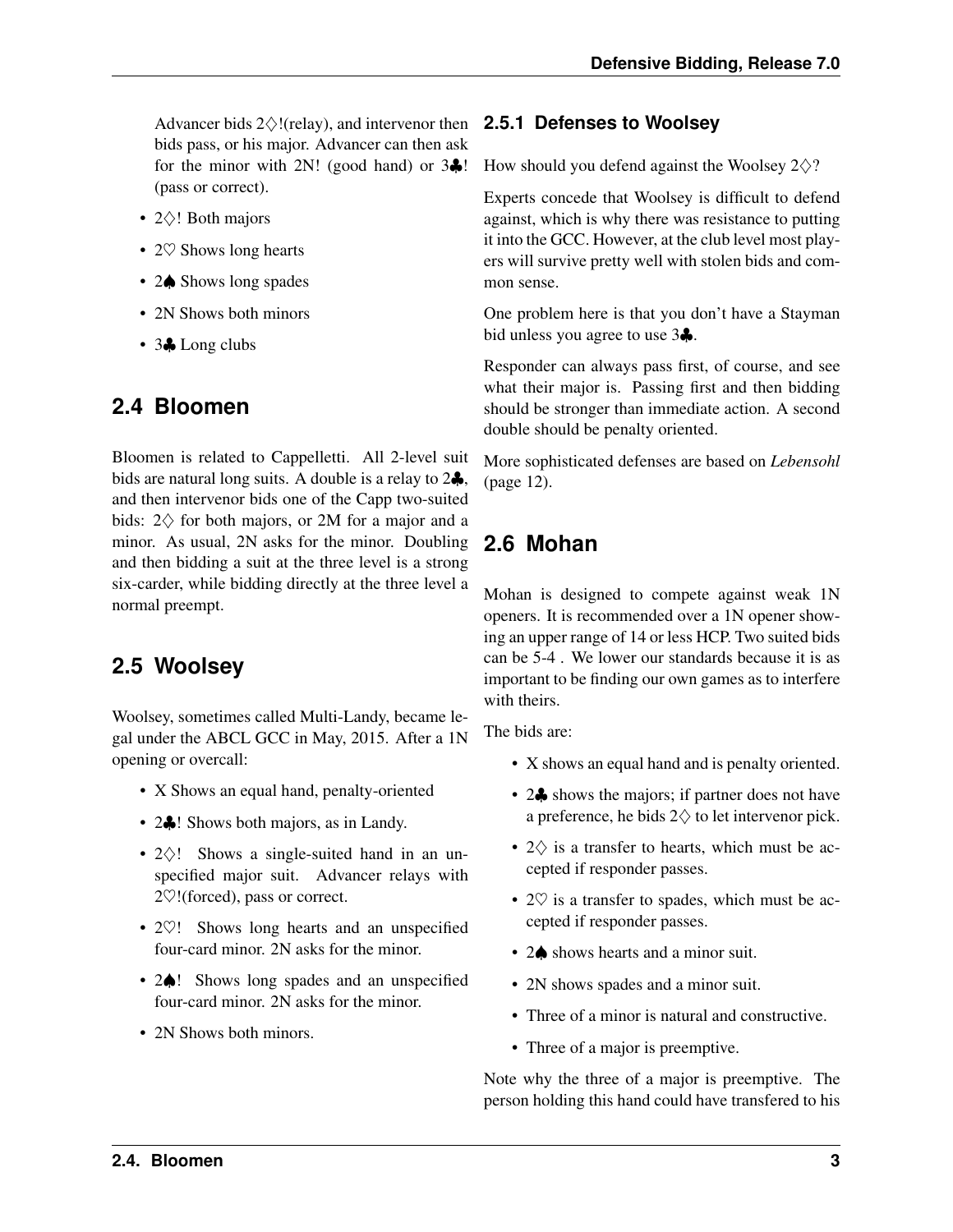suit and then raised to get to the same place. Not needing two bids with the same meaning, the "slow" bid of 3M is the strong one, an idea similar to *[Leben](#page-14-3)[sohl](#page-14-3)* (page 12).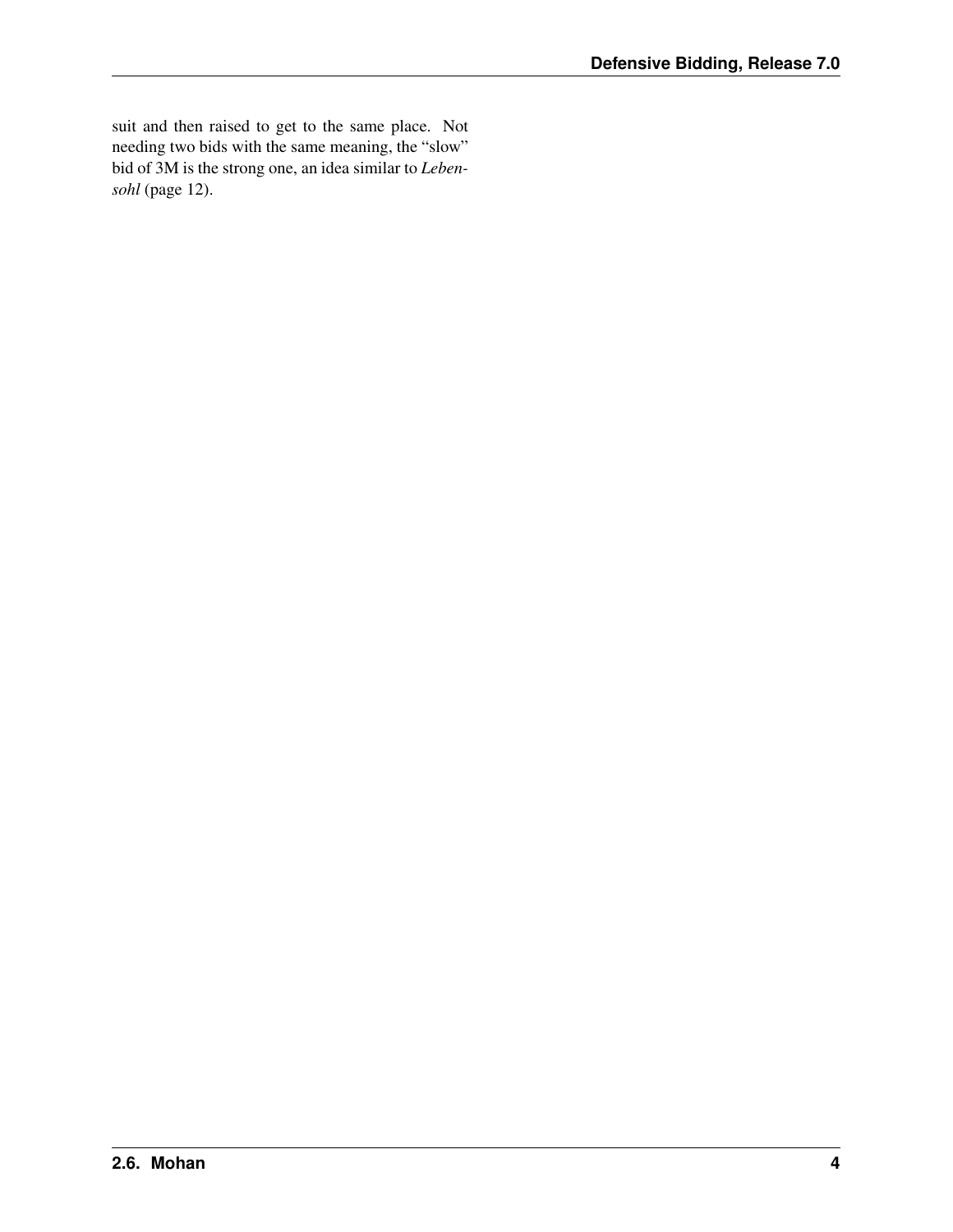### **CHAPTER THREE**

## **RUNOUTS**

#### <span id="page-7-4"></span><span id="page-7-0"></span>**3.1 Introduction to Runouts**

When partner opens 1N and your RHO doubles for penalty, and you have a weak hand, you want to help partner out of playing 1NX with power on his right. Almost any suit fit is going to be an improvement. This problem occurs more often with a Weak NT opening, but it can happen even with a strong one.

An agreement about how to get out of this dilemma is called a "runout".

The standard runout is that double asks opener to bid his best minor. That lets you pass or correct to some 5-card suit that you have. The problem is that this is not cooperative and applies to only a fraction of the hands you might have.

This chapter shows you some better runouts. The goal is to find some 7+ card or better fit. Naturally, all of the schemes have a problem when responder's hand is 4333. A responder who is 4333 can decide that the four-carder is a five-carder, or that one of the 3-card suits is his other four-carder.

#### <span id="page-7-1"></span>**3.1.1 Use The Runout Over Conventional Doubles?**

If the opponent's double does not show strength, but rather is something like D.O.N.T's double showing a single-suited hand, you have two choices:

- Ignore it systems are "on".
- Play your runout regardless of what kind of double it is.

The case for playing the runout is that opener's RHO might be strong and pass. Also, if it is responder who has some points, and the runout has Pass as forcing, it keeps things going.

For intermediate players, there is a more practical reason, especially when playing the weak 1N: the opponents will frequently be confused about what the double means, so that the explanation you get may be wrong. I've heard:

- "I thought we were playing natural over weak notrump!" – It isn't on their card, of course.
- "We switch to Cappelletti over a weak notrump." – But the doubler forgot and is still playing D.O.N.T.
- "That was for takeout, partner!"

Or explanations when we inquire:

- "I have no idea." at least he's honest.
- "I presume it is penalty." and half the time he's right.

You can call the director after you discover misinformation, but you need to show you were damaged by the misinformation to get relief, and that is hard to think out at the table, and hard for the director.

My conclusion is that it is best to play the runout on after any double, as long as responder's Pass is forcing.

#### <span id="page-7-2"></span>**3.2 Meckwell Escapes**

<span id="page-7-3"></span>Meckwell Escapes are similar to the Meckwell bids over interference with our 1N opener. A great combination is to play *[Meckwell](#page-4-4)* (page 2) and Meckwell Escapes.

• Pass!(forcing, shows either clubs, diamonds, or both majors).

Opener bids 2♣!(forced).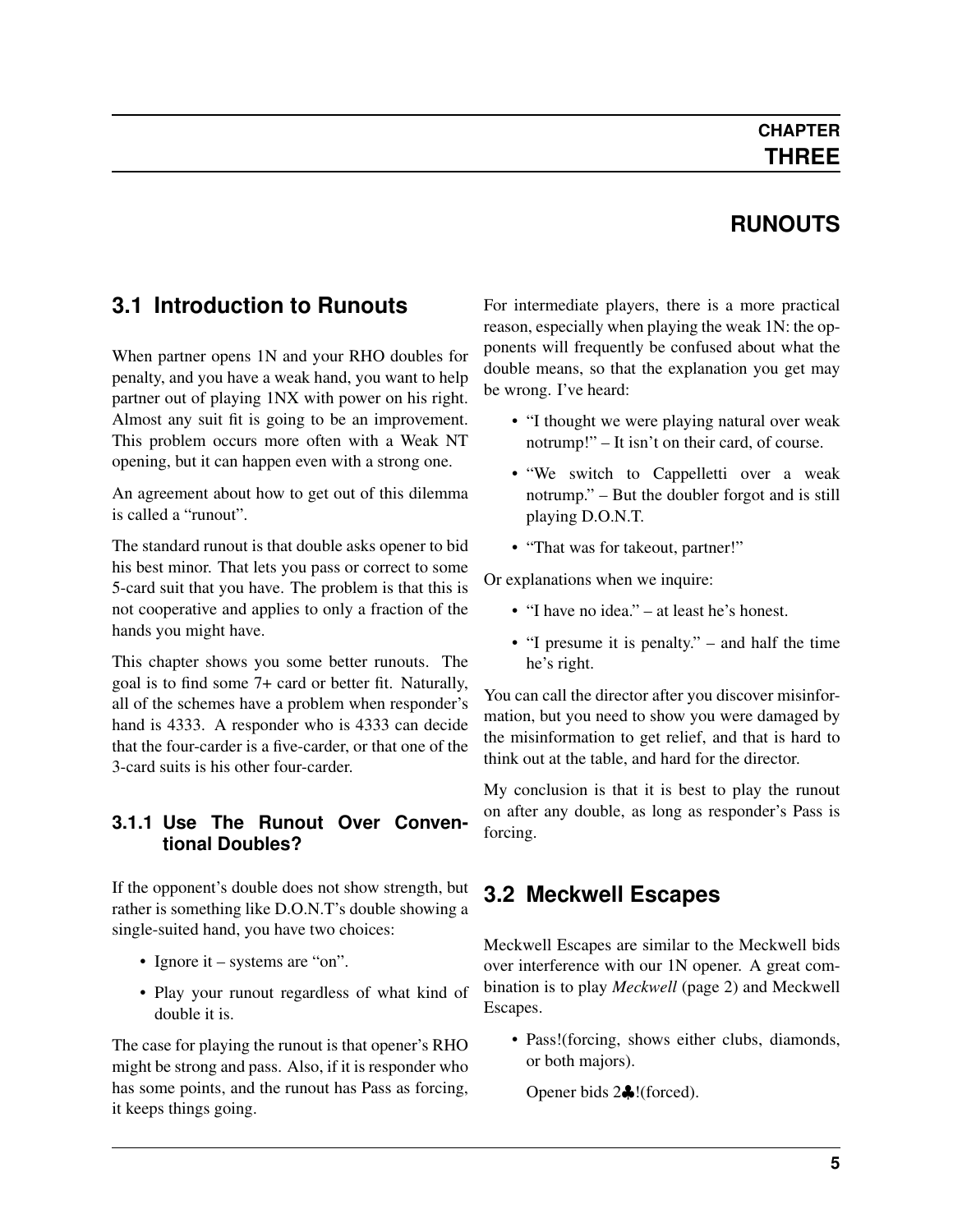<span id="page-8-3"></span>Next, responder passes or bids  $2\diamondsuit$  with 5 cards in the minor, or 2♡! shows 4-4 majors.

- 2. promises clubs and a higher suit, 4-4 at least.
- 2♢ promises diamonds and a higher suit, 4-4 at least.
- 2♡ and 2♠ are natural five-card suits.
- Redouble is natural, not forcing.

## <span id="page-8-0"></span>**3.3 The Handy Runout**

Handy Runout is named for Howard Schutzman and Andy Stark, who developed it with encouragement from Ally Whiteneck. It works properly only when the 1N opener does not have two doubletons. Over a strong 1N you can probably afford to fudge this requirement because the strength will help you if you land in a bad fit.

#### <span id="page-8-1"></span>**3.3.1 Direct Seat Doubles**

After 1N (X), responder bids:

- Pass! shows near-invitational or better values and a willingness to play 1N doubled.
- Redouble! Shows a five card suit; opener bids 2♣!(relay), pass or correct.
- 2x!(pass or correct) denies a five-card suit, shows lowest 4-card suit, beginning a relay until a 7 card fit is found.
- 3.,  $3\diamondsuit$ ,  $3\heartsuit$ ,  $3\spadesuit$ : Preemptive, usually a seven card suit.
- 3NT to play.
- 4♢, 4♡: Texas Transfer.

Worst case: you have a bad, flat hand. Bid the 4 card suit and hope.

Examples, assuming responder is not 4333:

• After  $1N(X)$  - Pass! -  $2\clubsuit$ , suppose responder is 2434 or 4432. He will bid  $2\heartsuit$ . If opener has a heart doubleton, he must have at least three in all the other suits because he does not have two doubletons. Therefore he can bid 3♠, and if that is not responder's "other suit", responder can end the auction at 3♣.

• 1N -  $(X)$  -  $2\diamondsuit!$ , responder shows diamonds and a higher suit. If opener has only a doubleton in diamonds he will bid 2♡. Otherwise he passes. If hearts is not responder's second suit he bids his second suit, knowing opener must have three of them.

After the redouble, if RHO bids a suit, opener is off the hook if he wants to be.

If they bid after responder's pass, we will not let them play undoubled in any contract less than two spades. A pass is therefore forcing partner to double or bid on.

The first double by a partner who must bid due to a forcing pass, is for takeout. Example:

1N (X) P!  $2\diamondsuit$ P! (P) X

shows diamond shortness and at least 3 card support for the other suits. The takeout double does not show extras. But:

```
1N (X) P! (2\clubsuit)
X (2\diamond) X
```
This second double is penalty.

If in a forcing auction, we bid a suit or 2N, it is not forcing. It is constructive and shows 10-12 HCP. If you bid a suit at the three level or cue bid the opponent's suit, it is forcing.

#### <span id="page-8-2"></span>**3.3.2 Fourth Seat Doubles**

When RHO doubles after two passes, we know responder is not invitational since he passed, but he could have up to near-invitational values.

After  $1N - (P) - P - (X)$ , opener:

• Opener should bid a five card suit if they have one. Otherwise opener should pass and let responder bid if LHO is silent.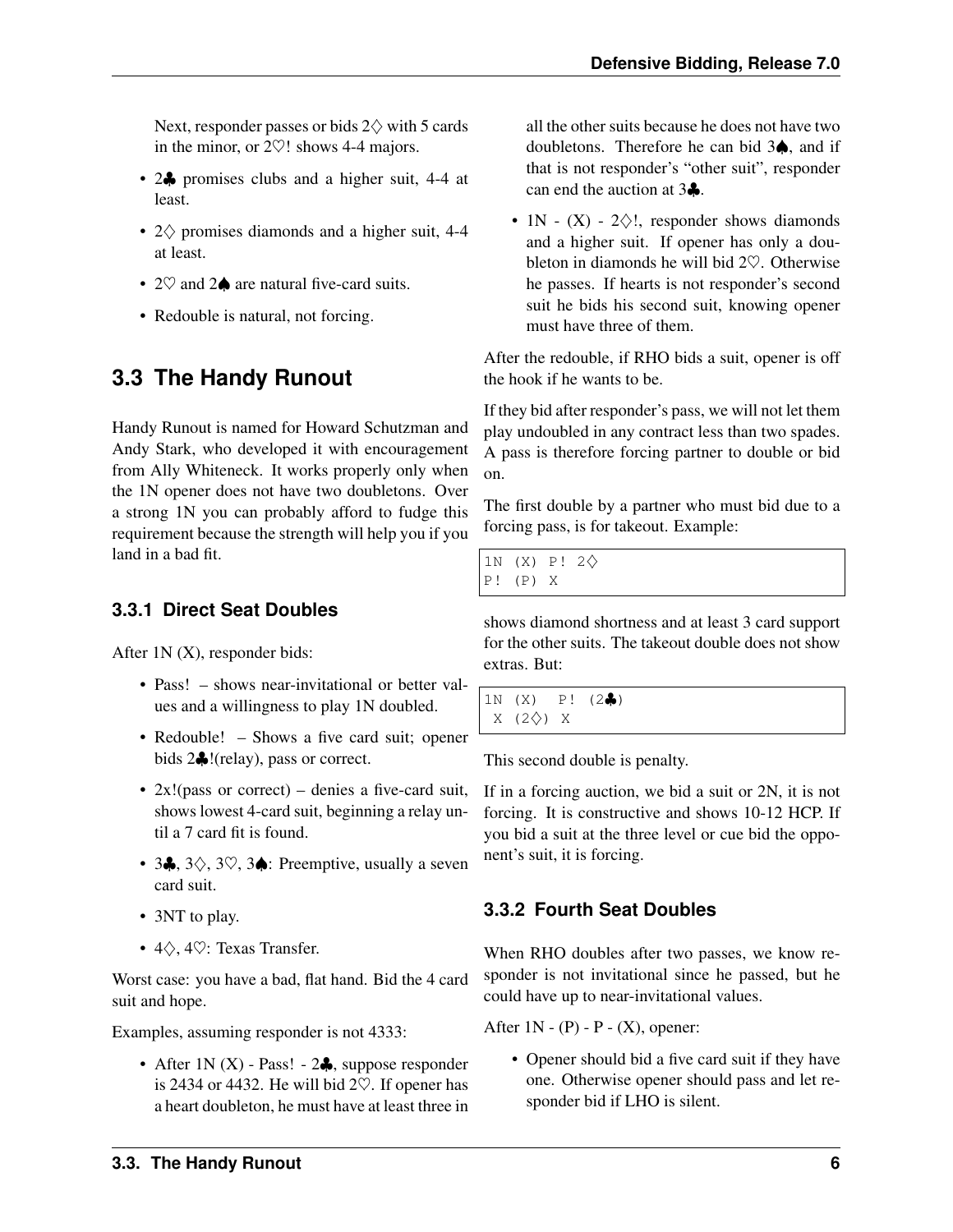- <span id="page-9-4"></span>• Responder should bid a five card suit or redouble to start the relay, or pass if willing to sit for the double.
- If LHO bids, you are now back in your 1N overcall treatment, such as *[Lebensohl](#page-14-3)* (page 12).

## <span id="page-9-0"></span>**3.4 Guoba**

Thanks to David Sterling for this explanation.

A redouble starts a relay to show a 5-card suit. An immediate suit bid shows non-touching four-card suits, the suit bid and one higher. Or, responder can pass and show touching suits on his next turn, or pass a redouble for penalty.

#### <span id="page-9-1"></span>**3.4.1 Direct Seat Doubles**

After 1N - CX), responder bids:

• Pass! (not necessarily for penalty)

Opener must redouble or bid a five-card minor. If the redouble comes back to responder, he bids:

- Pass. If they bid all doubles are for penalty.
- 2♣! shows clubs and diamonds;
- $-2$  $\diamond$ ! shows diamonds and hearts;
- $-2\heartsuit!$  shows hearts and spades.
- 2. shows clubs and a major.

Opener passes with  $3+$  clubs, bids  $2\diamondsuit$  with four diamonds, or  $2\heartsuit$  with four hearts. Responder passes with 3 in the suit bid by opener, or bids his other suit.

- 2 $\diamond$  shows diamonds and spades. Over 2 ♦ opener passes with more diamonds than spades, otherwise bids 2♠. With equal length he can bid either one.
- Redouble forces 2 $\clubsuit$ , and responder can pass or correct to a 5-card suit.

#### <span id="page-9-2"></span>**3.4.2 Fourth Seat Doubles**

After  $1N - (P) - P - (X)$ , opener:

- Redoubles to show a five-card minor. Responder relays to  $2\clubsuit$  or bids  $2\diamondsuit$  to show 5 diamonds and not 3 clubs.
- Passes to show non-touching suits. Responder passes to play, bids  $2\clubsuit$  with  $3+$  clubs, or  $2\diamondsuit$ otherwise. Opener bids  $2\diamondsuit$  over  $2\clubsuit$  with diamonds and spades, otherwise passes. Responder can correct the  $2\diamondsuit$  to spades.
- Bids  $2\clubsuit$ ,  $2\diamondsuit$ , or  $2\heartsuit$  with touching suits. Responder will choose.
- Opener passes with a flat hand. Responder passes or bids his best suit.

### <span id="page-9-3"></span>**3.5 Escape From Moscow, or D.O.N.T.**

Escape from Moscow wins the prize for best name. It is one of a family of D.O.N.T - like runouts.

Descriptions of this convention differ, but the one that seems most understandable to me is that Redouble is a relay to 2♣, pass or correct showing a five-card suit. Otherwise suit bids are D.O.N.T, with 2 $\clubsuit$ , 2 $\diamondsuit$ , 2 $\heartsuit$  showing the bid suit and a higher, 4-4 at least; and 2♠ shows five spades (or maybe you're 4=3=3=3?). Like D.O.N.T., you can decide that Redouble followed by 2♠ is stronger.

An original Pass is to play, hoping to make it. I would assume we wouldn't let them play undoubled below 2♠.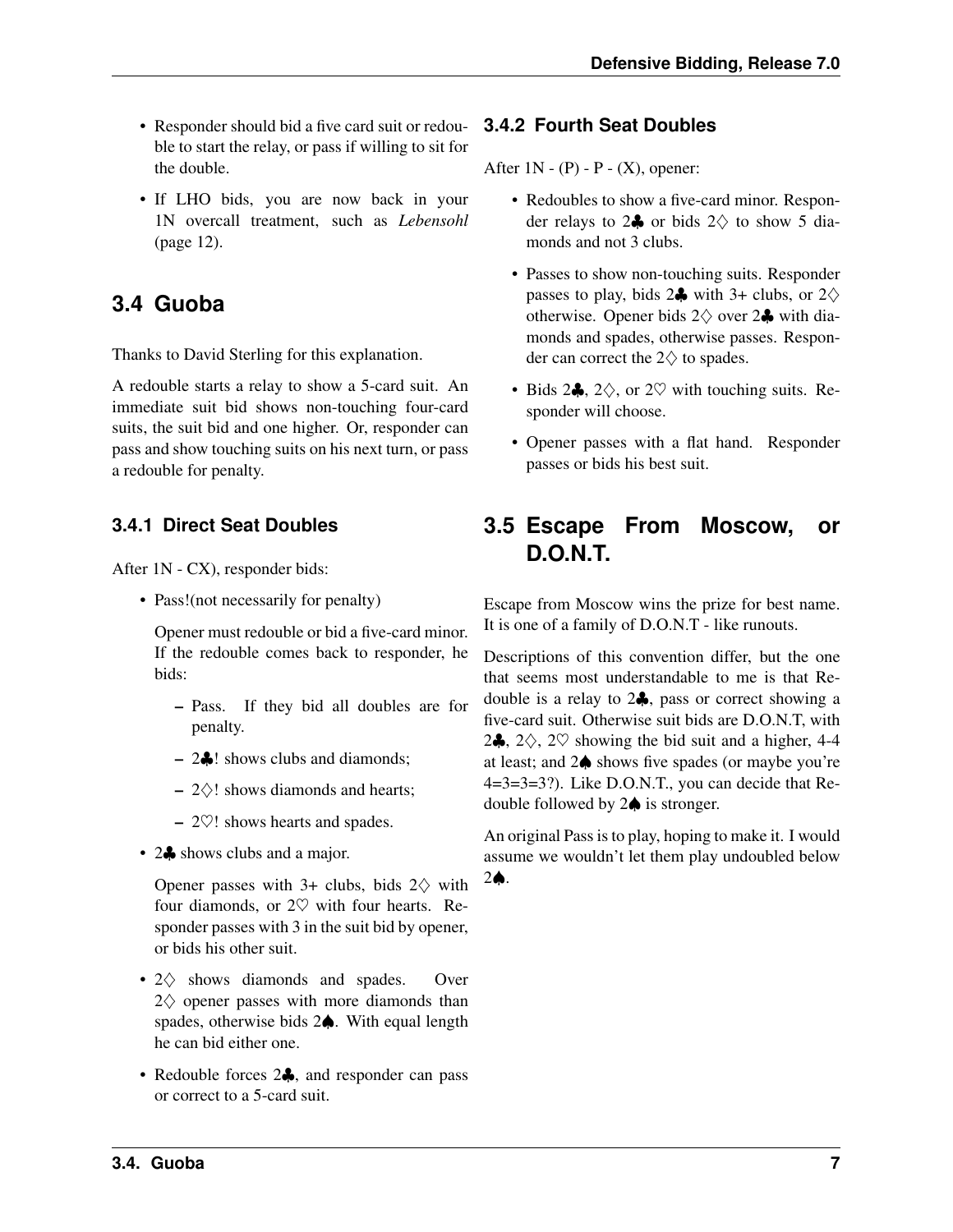#### **TWO-SUITED COMPETITIVE BIDS**

<span id="page-10-3"></span><span id="page-10-0"></span>There are many systems of two-suited competitive bids. We learned about Unusual 2N and Michaels Cue Bid in *Bidding Notes*. There are also the myriad two-suited bids for interfering with a 1NT opener. The defense to any such bid is explained in the section "General Defense To Two-Suited Overcalls" in that book.

Some two-suited bids show only one of the two suits at first and promise the existence of another, so the defense has slightly different approaches for those.

Here are other two-suited overcalls. There are still more approaches out there.

#### <span id="page-10-1"></span>**4.1 Sandwich 1N**

After  $(1x)$  - P -  $(1y)$ , a double is for takeout and shows the other two suits; the suits are at least 5-4 and you have an opening hand.

The Sandwich 1N convention is a bid of 1N rather than double, showing the other two suits but less than an opening hand:

> $(1x)$  - P -  $(1y)$  - 1N!(other two suits, less than opener)

#### <span id="page-10-2"></span>**4.2 Extended Michaels**

Extended Michaels changes the meaning of the Michaels cue bid over a minor, promising spades and another suit (which could be hearts, but no longer definitely is hearts).

Note that  $2\clubsuit$  over the opponents  $1\clubsuit$  is not alerted (in general, cue bids are not alerted) but must be alerted if their 1♣ was announced as "could be short" and your cue bid is not natural. I recommend always

playing the cue bid as Michaels. You can bid 3♣ if you really mean clubs.

As before, 2N asks for the other suit. However, it is also possible to bid the cheapest of the possible other suits as "pass or correct". Therefore, 2N can be reserved to show constructive values, or to start game tries, using "pass or correct" with weak hands.

Here's an example.  $(1\diamondsuit) 2\diamondsuit$  shows spades and either hearts or clubs. So:

- (1 $\diamond$ ) 2 $\diamond$  2 $\heartsuit$  I do not like spades. I have 3 hearts. If hearts isn't your other suit, bid your minor.
- (1 $\diamond$ ) 2 $\diamond$  2N!(Asks for the other suit, constructive)

Asking for the other suit with 2N and then going back to spades is a game try:

• (1 $\clubsuit$ ) 2 $\clubsuit$  - 2N - 3 $\diamond$  - 3 $\spadesuit$  is a game try in spades.

"Super" pass and correct bids can be made if a fit is certain and the hand is weak, as preemptive:

• (1 $\clubsuit$ ) 2 $\clubsuit$  - 3 $\diamondsuit$ !(support for diamonds and hearts, weak)

Using Extended Michaels and U2NT together, we cover all the bases:

| <b>RHO</b>             | You                    | Bid                           |  |  |  |
|------------------------|------------------------|-------------------------------|--|--|--|
| 14                     | ♦६♡                    | 2N (two lowest unbid)         |  |  |  |
| $1\clubsuit$           | ♦ ۵ ♦                  | $2\clubsuit$ (spades and )    |  |  |  |
|                        | $\rightarrow$ another) |                               |  |  |  |
| $1 -$                  | ♡&♠                    | $2\clubsuit$ (spades and      |  |  |  |
| $\rightarrow$ another) |                        |                               |  |  |  |
| $1\diamondsuit$        | ♣&♡                    | 2N (two lowest unbid)         |  |  |  |
|                        | ₳∝₳                    | $2\diamondsuit$ (spades and ) |  |  |  |
| $\rightarrow$ another) |                        |                               |  |  |  |
|                        |                        | (continues on next page)      |  |  |  |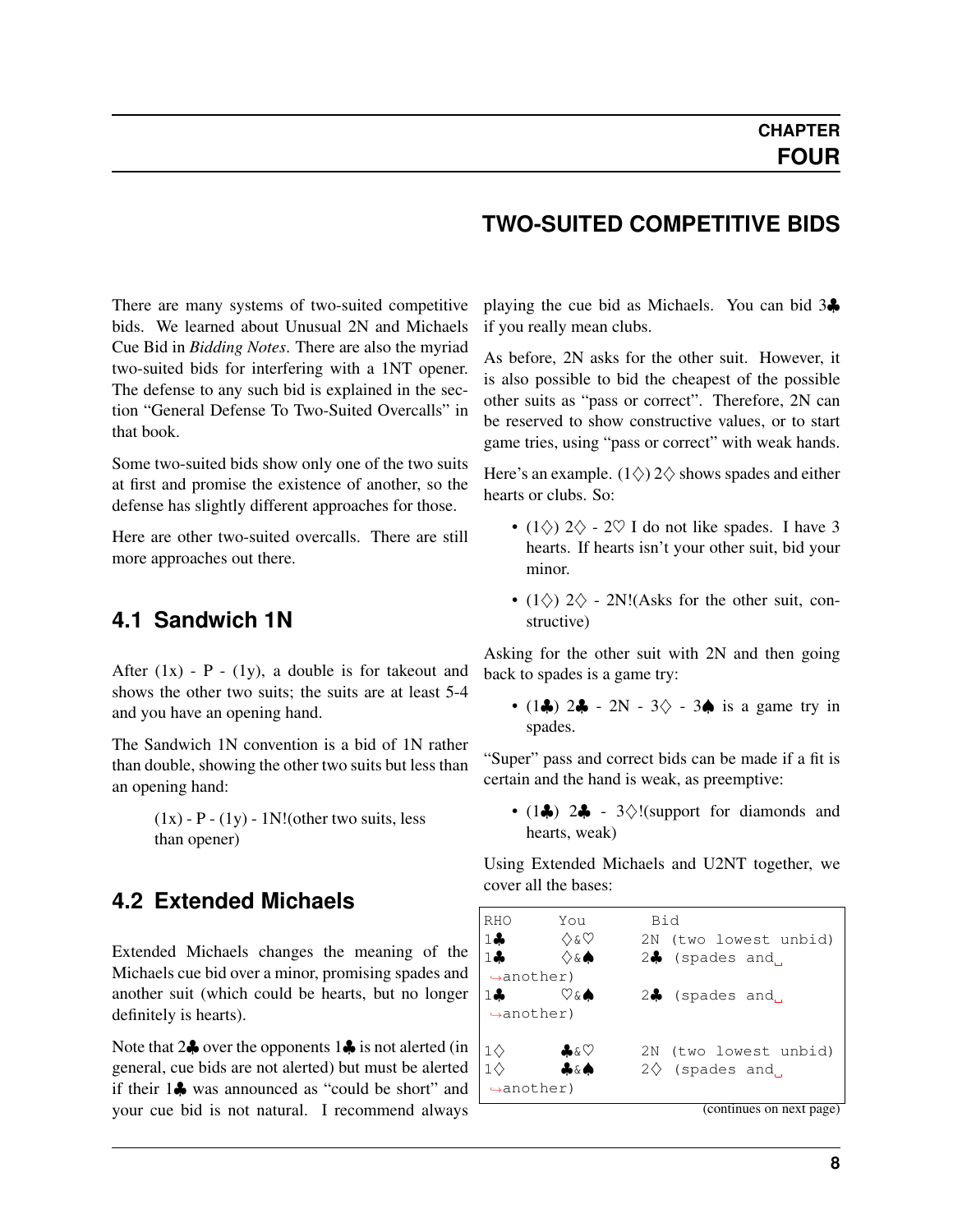<span id="page-11-1"></span>

| $1\Diamond$            | ♡&♠    |  | $2\diamondsuit$ (spades and |  |  |
|------------------------|--------|--|-----------------------------|--|--|
| $\rightarrow$ another) |        |  |                             |  |  |
|                        |        |  |                             |  |  |
| $1\circ$               | ♣&◇    |  | 2N (two lowest unbid)       |  |  |
| 1 <sup>o</sup>         | ₳ઠ₳    |  | $2\heartsuit$ (spades and,  |  |  |
| $\rightarrow$ another) |        |  |                             |  |  |
| $1\heartsuit$          | ♦శ♦    |  | $2\nabla$ (spades and )     |  |  |
| $\rightarrow$ another) |        |  |                             |  |  |
|                        |        |  |                             |  |  |
| 10                     | —————— |  | 2N (two lowest unbid)       |  |  |
| 16                     | ௯&♡    |  | $2\spadesuit$ (hearts and ) |  |  |
| $\rightarrow$ another) |        |  |                             |  |  |
| 10                     | ∧&V    |  | $2\spadesuit$ (hearts and,  |  |  |
| $\rightarrow$ another) |        |  |                             |  |  |

#### (continued from previous page)

## <span id="page-11-0"></span>**4.3 Top and Bottom Cue Bid**

Top and Bottom is another replacement for Michael's Cue Bid. The cue bid shows the highest and lowest unbid suits. For example,  $1\heartsuit$  -  $(2\heartsuit)$  shows spades and clubs. Knowing both suits right away can be helpful, but you can't use it as often.

However, most users of Top and Bottom use it as part of a constellation of conventions following Hardy:

- Using the cue bid when the lower suit is at least 5+ cards, and the upper suit 4+ cards, or equal length but substantially weaker. Otherwise one overcalls the upper suit of 5+ cards.
- Adding "Bottom and Bottom":  $(1\diamondsuit)$  3 $\clubsuit$ ! shows 5+ clubs, 4+ hearts, and  $(1\clubsuit)$  - 2 $\diamondsuit$ ! shows 5+ diamonds and 4+ hearts. Hardy later changed his approach so that  $(1\clubsuit)$  - 2 $\heartsuit$ ! shows this hand. Others suggest 2N!.
- Adding Equal Level Conversion takeout doubles. If one doubles and then rebids at the same level as the response, it does not show extras. This allows takeout doubles that are 4- 5 in the top unbid suits.

After a Top and Bottom Cue Bid, if advancer bids his own suit it is a self-sufficient suit with a desire to play there. If after advancer bids, bidding or raising the upper suit shows a strong hand.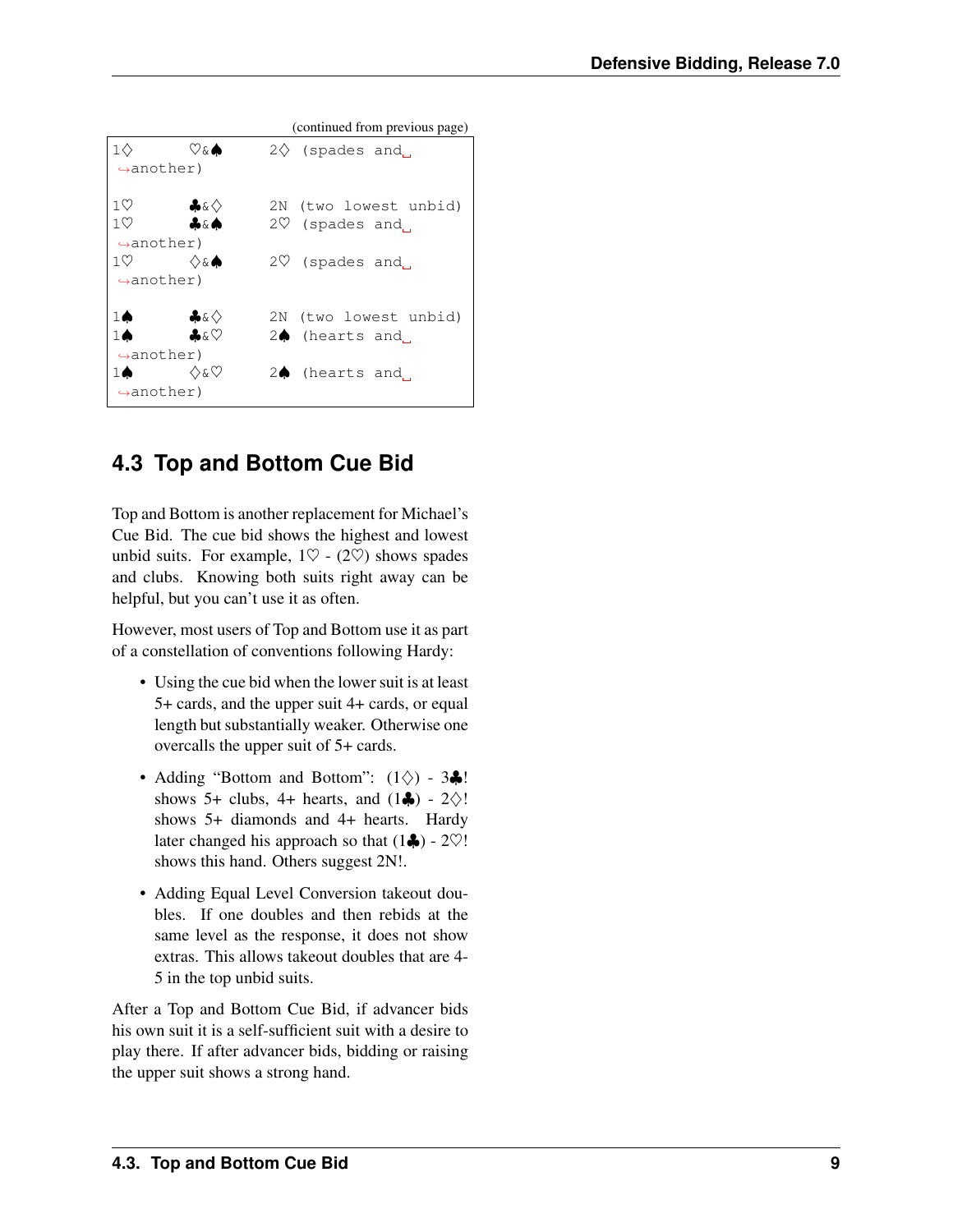**SPECIAL DOUBLES**

<span id="page-12-4"></span><span id="page-12-0"></span>These three special doubles have their own area on your convention card. Be sure to mark it appropriately. You have to decide at what level the double stops being conventional and turns to penalty. The usual agreement is conventional through 2♠.

#### <span id="page-12-1"></span>**5.1 Support Doubles and Redoubles**

Some times opponents interfere after the responder has shown a new suit, and the opener does not know if this is a four-card or five-card suit. Support Doubles give us a way to show exactly 3 card support. If RHO makes a takeout double, we can use Redouble for the same purpose. For example:

- $1 \diamondsuit$  (P)  $1 \heartsuit$  (1 $\spadesuit$ ) X! Shows 3 hearts exactly.
- 1 $\clubsuit$  (P) 1 $\spadesuit$  (2 $\diamondsuit$ ) X! Shows 3 spades exactly.
- 1 $\clubsuit$  (P) 1 $\spadesuit$  (X) XX! Shows 3 spades exactly.

With four or more in partner's suit, opener raises.

Note: Only the opener can make a support double. When you first start to play support doubles, you will see them behind every tree. Realizing that only the opener makes this bid helped me sort them out.

#### <span id="page-12-2"></span>**5.2 Responsive Doubles**

When partner makes a takeout double of an opener and RHO raises his partner, a double shows scattered values with at least 6 points and interest in locating a fit.

- If the opponents are bidding a minor suit, a responsive double asks partner to pick a major suit. We know partner has at least 4-3 in the majors so with equally good majors ourselves we want partner to choose.
- If the opponents are bidding a major suit, a responsive double requests partner to choose a minor suit, because if we had the other major we would bid it as partner has promised it with his takeout double.

Warning: If the opponents bid two *different* suits, a double is not a responsive double. The opponents have to have *raised*.

Examples

- (1 $\spadesuit$ ) X (2 $\spadesuit$ ) X! Has both minors, partner to choose.
- (1 $\diamondsuit$ ) X (2 $\diamondsuit$ ) X! Has both majors, partner to choose.

## <span id="page-12-3"></span>**5.3 Maximal Doubles**

If interventor overcalls our major, partner makes a simple raise, and the advancer raises his partner, the opener has a dilemma if their suit is one below our suit. For example,  $1\spadesuit$  - (2 $\heartsuit$ ) - 2 $\spadesuit$  - (3 $\heartsuit$ ) -? or  $1\heartsuit$  - $(2\diamondsuit)$  - 2 $\heartsuit$  -  $(3\diamondsuit)$  - ?.

If opener now bids 3M, is he inviting or just competing? A "maximal double" means that we agree opener doubles to show the invitational hand, while just bidding the suit to compete.

Note that if we cue-bid here there is no room to stop in 3M. If their suit was not the one just under ours (or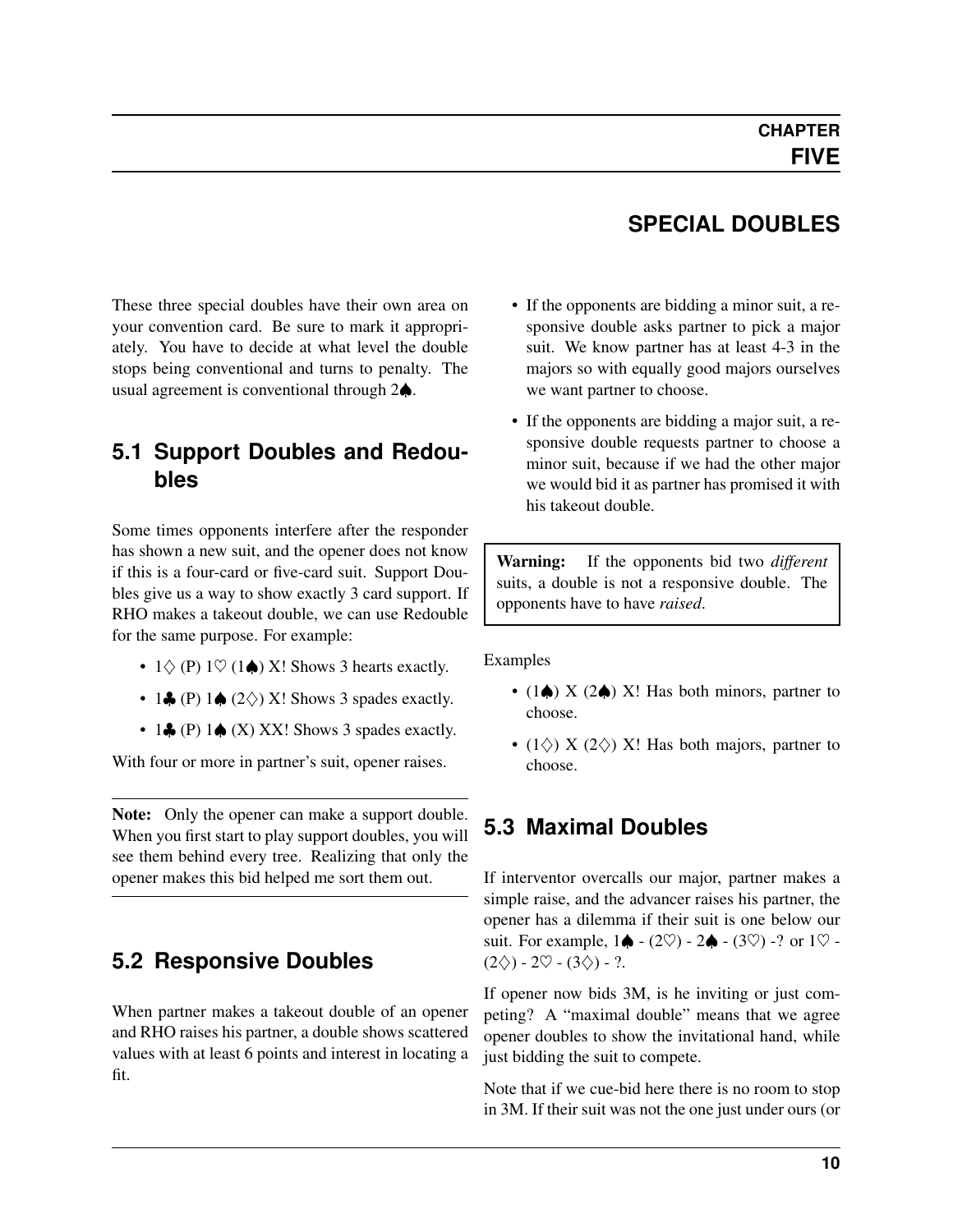"the maximal suit") we'd have room to bid the suit below ours as a convention to invite. There is some controversy on this point. Partners should agree if the double is a maximal double, hence a limit raise or better in that case, or is penalty. I personally like to keep it uniform and have the double be the invite, not the mysterious other suit.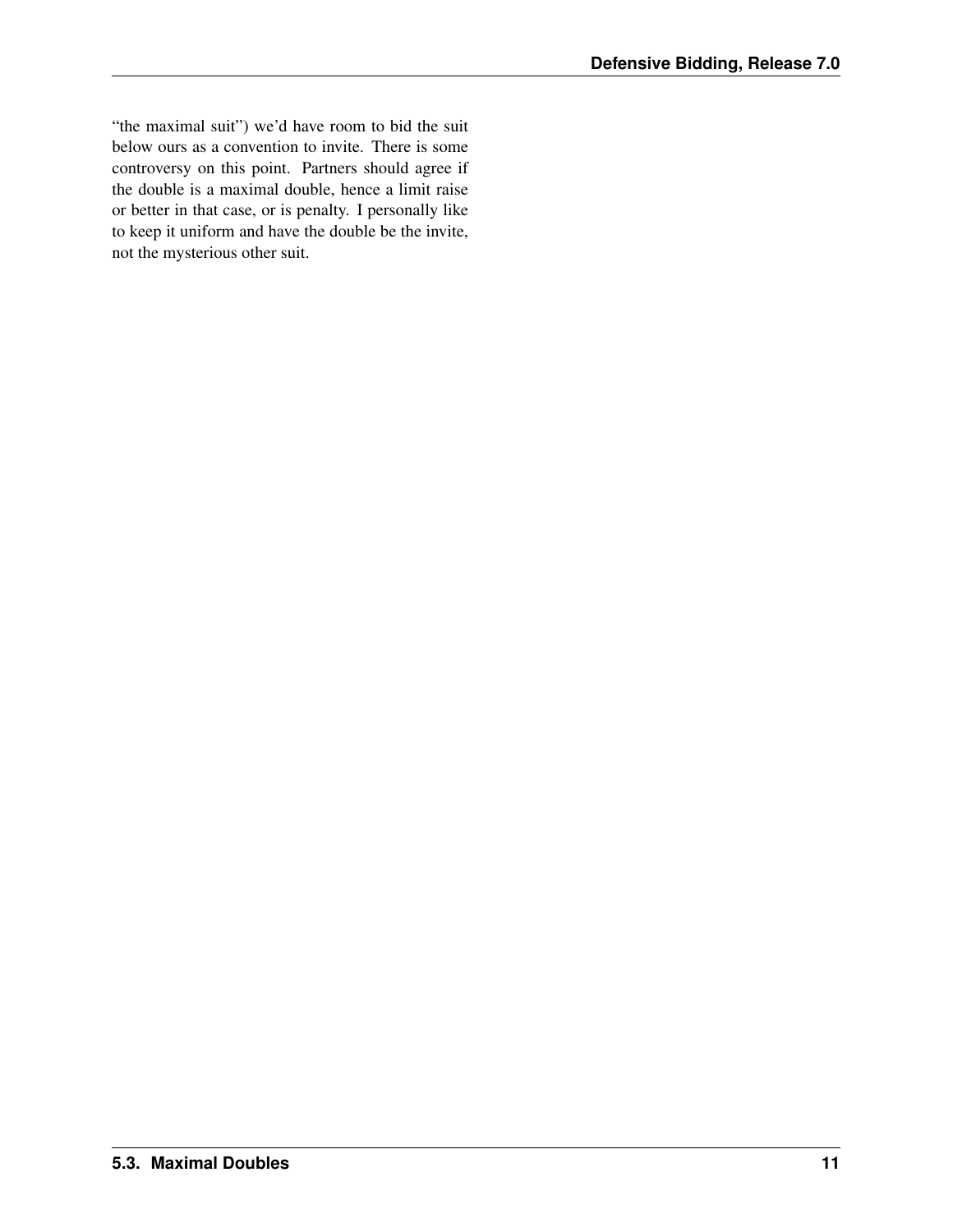#### **INTERESTING GADGETS**

<span id="page-14-4"></span><span id="page-14-0"></span>This chapter describes a variety of interesting *[gad](#page-32-0)[gets](#page-32-0)* you might see, or wish to adopt.

#### <span id="page-14-1"></span>**6.1 Mathe Defense To A Big Club**

After a strong 1♣ opener, Mathe is the simplest commonly-used defense. In the simplest version, double is the majors, 1N is the minors, and suits are natural. A slight improvement is:

- Double shows the majors
- $1\diamondsuit$  is a transfer to hearts
- 1 $\heartsuit$  is a transfer to spades
- 1N shows the minors
- 2. shows clubs
- 2♢ shows diamonds

The added transfers force the big hand to lead.

Some also use this defense over a standard strong 2♣ opening.

#### <span id="page-14-2"></span>**6.2 Lead-directing Raise Over Partner's Preempt**

When partner opens a weak two-level bid, you generally want to raise to the three level if you have threecard support and a few values, in order to be as obstructive as possible. This is called reinforcing the preempt.

However, it often happens that the auction goes something like:

 $2\heartsuit - (3\diamondsuit) - 3\heartsuit$  (you) - 3N

Now your partner is on lead and unless he has a great suit he's leading into stoppers. Meantime you're sitting there with the Ace of spades. If only partner knew to lead spades so you could return a heart.

We change the agreement about what a new suit by you means; it shows a lead-directing raise. Partner is authorized to correct to  $3\heartsuit$  for you if necessary. So in this case you bid 2♠!(heart raise, lead-directing). You also might do this for example if you had three hearts and ♠KQ52. 2N remains feature-asking but can also be used to keep the bidding open for your next bid when you really do have a good hand.

You can optionally vary this system as follows:

Over interference of a double or a two-level bid after our two-level preempt:

- Double (redouble) is a runout. Opener bids the next suit up, pass or correct.
- 2N! is Ogust.
- <span id="page-14-3"></span>• New suits are a lead-directing raise, not forcing.

You may wish to research the "McCabe Adjunct" for more variations.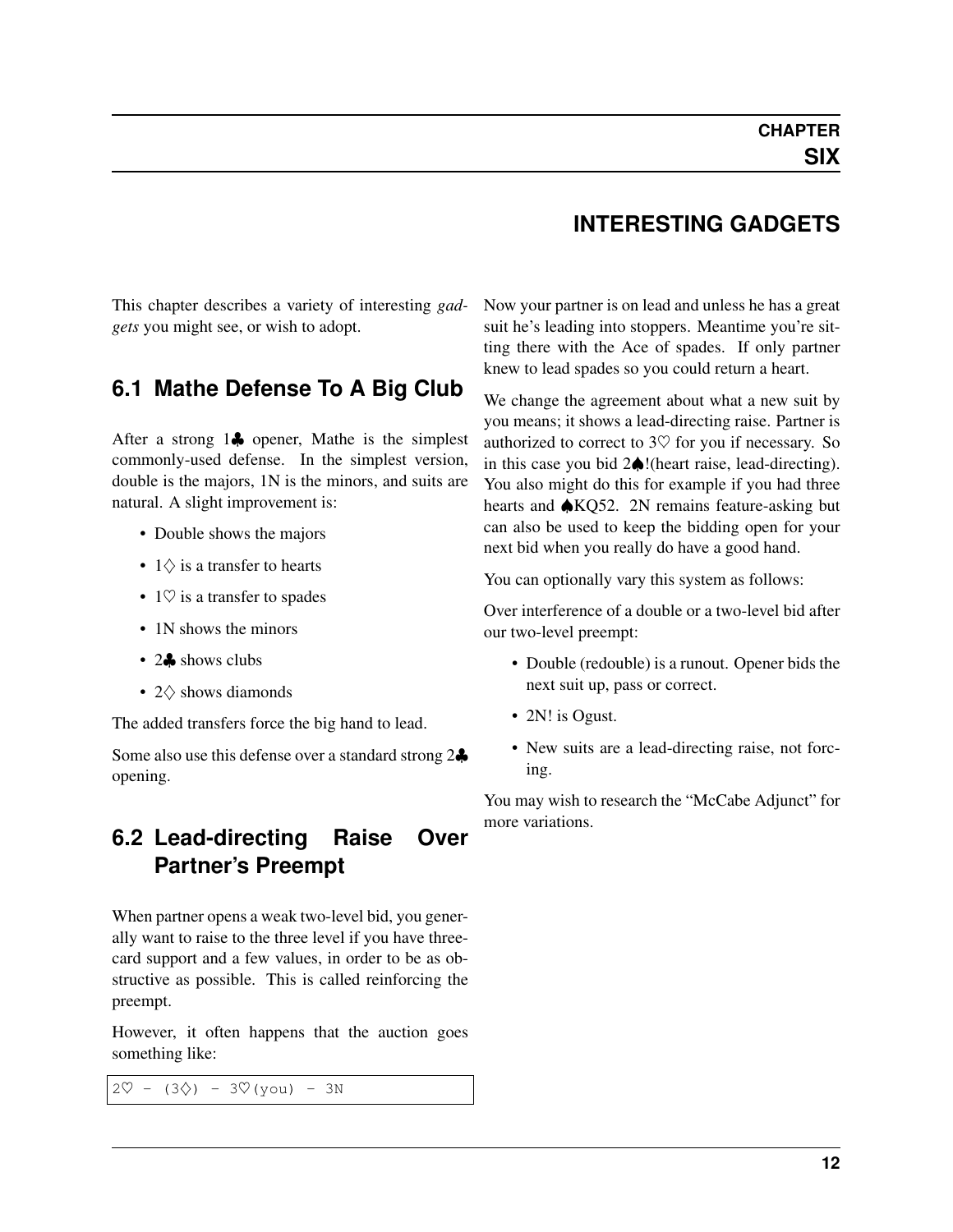## **LEBENSOHL**

<span id="page-15-0"></span>The Lebensohl convention is applicable in a wide **7.1.1 Introduction** variety of competitive situations, but most begin by learning it as a way of dealing with interference over a 1N opener. It can also be used after partner doubles a 2-level preempt or opponents interfere over a 2♣ opener, or after an opener's reverse, and other competitive situations. We will begin with the defense to 1N overcalls, and cover the other situations later.

A transfer-based variant of Lebensohl, Transfer Lebensohl, is discussed in a separate chapter. This is sometimes called Rubensohl.

In this chapter we use the terms weak, competitive, invitational, and game forcing to describe hand strength. For a 12-14 point notrump, these are 0- 7, 8-10, 11-12, and 13+ respectively. For a strong notrump, subtract three from these values. Shape may of course contribute to your classification – a five card suit is always a plus.

Lebensohl and *[transfer Lebensohl](#page-19-1)* (page 17) can be used in a variety of situations. What these seemingly different situations have in common is that a bidder has to make a bid in a situation with reduced bidding room, and needs to have a way to differentiate different hands but is running out of room to do so at a reasonable level.

## <span id="page-15-1"></span>**7.1 Lebensohl After We Open 1N**

Since life will usually be easy for us after we open 1N, opponents are motivated to interfere. That uses up the room we need to decide our strain and level. Lebensohl gives up one natural reply in order to effectively double the remaining space.

<span id="page-15-2"></span>Suppose we open 1N and this is overcalled at the two-level. Natural bids have a marked weakness when responder has a suit lower than the overcalled suit. For example, suppose responder has a good club suit and enough values that he wishes to compete for a part-score. Consider this bidding sequence:

#### $1N(2\heartsuit)$  3.

Responder has shown opener his club suit but not his strength. With just this one bid, we cannot distinguish whether responder has a competitive, invitational, or game-forcing hand. This is a matter upon which the partnership must agree. If it is game forcing, opener does not know yet if responder has a heart stopper.

On the other hand, life is easier if responder's suit is above the overcall, say spades here. Then 2♠ is available as a bid. Assuming we take that to be competitive, we still have an ambiguity in the 3♠ bid: is it invitational or game forcing? And what about stoppers?

Assume the bidding has begun  $1N(2x)$ , where x is diamonds, hearts, or spades.

Note: After 1N (2♣), Lebensohl has a potential complication, so we will assume a double is Stayman, and that otherwise systems are "on", so  $2\diamondsuit$  is a transfer, etc. See below if 2♣ is artificial.

Responder now must distinguish both what kind of hand he has, and if interested in 3N, whether or not he has a stopper in the opponent's suit.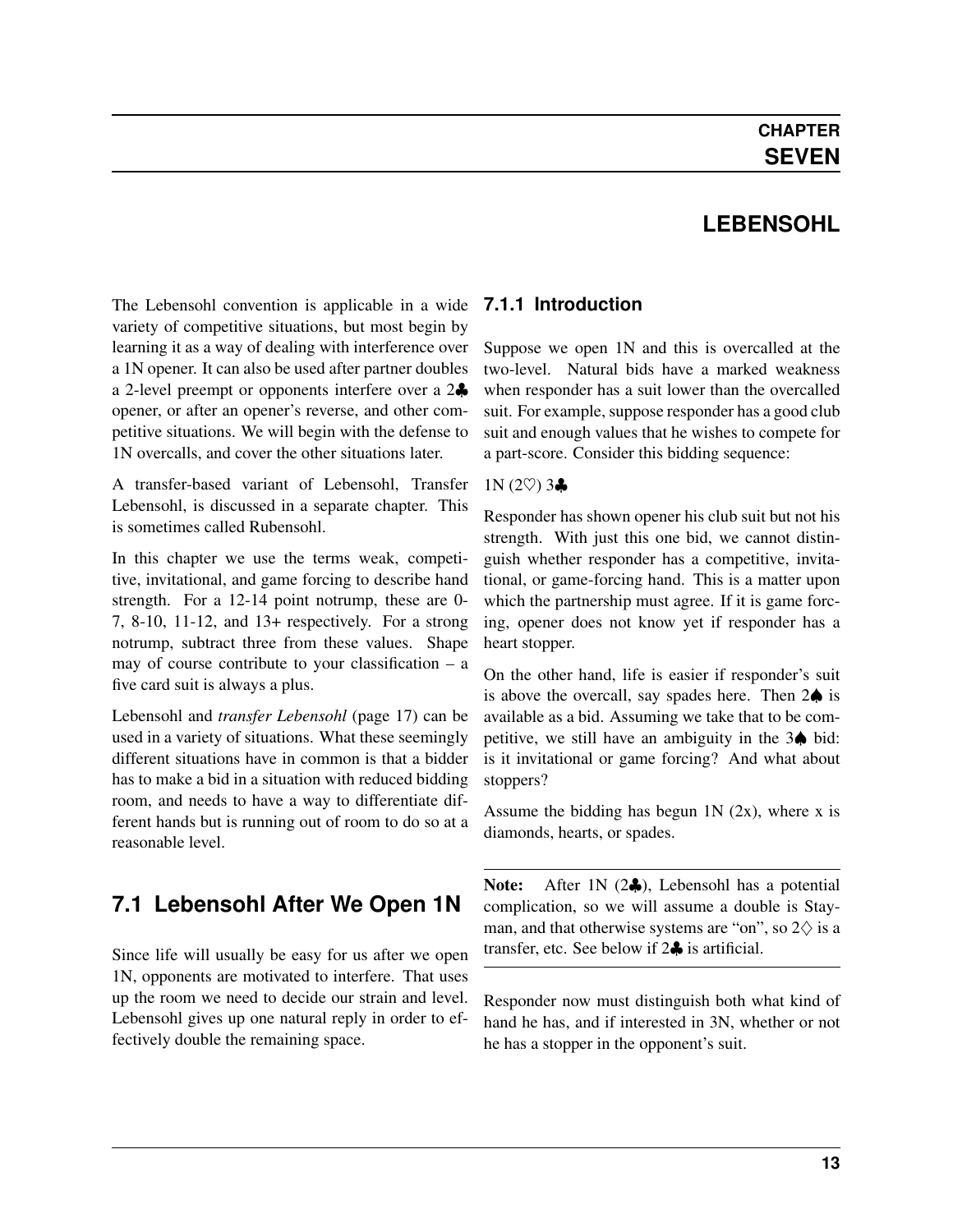#### <span id="page-16-3"></span><span id="page-16-0"></span>**7.1.2 The 2N Relay**

The signature bid in Lebensohl is 2N!(relay). This is an artificial bid over the overcall, and demands that opener bid 3♣!(forced). This 2N bid says nothing about responder's suit, and does not show or deny that he has a suit or a four-card major.

Note: Do not fall into the trap of calling this bid by itself "Lebensohl". Lebensohl is the entire system described in this chapter. This bid is its signature, but it isn't the only thing to know.

The presence or absence of the relay is used to show strength and clarify the stopper situation.

- If responder can bid his suit at the two-level, it is to play.
- If responder bids his suit after a relay, it is weaker than if he bids it immediately.
- If responder bids the opponent's suit after a relay, he has game-forcing values and a stopper.
- If responder bids the opponent's suit directly, he has game-forcing values but no stopper.
- If responder bids 3N after a relay, he has a stopper.
- If responder bids 3N immediately, he does not have a stopper.

When the responder's suit is above the overcall, there are three possible bids: the two-level bid is competitive; the slow three-level bid is invitational; and the fast three-level bid is game-forcing.

- 1N (2 $\diamond$ ) 2 $\heartsuit$  is to play
- 1N (2 $\diamond$ ) 2N! 3. ! 3 $\heartsuit$  is invitational
- 1N (2 $\diamondsuit$ ) 3 $\heartsuit$  is game-forcing.

When the two-level bid is not possible, we have no invitational bid. Using the relay is to play, a direct three-level bid is game-forcing.

Lebensohl players call a bid after the relay "slow", and a direct 3-level bid "fast".

The responder wishing to be in notrump typically denies a stopper with an immediate 3N, and affirms one with the slow  $2N - 3\clubsuit - 3N$  relay ("slow shows"), but some reverse these two meanings ("slow denies").

- 1N (2 $\diamond$ ) 2N! 3. 3N is to play, diamonds are stopped – slow shows.
- 1N (2 $\diamond$ ) 3N wants to play 3N but does not have a diamond stopper. Opener will pass if he has one, or start suggesting suits to play in with  $4\clubsuit$ .

#### <span id="page-16-1"></span>**7.1.3 Stayman**

The slow and fast cue bids are used for game-forcing Stayman, which show or deny a stopper. Note that regular Stayman is invitational or better; in the Lebensohl context we just don't have the room to make an invitational Stayman. Again, slow shows.

- 1N (2 $\diamondsuit$ ) 3 $\diamondsuit$  is GF Stayman, but denies a diamond stopper.
- 1N (2 $\diamondsuit$ ) 2N! 3 $\clubsuit$ ! 3 $\diamondsuit$  is GF Stayman and promises a diamond stopper.

After this the Stayman dance is modified in obvious ways. For example, in these auctions, opener lacking a four-card major will have to bid

- 3N if he has no four-card major and either has a diamond stopper or was promised one by responder, or
- 4. to show responder that we lack a major fit or a diamond stopper.

#### <span id="page-16-2"></span>**7.1.4 About Doubles**

Lebensohl per se does not say what a double of the overcall means. Two choices are:

- A double is penalty-oriented, game-forcing values, or,
- A double initially shows competitive values and while takeout-oriented it promises 2 (or more cards) in their suit. This allows opener to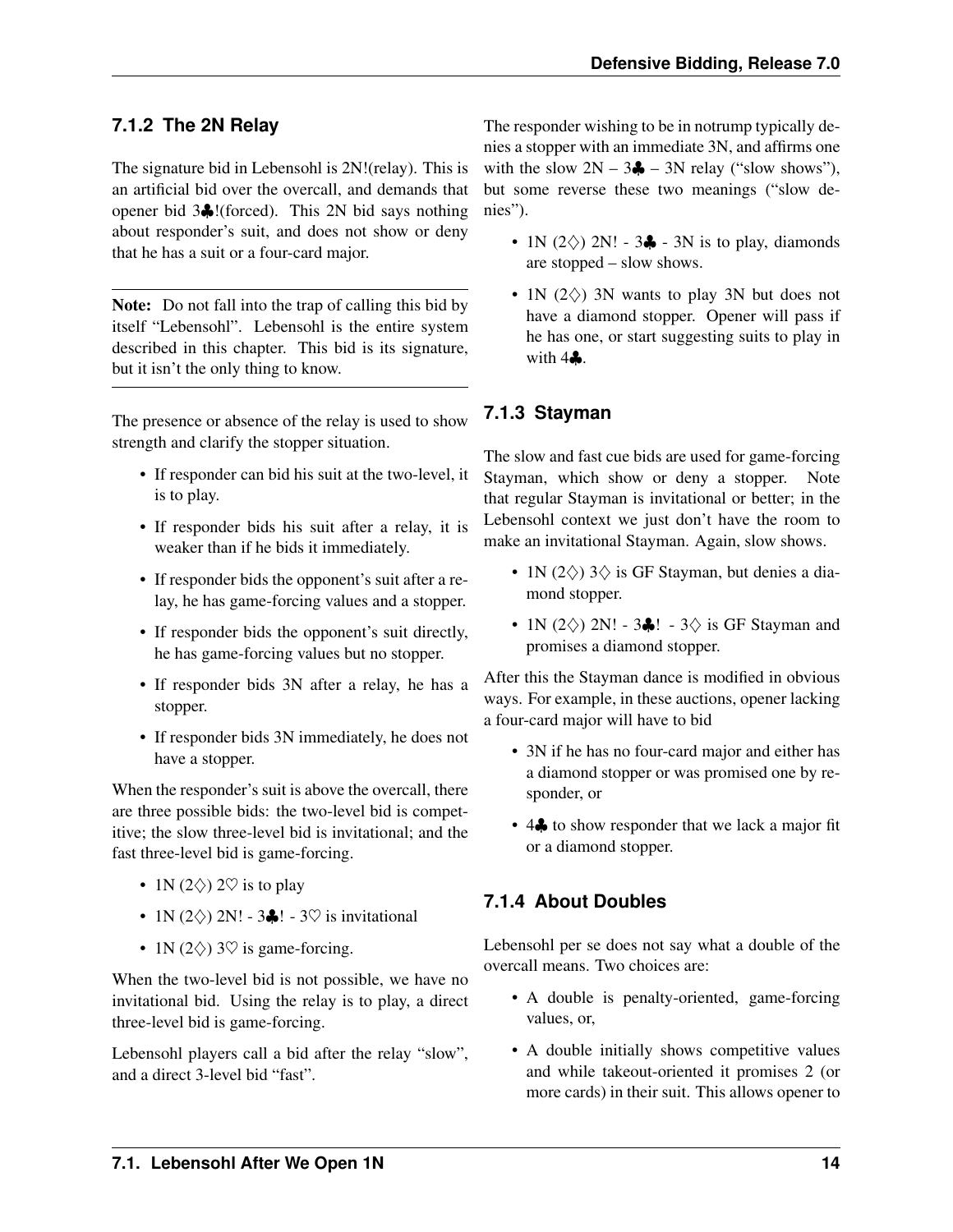<span id="page-17-3"></span>pass if appropriate. Responder may bid again with a stronger hand.

A reopening double by opener of an overcall in fourth seat is for takeout.

Generally, playing a weak 1N, we play the second alternative.

#### <span id="page-17-0"></span>**7.1.5 Lebensohl's Weaknesses**

Lebensohl has two weaknesses in this situation.

First, it is not possible to invite in a suit below the overcall because only two bids, "slow" and "fast" are available.

Second, if the RHO of the opener bids, opener does not yet know responder's suit. For example:

#### 1N (2 $\diamond$ ) 2N!(relay) (3 $\diamond$ )

Now opener does not know what suit, if any, responder holds. If it is hearts or spades, responder has invitational strength. If it is clubs , responder is simply trying to compete; or, it is possible responder is game-forcing and intended his next bid to be a cue bid showing a major with a stopper in diamonds. The 2N bid has left opener with little useful information.

I believe it is not possible to solve both of these problems simultaneously. Rubensohl has variants that emphasize one or the other of these two facets, but none of them solve both problems completely.

#### <span id="page-17-1"></span>**7.1.6 Lebensohl Details**

Here are the available bids after we open 1N and they overcall two of a suit. Some bids require more detailed explanation in the following sections. Let O be the their suit (either the suit they bid naturally or one they showed artificially.)

Here are the bids after 1N (2O) or 1N (P) P (2O) P (P)

• A double initially shows competitive values and while takeout-oriented it promises 2 or more in their suit. This allows opener to pass if appropriate. Responder may bid again with a stronger hand.

- (Alternative) A double is penalty-oriented.
- A double by opener of an overcall in fourth seat is for takeout.
- 2 level suit bids are to play. Example:  $1N (2\heartsuit)$ 2♠ is to play. These bids show a five or more card suit.
- 2N!(relay) starts a "slow" sequence; opener must bid 3♣. A subsequent 3N is to play; a cuebid of 3O is game-forcing Stayman; 3 of a suit below O is to play; and 3 of a suit above O is game forcing.
- 3 of a suit other than O is game forcing.
- 3O is Stayman but denies a stopper in O.
- 3N is to play, and denies any unbid major or a stopper.
- 4**.** is Gerber.
- 4♢! and 4♡! are Texas Transfers to hearts and spades, showing six card suits and values for game only. With a strong hand and a six-card major game-force at the three level first.
- 4♠! (rare) invites opener to pick a minor game.
- 4N is invitational to 6N and of course promises a stopper.

#### <span id="page-17-2"></span>**7.1.7 Lebensohl Over Artificial Overcalls**

If an overcall shows a definite suit plus an unspecified suit, bid as if the specified suit were overcalled unless and until the second suit becomes specified.

If an overcall shows two definite suits, proceed as normal except that both of the opponents suits are available as cue bids. In that case,

- A slow 3N promises stops in both suits.
- A fast 3N denies stops in both suits.
- A cue bid therefore shows a stop in that suit but at most a half-stop in the other.

When we speak of the overcalled suit or suits, we mean the ones the bid *meant*, not the artificial one ac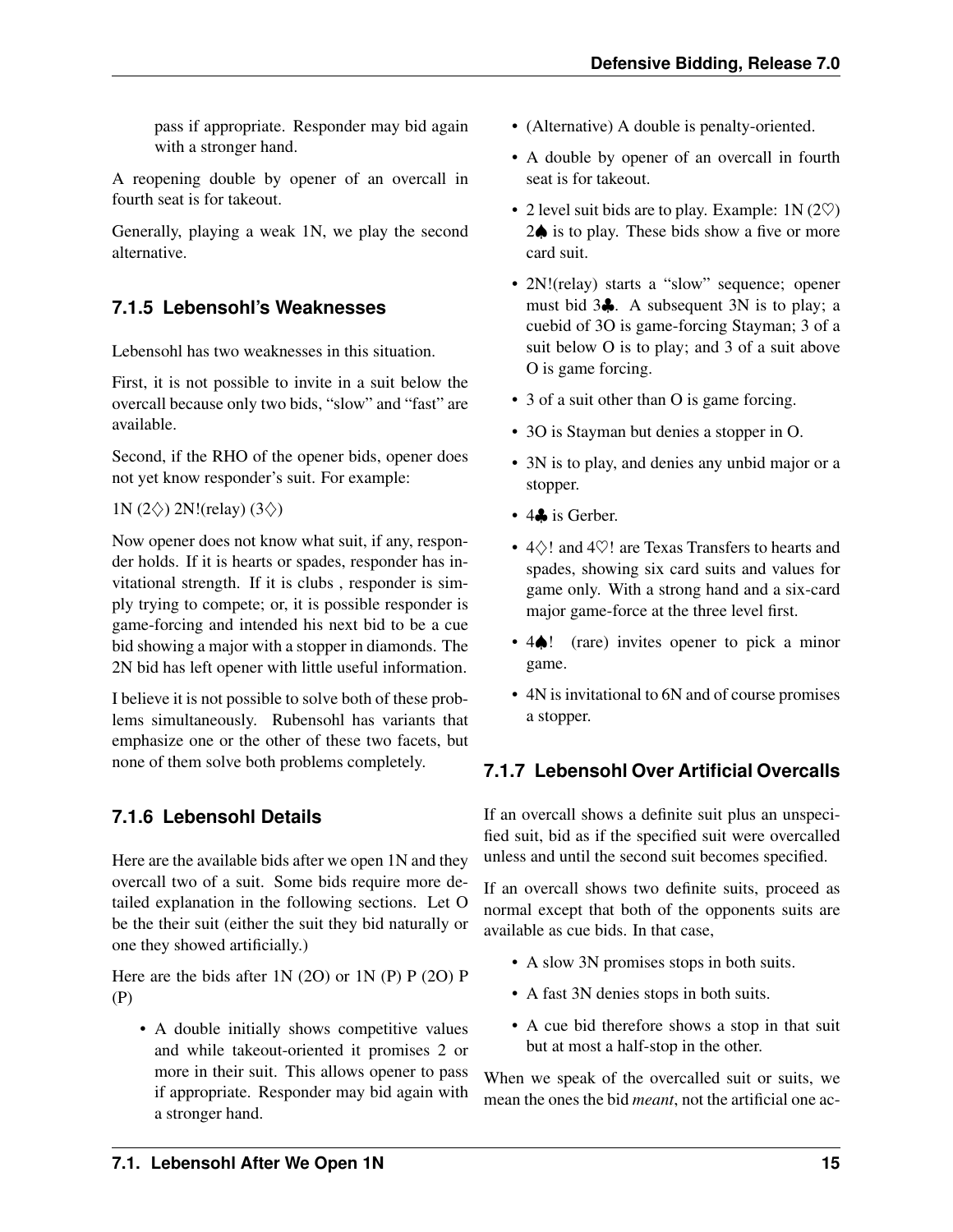<span id="page-18-5"></span>tually bid. For example, 1N (2N) shows the minors, so a response of  $3\diamondsuit$  would show a stop in diamonds, no stop in clubs, and game-going values.

#### <span id="page-18-0"></span>**7.1.8 Three-level Overcalls**

Over three-level overcalls:

- A double is for takeout, showing support for the other three suits.
- Bids at the three level are natural, one-round forcing, and
- 3N, 4 $\heartsuit$ , 4 $\spadesuit$ , 5 $\clubsuit$ , and 5 $\diamondsuit$  are to play.

If the overcall is in a minor, a cue bid is Stayman, or may show slam interest lacking a four-card major.

- 1N (3 $\diamondsuit$ ) 4 $\diamondsuit$  4 $\heartsuit$  4N (to play)
- 1N (3 $\diamond$ ) 4 $\diamond$  4N(no major) Pass
- 1N (3 $\diamond$ ) 4 $\diamond$  4? 5. (slam interest in clubs)

## <span id="page-18-1"></span>**7.2 Answering Takeout Doubles Of Weak Two Bids**

When an opponent opens a weak two bid, and we double it, that shows a decent opening hand with shortness in their suit. The double is for takeout. But we run into a familiar dilemma. Consider an auction that begins  $(2\heartsuit) X(P)$ ? where the advancer holds a very weak hand with six diamonds. Advancer definitely wants to bid three diamonds and have that be that.

But if he has a much stronger hand with diamonds that wants to go to game, then he wishes he could ask partner whether he has hearts stopped.

The solution is to realize that  $(2\heartsuit) X(P)$ ? is not that different from 1N  $(2\heartsuit)$  ?. We can just play Lebensohl. The opener can refuse a  $2N - 3$  relay to show a hand with slam interest.

## <span id="page-18-2"></span>**7.3 When They Overcall Our Two Club Opener**

The auction  $2\clubsuit$  (2 $\heartsuit$ ) is similar to 1N (2 $\heartsuit$ ). We have the same dilemma of wanting to compete but not wanting to confuse partner as to our hand strength. Lebensohl can be used in these situations. If opponents play  $2\clubsuit$  (X) as showing the majors we would treat that as a two-suited bid in hearts and spades.

## <span id="page-18-3"></span>**7.4 Lebensohl Over Reverses**

Imagine this headache: partner opens 1♣, you bid 1♠ with a minimal four-card holding, and partner reverses with 2♡. This is forcing for one round. What to do? If you had five spades you could just bid 2♠. But let's say you don't, but you do prefer clubs or have five diamonds you by-passed in order to show your four-card major.

If you just bid  $3\clubsuit$  as a preference, that's ok – until the next time when you have a better hand and can't bid 3♣ because the partnership has decided it is weak. Hmm. This sounds familiar – it is the same dichotomy as  $1N$  (2 $\heartsuit$ ) 3 $\clubsuit$  – what does it mean? And it has the same solution – Lebensohl.

So, for example, a direct bid of  $3\clubsuit$  over  $2\heartsuit$  is gameforcing. A "slow" trip to 3♣ via 2N, shows you want to stop there.

## <span id="page-18-4"></span>**7.5 Simplified Lebensohl**

If you do not feel comfortable with full Lebensohl, use this simpler version of it. It covers most responder hand types.

The opposition has bid a suit  $2\diamondsuit$ ,  $2\heartsuit$ , or  $2\spadesuit$  over our 2♣!(11-15, six clubs) opener.

- Double is penalty-oriented with at least two of their suit.
- Two-level suit bids are to play
- Three-level suit bids are game forcing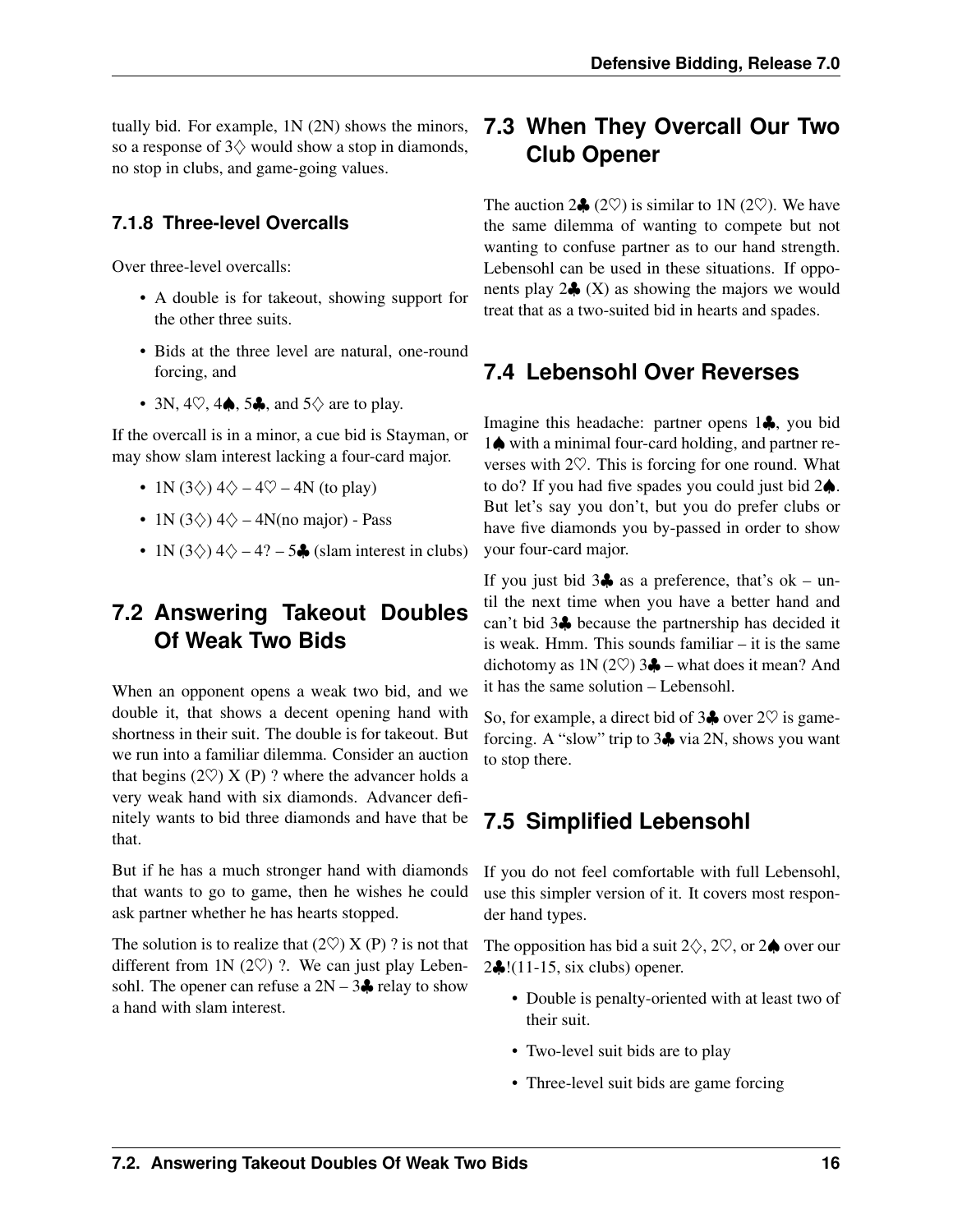- <span id="page-19-2"></span>• 2N! is a relay to 3. I (forced), pass or correct. If responder corrects to a suit he could have bid at the two-level, it is invitational; otherwise, to play.
- 3N is to play with a stopper.
- A cue bid is game-forcing Stayman. Opener should show a major if he has one.

When you've been bitten enough times by the holes in the simplification, you can learn the rest of it.

You can get super-simplified by just remembering the 2-level is to play, and 2N is a relay to  $3\clubsuit$ , pass or correct. Ordinary bridge logic should kick in from there.

## <span id="page-19-0"></span>**7.6 Good - Bad 2N**

This Lebensohl variant is explained most fully in Larry Cohen's "To Bid Or Not To Bid" and in Marty Bergen's "Better Bidding With Bergen". There is a good explanation at www.bridgeguys.com.

In a competitive auction, it is your turn to bid and RHO has just bid 2x, whether as a raise of his partner or a new suit, after your partner doubled or made an overcall. For example, let's suppose the auction went  $(1\heartsuit)$  - 1 $\spadesuit$  -  $(2\heartsuit)$ . Suppose you have a good diamond suit but no spade support. Then what does your  $3\diamondsuit$ bid show? Most of the time of course you're just trying to compete but other times you have a extras and partner may wish to go higher knowing that.

Enter the Good - Bad 2N, created by Larry Cohen in his book "To Bid Or Not To Bid". Whenever we are in a competitive suit auction and our RHO has made a 2-level bid, 2N! is a relay to 3♣, pass or correct. Bidding directly on the three level shows extras.

Take for example this auction:

 $(1\spadesuit)$  2 $\diamondsuit$   $(2\spadesuit)$  ?

Without an agreement, a  $3\diamondsuit$  bid here is hard to read. With Good - Bad 2N,  $3\diamond$  might be a good fourcard diamond suit with 9 points, while 2N!(relay) - 3. I(forced) - 3  $\Diamond$  might be only six points and partner will know not to compete further.

This convention also applies when you opened:

 $1\heartsuit$ (you) (2♣) Pass (2♠)

If you have a two-suiter in hearts and diamonds, you want to distinguish  $3\diamondsuit$  giving partner a choice vs. 3♢ showing something like an 18-point 5-5 hand.

You must draw inferences when partner does not use the relay when he could have.

With some experience, you can use the Good - Bad distinction in many other competitive auctions. According to "Better Bidding With Bergen", it is important that this convention be off in situations such as:

- where 2N is clearly Unusual 2N
- when either side has opened 1N
- when the opponents opened a strong 1 $\clubsuit$ !.
- when the opponents have made a penalty double
- when we have already found a fit
- <span id="page-19-1"></span>• when we are already in a game-forcing auction.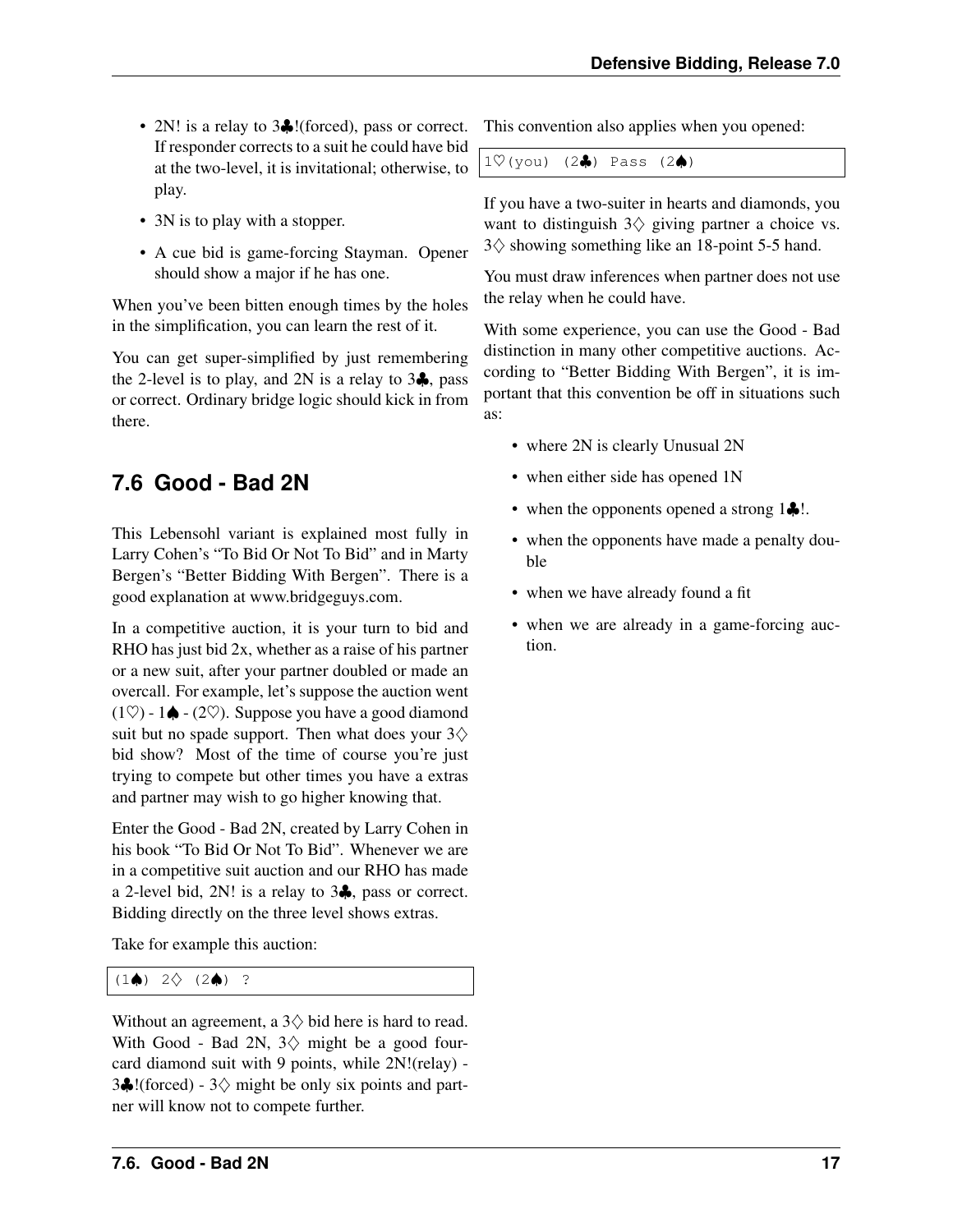#### **RUBENSOHL AND TRANSFER LEBENSOHL**

#### <span id="page-20-0"></span>**8.1 Transfer Defenses to Overcalls Over 1N**

This chapter covers the situation where we have opened 1N, and opener's LHO has made an interfering bid: double, or an overcall; or, after two passes, opener's RHO has interfered and it has been passed back to opener's partner.

If the interference shows two suits specifically we would use our defense against two-suited bids such as the version of Unusual vs. Unusual explained in *Bidding Notes*, "General Defense Against Two-Suited Bids".

An overcall of  $2\clubsuit$  or  $2\diamondsuit$  may also show two definite suits and we again defend it as a two-suited bit.

After a penalty double, we play a *[runout](#page-7-0)* (page 5). For a double with a different meaning you have some choices, discussed later.

Over 2♣ that is natural, shows a long suit, or shows clubs and an unknown suit, it is easiest just to ignore it and play "systems on". Double is Stayman, and other transfers are on. Many players already play this "systems on, stolen doubles" method on all overcalls.

In the previous chapter, we learned Lebensohl as a better alternative. However, it has a particular weakness. If responder bids 2N!(relay), and then advancer intervenes, such as raising his partner, opener does not know responder's suit or strength yet, or even if he has a suit.

If, on the other hand, responder with a suit can show which one it is immediately, that is a big advantage. A transfer bid can do that, and the transfer opener can complete the transfer or not in some cases, which gives us more useful choices of meanings. The methods covered in this chapter, variously called Rubensohl or Rubinsohl or Transfer Lebensohl, merge the ideas of Lebensohl with the idea of using transfers, gaining the best of both worlds. And, like Lebensohl, they can be applied in other competitive situations.

The main idea of this class of methods is that twolevel suit bids are competitive only, while 2N! and the three-level suit bids are transfers. They define the bids up through 3N over overcalls of  $2\diamondsuit$ , 2 $\spadesuit$ , and 2♠, as long as the bid shows one definite suit and possibly another undefined suit. The definite suit is referred to as the "overcalled suit". For example, a  $2\diamond$ ! bid showing diamonds and a higher suit will be treated as a diamond overcall.

So, to sum up, we cover only overcalls of  $2\diamondsuit$ ,  $2\heartsuit$ , or 2♠, except those that specify no suits or two suits.

In the case of an artificial bid showing an unspecified suit or suits (such as a *[Woolsey](#page-5-4)* (page 3)  $2\diamondsuit!$ which shows a long unspecified major), responder may make a bid from our normal system or responder may pass and await his next turn, at which point if the opponents specified a suit, that is not clubs, the transfer system will apply.

As with Lebensohl, you can play this system over a natural club overcall, and if you want to do so just apply methods similar to those over a diamond overcall, with appropriate modifications.

#### <span id="page-20-1"></span>**8.2 Transfer Lebensohl versus Rubensohl**

Many different versions of this idea exist. Rubensohl and Transfer Lebensohl (TL) are the two main branches. Assume that we have opened 1N and they have made a suit overcall. If the overcall was itself a transfer or artificial, then of course it is the target of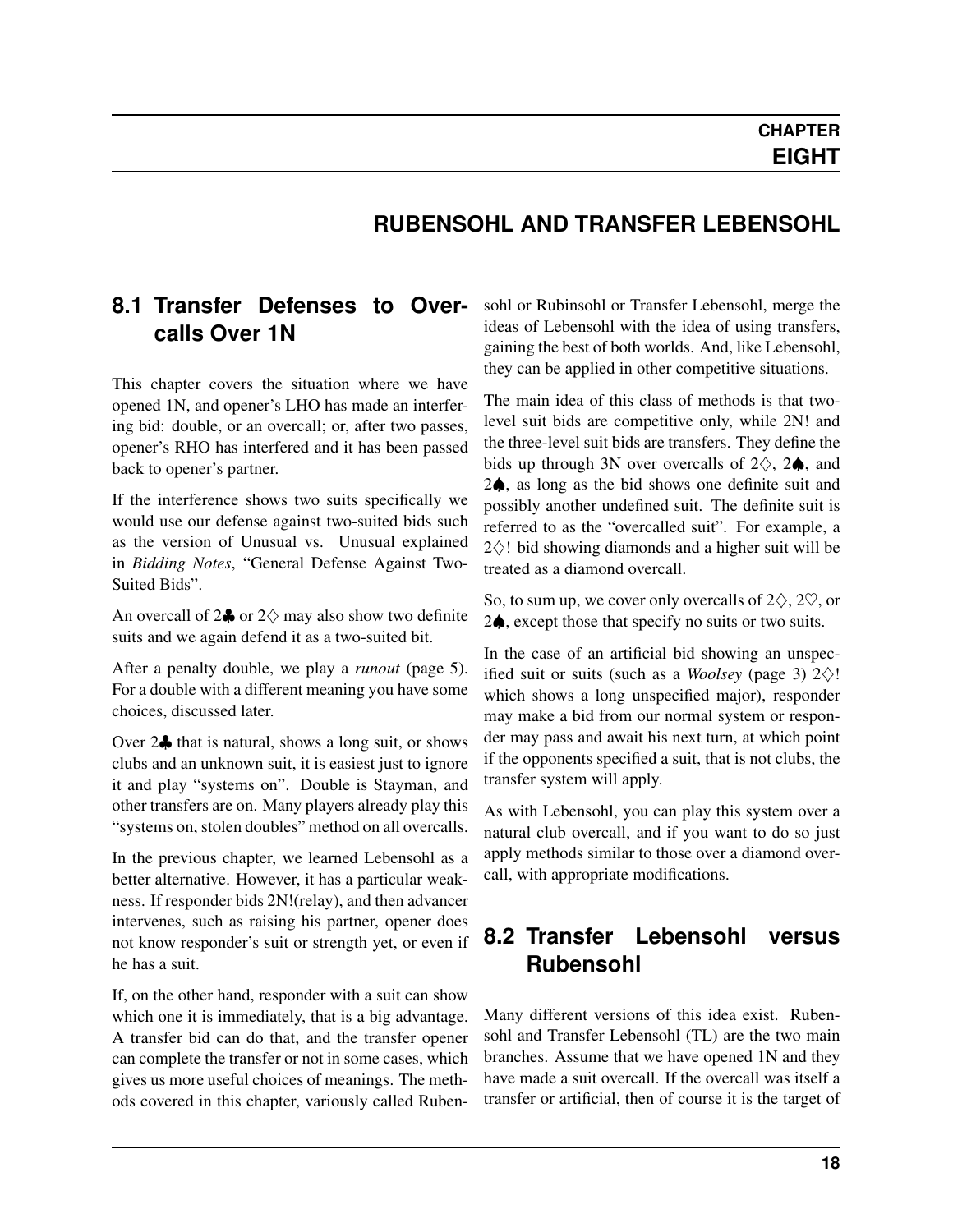bid that we consider the "overcalled" suit.

In all these variants:

- Two-level suit bids are to play. A two-level bid is only possible if responder's suit is higherranked than the overcall. Therefore, the availability or not of such a bid changes what the other bids mean.
- 2N! is a relay to clubs or a transfer to clubs:
	- In TL, 2N! does not show an intermediate or better hand, and is just a relay to clubs, pass or correct, as in Lebensohl.
	- In Rubensohl, 2N! is a real transfer to clubs.
- $3\clubsuit$ !(diamonds), and  $3\diamondsuit$ !(hearts), and 3♡!(spades) are transfers show invitational or better hands when the two-level bid was available.
- 3♠!(balanced hand, gf) either shows or denies a stopper, while 3N is the opposite.

Variations are created by the following decisions, which are inter-related:

- Is this system on over clubs?
- The meaning of a double: is it takeout, or penalty oriented?
- The meaning of a transfer to their suit (a "transfer-cue").
- The meaning of a "slow" cue bid if 2N is just a relay.
- How we bid toward a notrump game with or without stoppers.
- How we bid Stayman and continue if there is no major fit.

When I first wrote up Rubensohl several years ago, there was a real paucity of explanations available. Now you can get more information on these methods on the web. Larry Cohen has a description of TL. An article by Michael Donnelly, "Handling Interference", in the Nov. 2016 Bridge Bulletin has a one-page description of an idea more similar to what follows.

My method, playable by advanced intermediates, is given in the next chapter.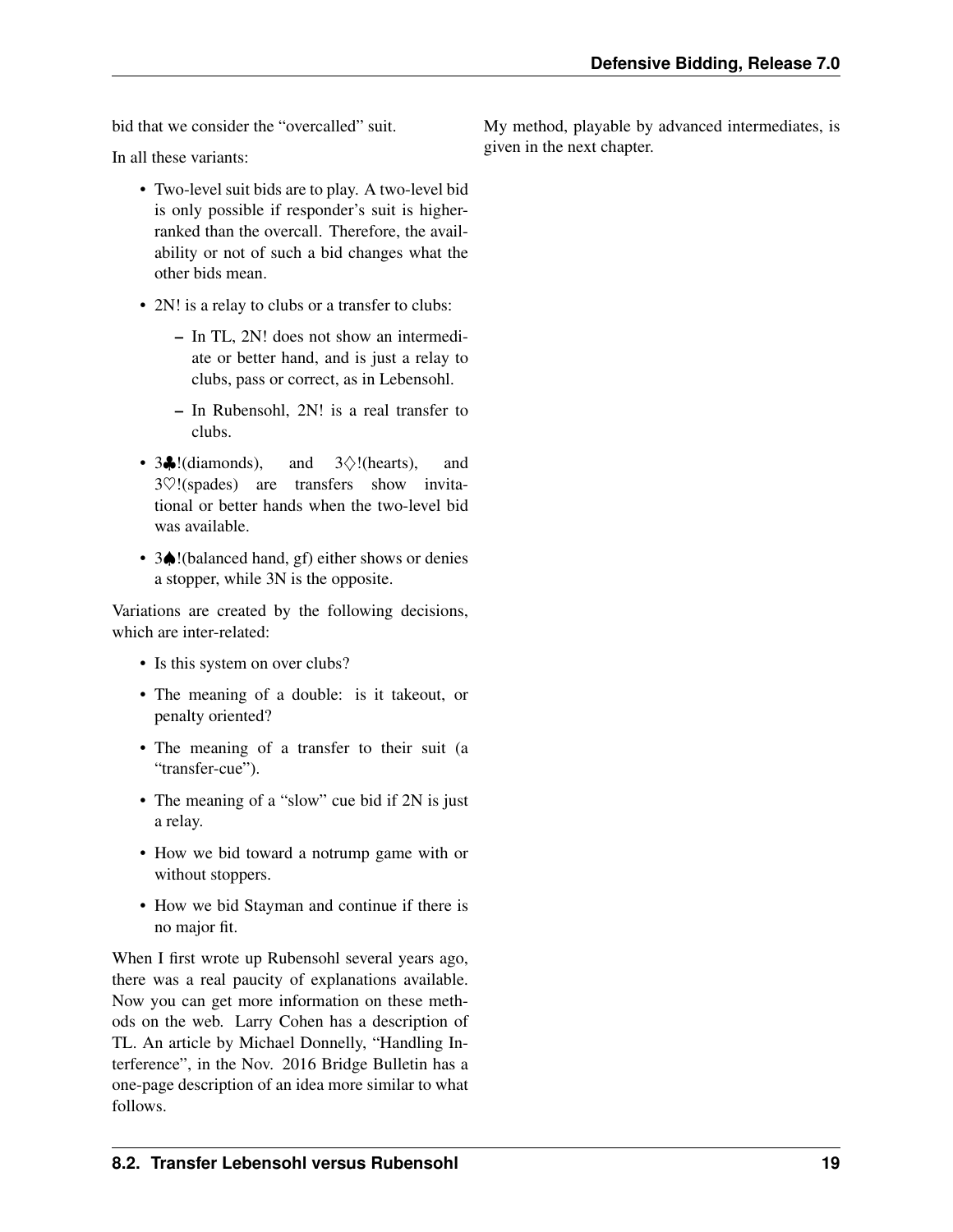#### **MY RUBENSOHL: R**

<span id="page-22-3"></span><span id="page-22-0"></span>The presentation below is, in the spirit of these writings, an attempt to construct a learnable yet effective method. It is in the Rubensohl school. We'll call it "R" just to emphasize that there are other versions.

Note: This defense requires considerable experience and a regular partner.

#### <span id="page-22-1"></span>**9.1 When Does R Apply?**

Bid using R if the opponents' bid over our 1N opener shows:

- one specified suit that is not clubs, or
- one specified suit that is not clubs, and an unspecified second suit.

Treat the bid as if it is a natural overcall in the specified suit.

In cases where the bid does not specify any suit, so requires action on the part of the advancer, responder may pass and wait to see a specified suit, and if at that point R bids would have been used with the direct bid, they are now on. If responder bids immediately, then R does not apply and we're "systems on".

#### <span id="page-22-2"></span>**9.1.1 Examples**

If we wait until we know a suit, and R would apply to that suit, it applies after the delay:

1N - (2 $\clubsuit$ ! long suit) - P - (2 $\diamondsuit$ !(required))  $P - (2\heartsuit) - ?$ 

1N - (2 $\diamond$ ! unspecified major) - P - (2 $\heartsuit$ ! required)  $P(P)$ ?

In both cases, at responder's second turn, R now applies as if the auction had been a simple  $1N - (2\heartsuit)$ .

Of course, if the suit is clubs, R doesn't apply:

 $1N - (X! \text{ long suit}) - P - (2 \cdot \cdot \cdot)$  pass or correct)  $P - (P) - ?$ 

A bid here of any sort is "systems on"; for example, 2  $\Diamond$ ! would be a transfer to hearts.

Acting immediately before the suit is known, R does not apply yet, so this is a Stolen Bid double, Stayman:

 $1N - (2\clubsuit)!$  long suit) - X

A fourth seat overcall passed back to responder is treated as if immediate:

 $1N - (P) - P - (2\heartsuit)$  $P - (P) - ?$ 

R applies as over an immediate heart overcall

Otherwise the R bids are off. In particular any immediate bid showing two suits, such as both majors or both minors, is dealt with as a two-suited bid.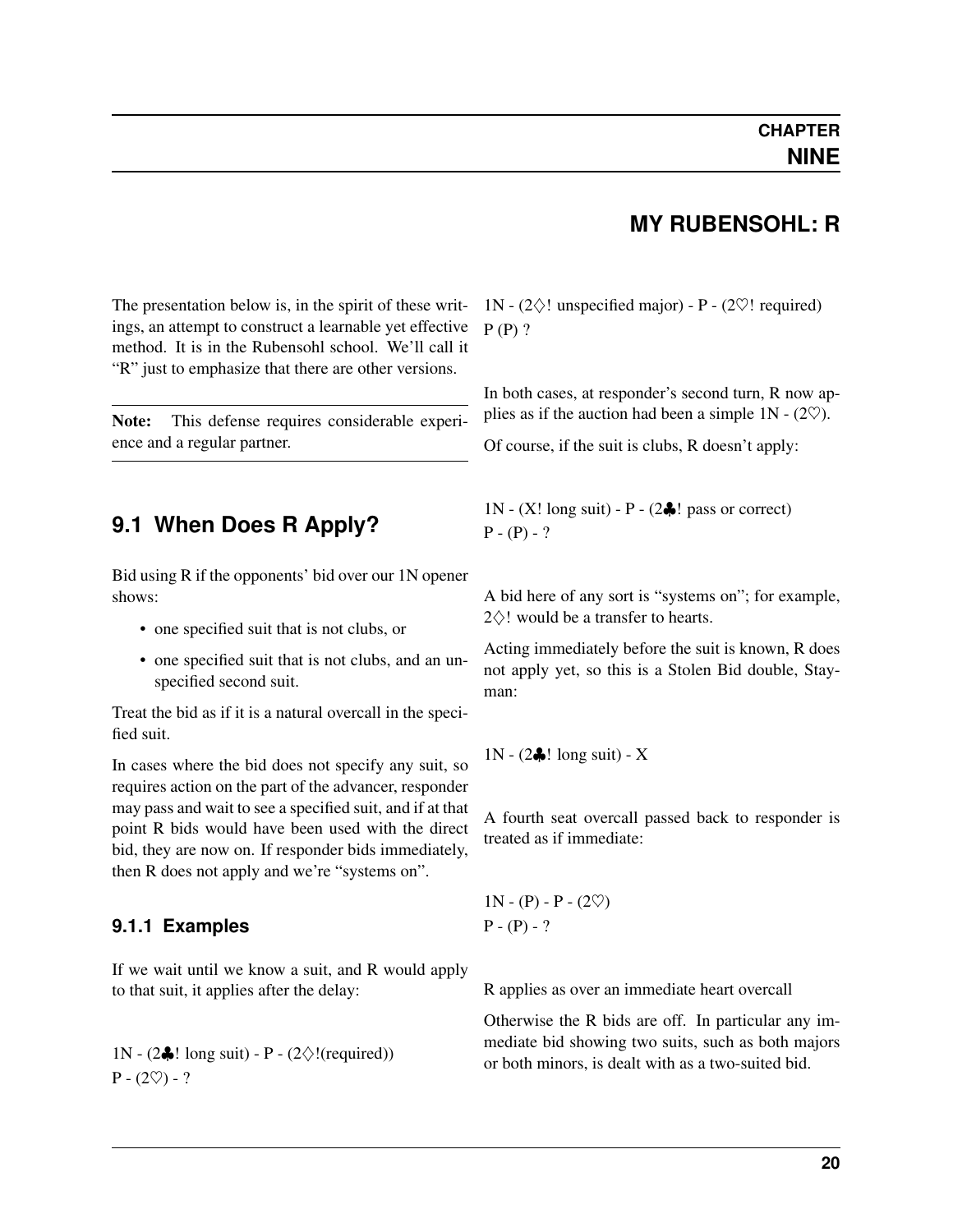## <span id="page-23-0"></span>**9.2 The R Bids**

If the opponents overcall a natural  $2\diamondsuit$ ,  $2\heartsuit$ , or  $2\spadesuit$ , possibly showing an additional unknown suit, we can show competitive or game-forcing hands, and some invitational hands. Details follow.

- Pass with a weak hand.
- Two-level suit bids, when available, are competitive only, with 5+ cards in the suit.
- Double is for takeout.
- 2N! transfers to clubs.
- 3**.** transfers to diamonds.
- 3♢! transfers to hearts.
- 3 $\heartsuit$ ! transfers to spades.
- 3 $\triangle$ ! shows game values with a stopper ("slow" shows").
- 3N! shows game values but denies a stopper ("fast denies").

The sub-sections below discuss the continuations.

#### <span id="page-23-1"></span>**9.2.1 Transfers to Suits**

The bids of 2N! through  $3\heartsuit!$  are suit transfers to the next higher strain.

- If the two-level bid of the target suit was not available, opener must complete the transfer. Responder may pass with a competitive hand, or bid again, game forcing.
- If a two-level bid of the target suit was available, the transfer shows invitational or better values. Opener will treat it as invitational at first, completing the transfer to decline the invitation, or making a descriptive bid to force to game.

If the opener completes the transfer, responder gets a turn to make the auction game forcing by proceeding. If available, 3♠! shows no stopper for notrump. For example, after a heart overcall, a transfer to diamonds followed by 3♠! is a game force, denying a heart stopper but showing game values with 5+ diamonds.

• A cue bid after a transfer to a minor shows a six-card suit and exactly one stopper, game forcing. Does not apply if the overcalled suit is spades, as the 3♠! bid will be needed to ask for a stopper for notrump.

Game sequences involving minor suit transfers tend to show no four-card major, or a Stayman takeoutdouble would be preferable.

#### <span id="page-23-2"></span>**9.2.2 Trying For Notrump**

With balanced hands and game-forcing values, responder can affirm or deny a stopper in the overcalled suit:

- 3♠! "transfers" to 3N, showing a stopper in the overcalled suit. ("Slow shows")
- 3N! shows game values but denies a stopper. ("Fast denies"). If Opener is lacking a stopper as well, he may bid a five card suit or bid suits up the line looking for a fit.

#### <span id="page-23-3"></span>**9.2.3 Takeout Doubles**

The takeout double serves as Stayman as well. The double requires invitational values; responder bids again with more. The double promises four cards in an unbid major, and usually two or fewer cards in the overcalled suit. It is nice to have two cards in the overcalled suit, in case opener wishes to convert the double to penalty.

If opener replies 3♣, responder's 3♢ does not show extras but can be passed. This allows one to make the takeout double with only two clubs. Responder may continue otherwise to force to game. A cue bid can be used as a second bid if nothing else suits.

Opener's replies when the overcalled suit is a major, in priority:

• the unbid major suit, with four+ cards; jump if you would accept an invitation.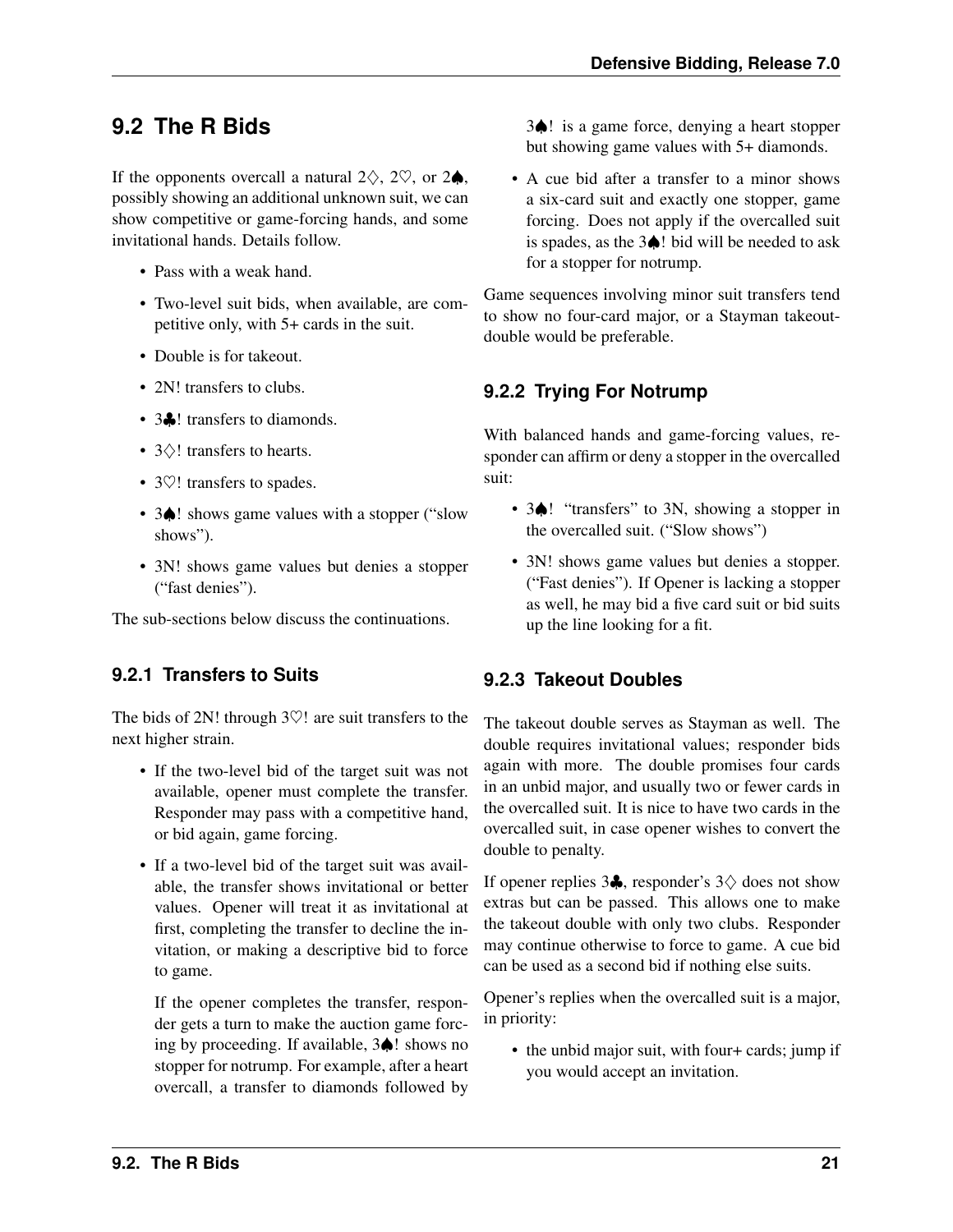- 2N to decline the invitation, or 3N to accept, showing a stopper.
- 3. I if no stopper and no major.
- Pass to convert to penalty.

Opener's replies when the overcalled suit is diamonds are similar. In priority:

- a four-card major; hearts if both are held. If responder had spades but not hearts he must now bid 2♠. Opener would again revert to 3♣! with no stopper and no spades.
- 2N to decline the invitation, or 3N to accept, showing a stopper, but no major.
- 3. *Well* with no stopper and no major, or pass to convert to penalty.

Since responder has presumably at most doubleton in their suit, opener would be lucky to find him with more than a half-stopper and should not reckon on it.

#### <span id="page-24-0"></span>**9.2.4 Transfer-Cue Bids**

A bid that transfers to the overcalled suit (a "transfercue") is a game-forcing 4441 or 4450 hand with the shortness in the overcalled suit.

The opener can bid a game in a major suit, bid notrump with a stopper, bid 3♣! to deny either.

#### <span id="page-24-1"></span>**9.2.5 Four-Level Bids**

Replies to a 1N opener at or above the four-level are whatever you play now, such as:

- 4**.** is Gerber.
- 4♢! and 4♡! are Texas Transfers to hearts and spades, showing six card suits and values for game only. With a strong hand and a six-card major, transfer first and then bid the suit at the four level to show slam interest.
- 4♠! (rare) invites opener to pick a minor game.
- 4N is invitational to 6N. One note, however: If the responder could have made a bid showing

a stopper but did not, then a later 4N that is quantitative would show at most a poor stopper or a half-stopper. So that is the case with 1N  $-(2x)$  - 4N, as with a stopper responder could bid  $1N - (2x) - 3$  $\triangle$ ! - 3N - 4N (quantitative).

#### <span id="page-24-2"></span>**9.2.6 Three-Level Overcalls**

Over three-level overcalls, use your normal system, such as:

- A double is for takeout, showing support for the other three suits.
- Bids at the three level are natural, one-round forcing, and,
- 3N, 4 $\heartsuit$ , 4 $\spadesuit$ , 5 $\clubsuit$ , and 5 $\diamondsuit$  are to play.

## <span id="page-24-3"></span>**9.3 Why R is Hard**

The R convention is hard.

It requires calm thinking to be sure to use it when, and only when, it applies, (If you just skimmed it, re-read *[When Does R Apply?](#page-22-1)* (page 20) carefully.)

After you get past that issue, the system seems deceptively simple. The difficulty is in the amount of inference required. To illustrate, consider the sequence:

#### 1N (2♢) 3♢!(hearts) 3♠!.

We know that:

- Responder has at least an invitational hand. Responder had a  $2\heartsuit$  bid available to just compete. He transferred.
- Opener must be max because he has accepted the invitation when he did not complete the transfer, so the auction is now game forcing.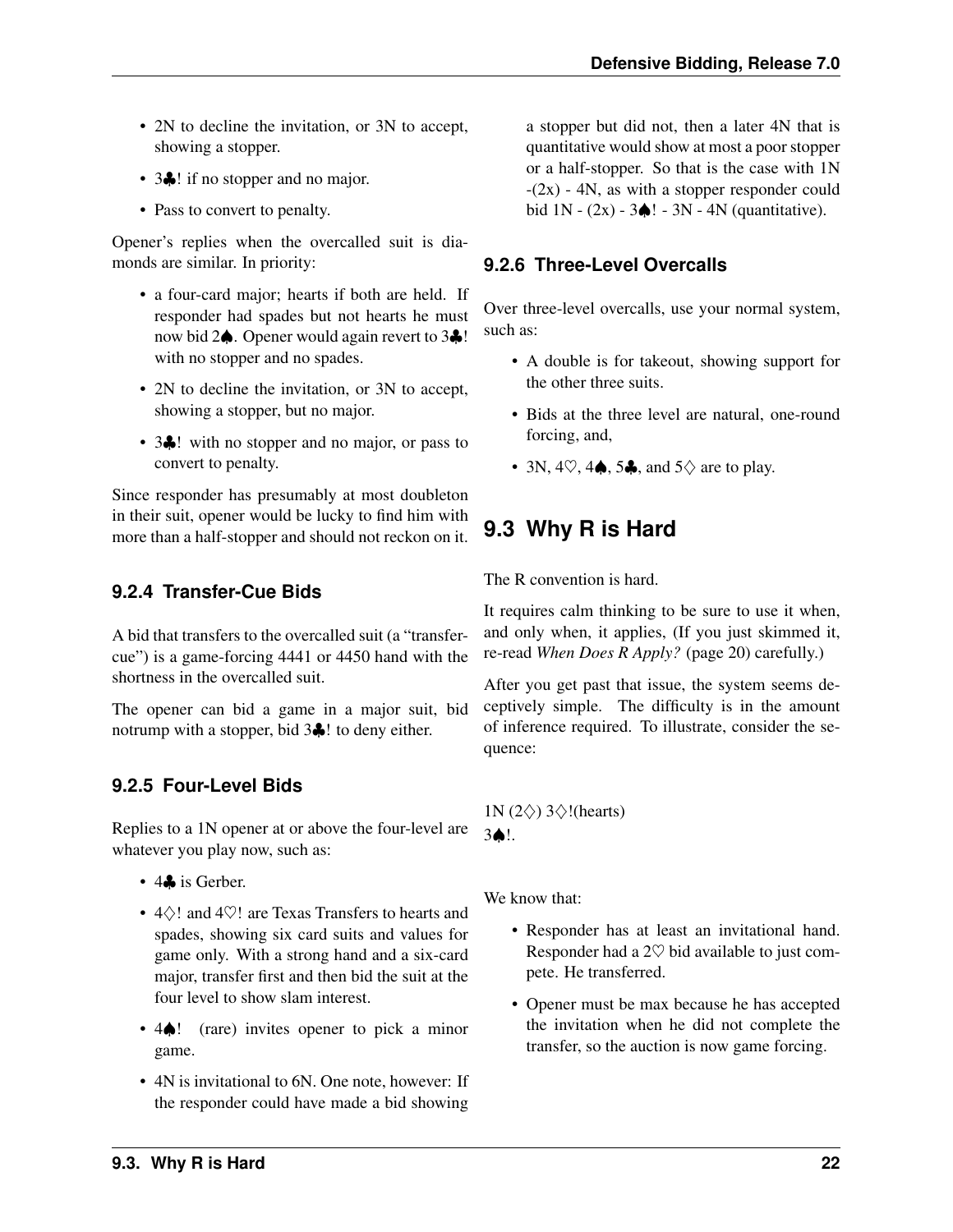- Opener's 3♠! has asked responder to bid 3N, **9.5 Examples** rather than bidding 3N himself, so opener does not have a diamond stopper.
- Opener does not have three hearts, or he would have bid 4♡.

That's a pretty good information haul with just two bids! Unfortunately deductive reasoning is required – considering what partner did not bid as much as what he did bid.

## <span id="page-25-0"></span>**9.4 Show A Minor Or Just Go?**

Suppose as responder you have a game-forcing hand with a decent minor suit, say diamonds, but lack a stopper in the overcalled suit, say hearts, and do not have a four card major. Both these approaches seem plausible:

- Transfer to diamonds, then bid 3♠! next to ask for a stopper.
- Bid 3N immediately, denying a stopper, looking to play there if opener has a stopper.

Answer: You should transfer and then continue with 3♠! asking for a stopper. If your partner also lacks a stopper, you may be looking for a fit and so you should show your diamonds on the way.

On the other hand, if you do have a stopper, your normal bid is 3♠!, not the transfer; So if you do make a transfer and then bid 3N, opener would wonder why you bothered to show the diamonds if you could have just bid for a notrump game without his help. Therefore, he should conclude that you have slam interest with diamonds.

Another strategy is to make the transfer and bid 3♠! when you have a less than premium hand and worry that you really need a stopper from partner to help. If he goes back to your diamonds, perhaps it will be for the best.

Don't forget the funny end-case of a transfer to a minor followed by a cue bid, showing six cards and a single stopper, but that it doesn't apply for spade overcalls.

#### <span id="page-25-2"></span><span id="page-25-1"></span>**9.5.1 Examples When Our Suit Is Lower**

When responder's suit cannot be bid at the two-level, his values may be just competitive. Opener must therefore always complete the transfer. It is up to responder to continue when he is game forcing.

Say responder has a club suit, lower than the overcalled suit, diamonds:

 $1N$  (2 $\diamond$ ) 2N! Transfer to clubs, competitive or game forcing

3.  $!(forced) - 3 \diamondsuit !(six clubs, exactly one stop, gf)$ 

The transfer to a minor, followed by the cue bid, means six plus of the minor and exactly one stopper. The opener should be able to judge where to place the contract.

Responder asks for a stopper and opener doesn't have one:

 $1N$  (2 $\diamond$ ) 2N!(clubs) 3♣!(forced) 3♠!(stopper ask)

It is safe for opener, if he is lacking a stopper, to bid 4♣ since responder has five of them. Responder can bid 5<sup>%</sup> with sufficient values.

In the next two examples, the overcall is in spades. Suppose responder has a game-forcing hand with five hearts:

1N (2♠) 3♢!(hearts) 3♡!(forced)

With a spade stopper responder can now bid 3N, or bid  $4\heartsuit$  with six cards, which suggests slam interest because he didn't use Texas Transfers. Opener will of course correct to  $4\heartsuit$  when appropriate.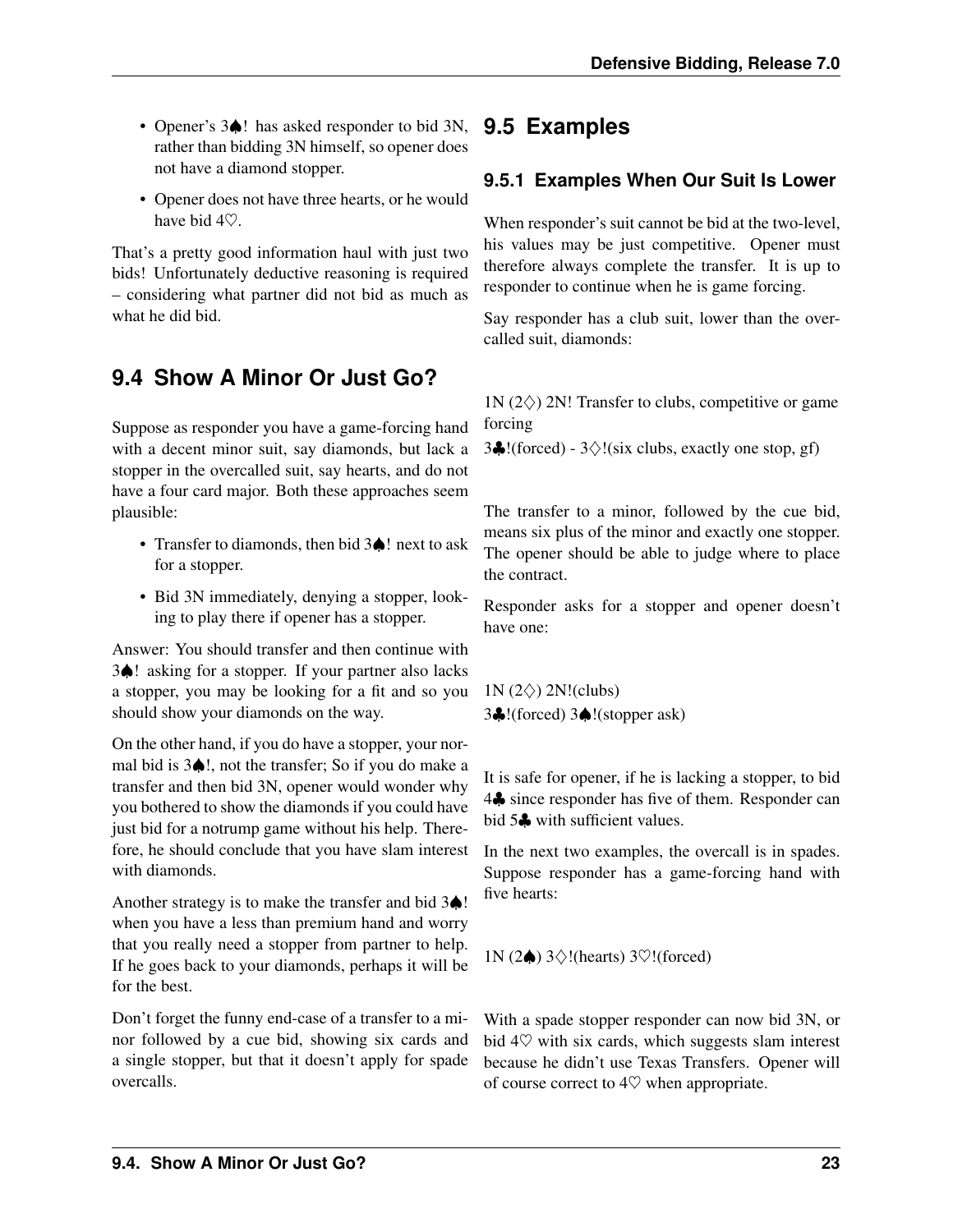Without a stopper, responder can cue-bid 3♠ to force to game.

In that case there is a possibility of playing in a 5-2 fit, worst case, when opener has just two hearts and no stopper. Note that in this process responder will know that if opener does not have three hearts, he must have at least three of everything else, because we do not open 1N with two doubletons.

#### <span id="page-26-0"></span>**9.5.2 Examples When Our Suit Is Higher**

In the next set of examples, our suit is higher than the overcalled suit (and therefore is a major).

The two-level bids are to play:

1N (2 $\diamond$ ) 2 $\heartsuit$  is to play, as is 1N (2 $\diamond$  or 2 $\heartsuit$ ) 2 $\spadesuit$ .

A transfer is at least invitational; the opener can decline the invitation by just accepting the transfer. He can accept with 3N if he has a stopper, or bid 4 of the major.

In this example, responder is invitational with hearts:

1N (2 $\diamondsuit$ ) 3 $\diamondsuit$ !(hearts, invitational or better) 3♡ - Pass

Opener declined the invitation by completing the transfer.

Getting to game is easy when responder has a stopper:

1N  $(2\diamond)$  3 $\diamond$ ! 3♡ - 3N

Responder has a diamond stopper, and game forcing  $4\heartsuit$ values. Opener can pass or correct to 4♡.

This is the same idea as an ordinary transfer without interference: you transfer to the major and then bid 3N. If the opener has 3 in the major he corrects to 4M.

The 3♠! bid can be used when responder does not have a stopper:

 $1N (2\diamondsuit) 3\diamondsuit!$ 3♡ 3♠!

Responder has game-forcing values but is asking for a stopper.

A 2♡ bid was possible for responder, so opener had a choice. Completing the transfer showed no interest in accepting an invitation in hearts. However, responder bid on, using the artificial 3♠ bid to ask for a stopper. Opener must now bid 3N with a stopper, or bid  $4\heartsuit$  with three hearts, or look for a minor fit on the way with 4 $\clubsuit$  or 4 $\diamond$ . Worst case we're in a 5-2 heart fit.

When responder's suit is spades there is not a lot of room. If an opener does not have a stopper and does not have three spades, things will get awkward:

1N (2♡) 3♡!(spades)

A 3♠! bid does not show a game force, no stopper and two spades – because that's accepting the transfer and therefore declining the invitation! However, accepting the invitation may be a bad idea anyway. A responder continuing to game without a stopper should show their best minor or cue-bid, praying for opener to correct to 4♠.

Super-accepting is possible (but not when our suit is lower):

1N (2 $\diamond$ ) 3 $\diamond$ !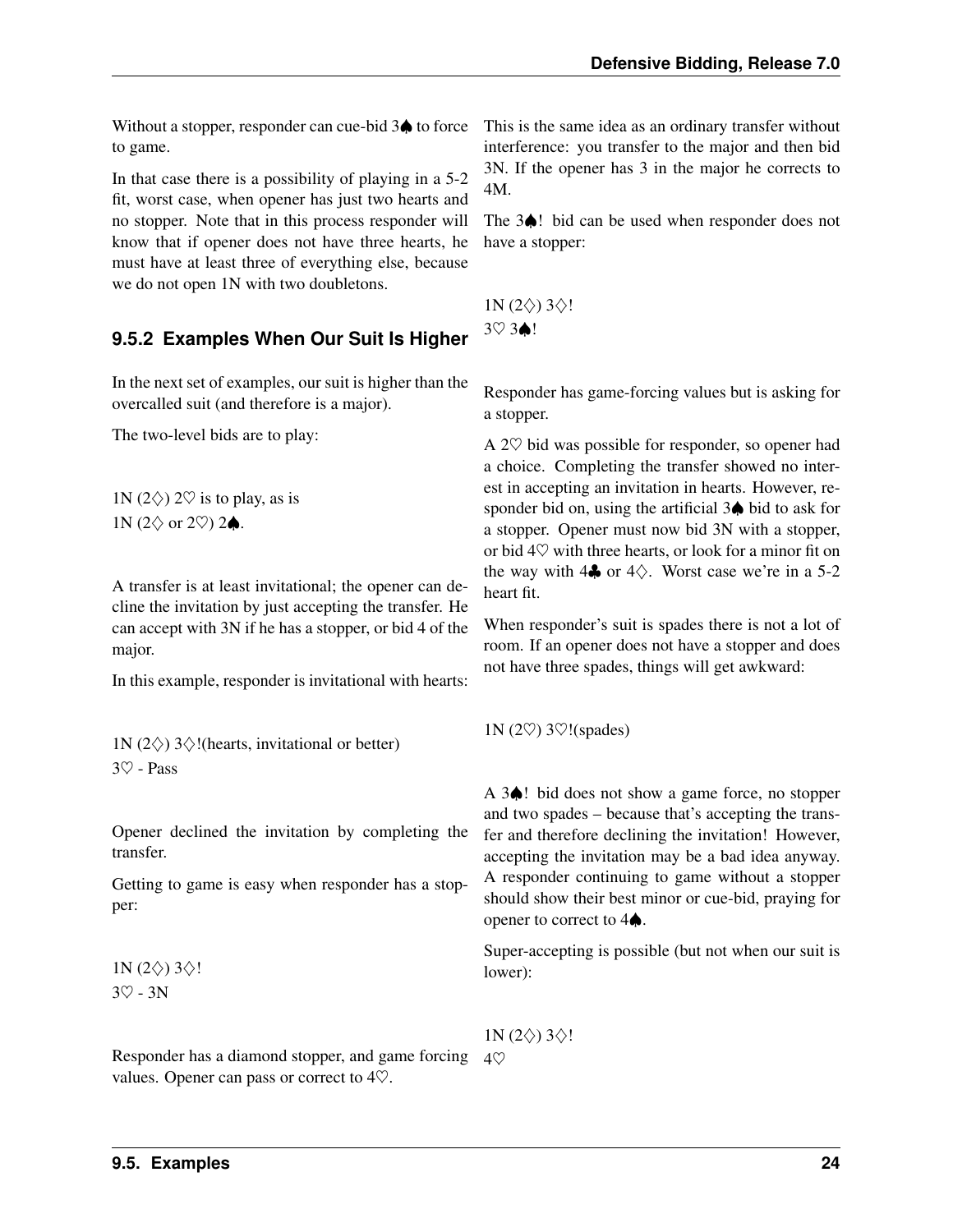Opener has accepted an invitation in hearts to game. Remember, our four-level bids do not change:

1N (2 $\diamond$ ) 4 $\diamond$ !(six hearts)

This Texas Transfer shows six hearts, no slam interest.

In the next example, responder has slam interest in hearts:

1N  $(2\diamond)$  3 $\diamond$ !  $3\heartsuit$  -  $4\heartsuit$  (six hearts, game-forcing values)

Responder has slam interest and six hearts, because without extras he could have just used a Texas transfer, and he wouldn't bid  $4\heartsuit$  on his own without a six-card suit.

#### <span id="page-27-0"></span>**9.5.3 Examples When Our Suit Is Diamonds**

Say the bidding has gone:

1N (2♠) 3♣!(transfer to diamonds) 3♢

Opener had to complete the transfer, as a  $2\diamondsuit$  bid by responder was not avilable. If responder has gameforcing values,

- 3 $\heartsuit$ ! game forcing, probably a hand with long diamonds and some values in hearts but no stopper. Note that  $3\heartsuit$  is not promising four hearts.
- 3♠! game forcing, asking for a bid of 3N if opener has stopper.
- 3N to play, has stopper.

#### <span id="page-27-1"></span>**9.5.4 Example Of A Takeout Double**

After a 2 $\heartsuit$  overcall, holding  $\triangle$ KT93  $\heartsuit$ J3  $\diamondsuit$ AK9 ♣T987, responder doubles for takeout, and if opener bids 3♣!, passes. Recall 3♣! showed no spades and no stopper in hearts. While there is a possibility of a 4-2 fit, opener did not leave the double in so figures not to have too many hearts, and with less than four spades, figures to have some clubs in most cases.

Upgrade the hand to  $\triangle K$ T93  $\heartsuit$ Q3  $\triangle A K9$   $\triangle A$ J87, and responder will want to go on, and might try  $3\heartsuit$  to show no stopper and a desire to hear opener's further description, such as 3♠ showing three in the suit, or a preferred minor, or even 3N to show a partial stopper.

#### <span id="page-27-2"></span>**9.5.5 Example of A Transfer-Cue**

After a 2 $\diamond$  overcall, holding  $\triangle$ KT93  $\heartsuit$ AK95  $\diamondsuit$ 3 ♣AJ87, responder bids 3♣!(4414 or 4405, gf). Opener should be able to place the contract. With only ♠KT93 ♡K954 ♢3 ♣AJ87, not enough to force to game, the takeout double would be preferred.

## <span id="page-27-3"></span>**9.6 Problems**

Here are some problems using R. I have gotten some of these problems from other sources on Lebensohl systems.

In these problems, the 1N bids will show 12-14 and the responder will treat 11-12 points as invitational, but often game forcing if it is a balanced 12 with good intermediates.

1. Partner opens 1N, and your RHO overcalls 2♡. You hold:

♠5 ♡QJ7 ♢KJ742 ♣AQ52 (13 HCP, gf)

What is the bidding from here?

2. You hold, as responder:

 $\bigwedge$ A ♡K9743  $\lozenge$ A93  $\bigwedge$ 8643 (11 HCP, inv)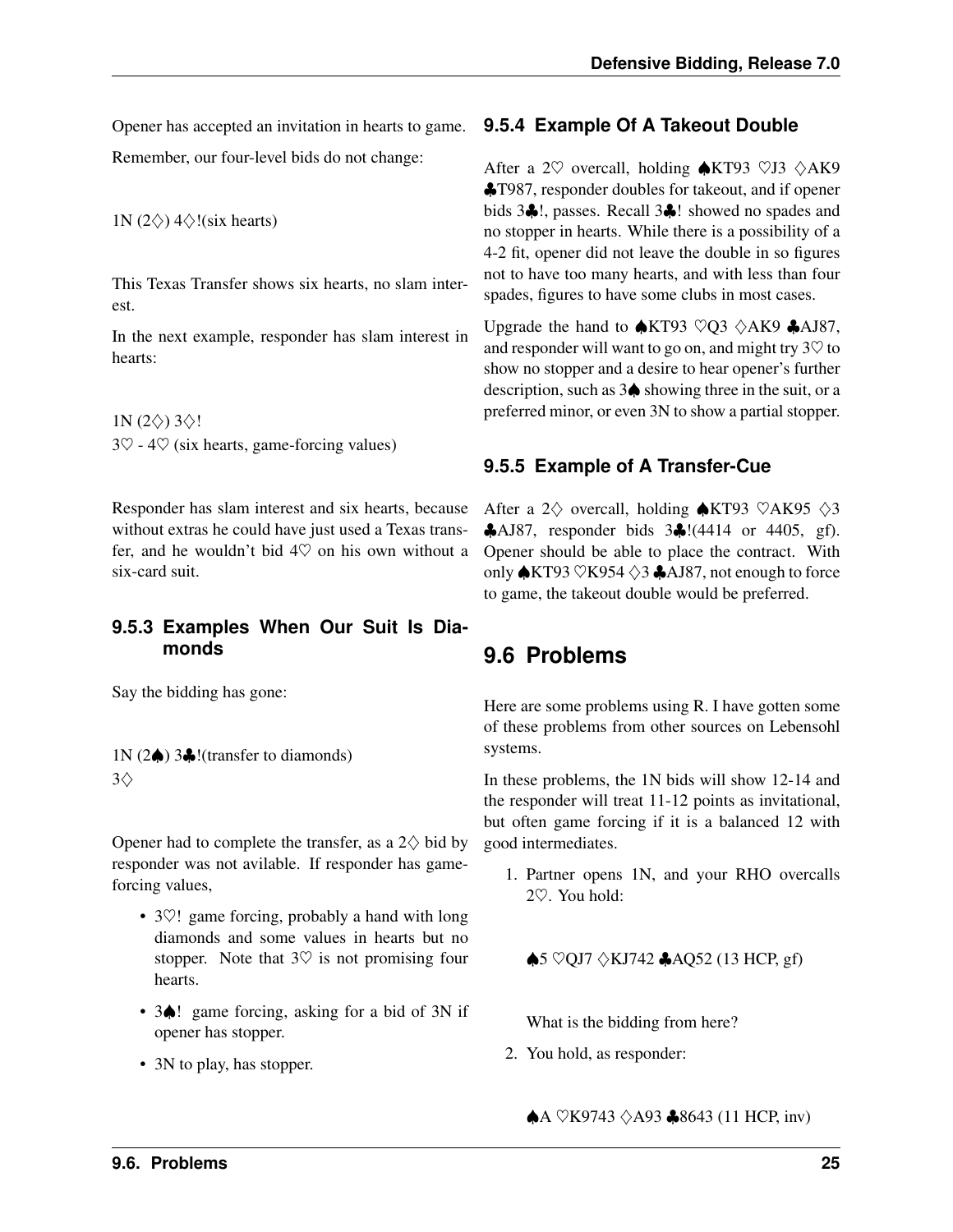The bidding starts with 1N (2 $\diamondsuit$ ). You bid 3 $\diamondsuit$ !, a transfer to hearts.

- What do you bid after your partner answers 3♡?
- This time your transfer is super-accepted with 4♡. Your call?
- Suppose your transfer sparks a 3 $\spadesuit$  call. What now?
- 3. Your partner opens 1N, which your RHO overcalls with a natural 2♣. What do you bid?:

#### $\bigwedge$ AJT ♡Kx  $\lozenge$ KQJxxx  $\bigwedge$ xx (14 HCP, gf)

Suppose instead the overcall was 2♡. What then?

4. Partner opens 1N, RHO overcalls 2♡. What's your plan?:

 $\triangle$ KTxx  $\heartsuit$ x  $\triangle$ ATxx  $\triangle$ KQJx (13 HCP, gf)

5. The bidding goes  $1N(2\heartsuit)$  to you. What next?:

♠Kxxx ♡xx ♢AQJxxx ♣void (10 HCP)

#### <span id="page-28-0"></span>**9.6.1 Answers**

1. Partner opens 1N, and your RHO overcalls 2♡. You hold:

♠5 ♡QJ7 ♢KJ742 ♣AQ52 (13 HCP, gf)

What is the bidding from here?

Answer: Bid 3♠!, relaying to 3N with a stopper. You have a game forcing hand and you have a heart stopper. You have no interest in slam and no particular reason to show the diamonds. Without the interference, bidding would depend on the meaning of  $3\diamondsuit$ , whether you were playing Minor Suit Stayman, etc.

2. You hold, as responder:

 $\bigwedge$ A ♡K9743  $\lozenge$ A93  $\bigwedge$ 8643 (11 HCP, inv)

The bidding starts with 1N (2 $\diamondsuit$ ). You bid 3 $\diamondsuit$ !, a transfer to hearts.

- What do you bid after your partner answers 3♡?
- This time your transfer is super-accepted with 4♡. Your call?
- Suppose your transfer sparks a 3 $\spadesuit$  call. What now?

Answers:

- After 3 $\heartsuit$ , Pass. Partner declines your invitation.
- After 4 $\heartsuit$ . Pass. You have no extras.
- After 3 $\triangle$ !, (which you alerted, right?) your partner is looking for 3N. You have a stopper, so bid the 3N game.
- 3. Your partner opens 1N, which your RHO overcalls with a natural 2♣. What do you bid?:

 $\bigwedge$ AJT ♡Kx  $\lozenge$ KQJxxx  $\bigwedge$ xx (14 HCP, gf)

Suppose instead the overcall was  $2\heartsuit$ . What then?

Answers: Trick question. R is off over clubs.

After  $1N - (2\%)$ , transfer to diamonds with 3♣!; after partner perforce bids 3♢, your 3♡ shows six diamonds and a single stopper in hearts. Perfect!

If the overcalled suit was spades, and you had ♠Kx ♡AJT ♢KQJxxx ♣xx, you could consider the transfer to diamonds followed by  $3\heartsuit$ ,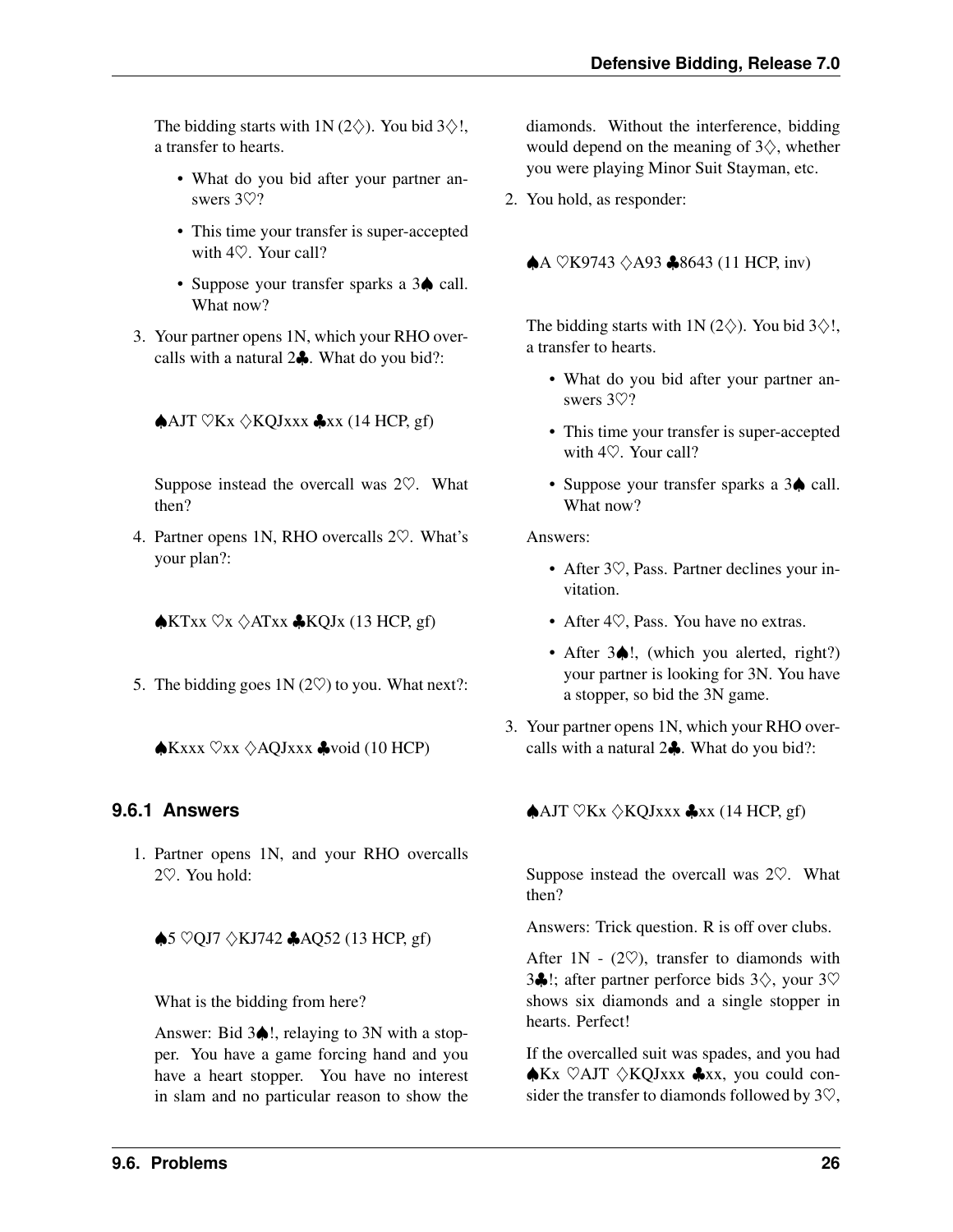this time game-forcing with some heart values but not feeling great about spades.

4. Partner opens 1N, RHO overcalls 2♡. What's your plan?:

 $\triangle$ KTxx  $\heartsuit$ x  $\triangle$ ATxx  $\triangle$ KQJx (13 HCP, gf)

Answer: The bid of  $3\diamondsuit!$  is a transfer to hearts, their suit, and hence is a transfer-cue showing a  $4=1=4=4$  or  $4=0=5=4$  or  $4=0=4=5$  gameforcing hand.

- If partner has four spades he will bid 3♠, or with a minimum, 4♠.
- If he has a stopper but not four spades he will bid 2N, or with a minimum, 3N.
- If partner bids 3. he does not have four spades, and does not have a stopper.

If you want to keep going, bidding diamonds would allow opener to show three spades for your consideration, or leave it there if his clubs are shorter, or confirm clubs. Cue bidding is your strongest option, of course.

In the first two cases, opener bids the game directly to show a minimum. Otherwise, we'd like to leave more room for slam exploration.

5. The bidding goes  $1N(2\heartsuit)$  to you. What next?:

♠Kxxx ♡xx ♢AQJxxx ♣void (10 HCP)

This hand is a rule of 20 opener. Since diamonds is lower than the overcalled suit, there is a stark choice of playing this hand as game forcing or just competitive.

- If you transfer to diamonds with 34. partner must accept it with  $3\diamondsuit$ , and you could pass.
- If partner has spades, your chances of game are great. Unfortunately a take-

out double here would get really painful if partner replies 3♣. Bidding diamonds at that point would be passable as an Equal-Level Conversion, however, so this works. This case is the reason for that part of the system.

Transferring to diamonds followed by 3♠! doesn't show spades, and you don't really have the points for notrump.

• If you Pass, partner might reopen with a double if he has four spades, or just bid 2♠ if he had five. Or, defending might be pleasant.

The moral of the story: interference works. This particular hand is an advertisement for the version of Rubensohl in which the transfer-cue is Stayman and the takeout double is penaltyoriented (See below). But, change the hand to:

 $\triangle$ Kxxx  $\heartsuit$ x  $\diamondsuit$ AQJx  $\triangle$ Kxxx (10 HCP)

and the takeout double shines, or (perhaps with a little more HCP) your transfer-cue would be perfect, showing a game-going 4=1=4=4 or  $4=1=(54)$ .

## <span id="page-29-0"></span>**9.7 The Path Not Taken: Ask and Stayman**

For those who find not having a penalty double available too annoying, or who prefer a more Staymanoriented approach, one can give up the transfer-cue as showing unusual shapes and have it be Stayman.

If double is for penalty rather than takeout, the transfer-cue is used to ask for stoppers and majors. The language, "Ask and Stayman" with the "Ask" first, emphasizes that the first duty of the opener is to show a stopper.

Completing the transfer-cue denies a stopper, and if the overcall was a major, completing the transfer-cue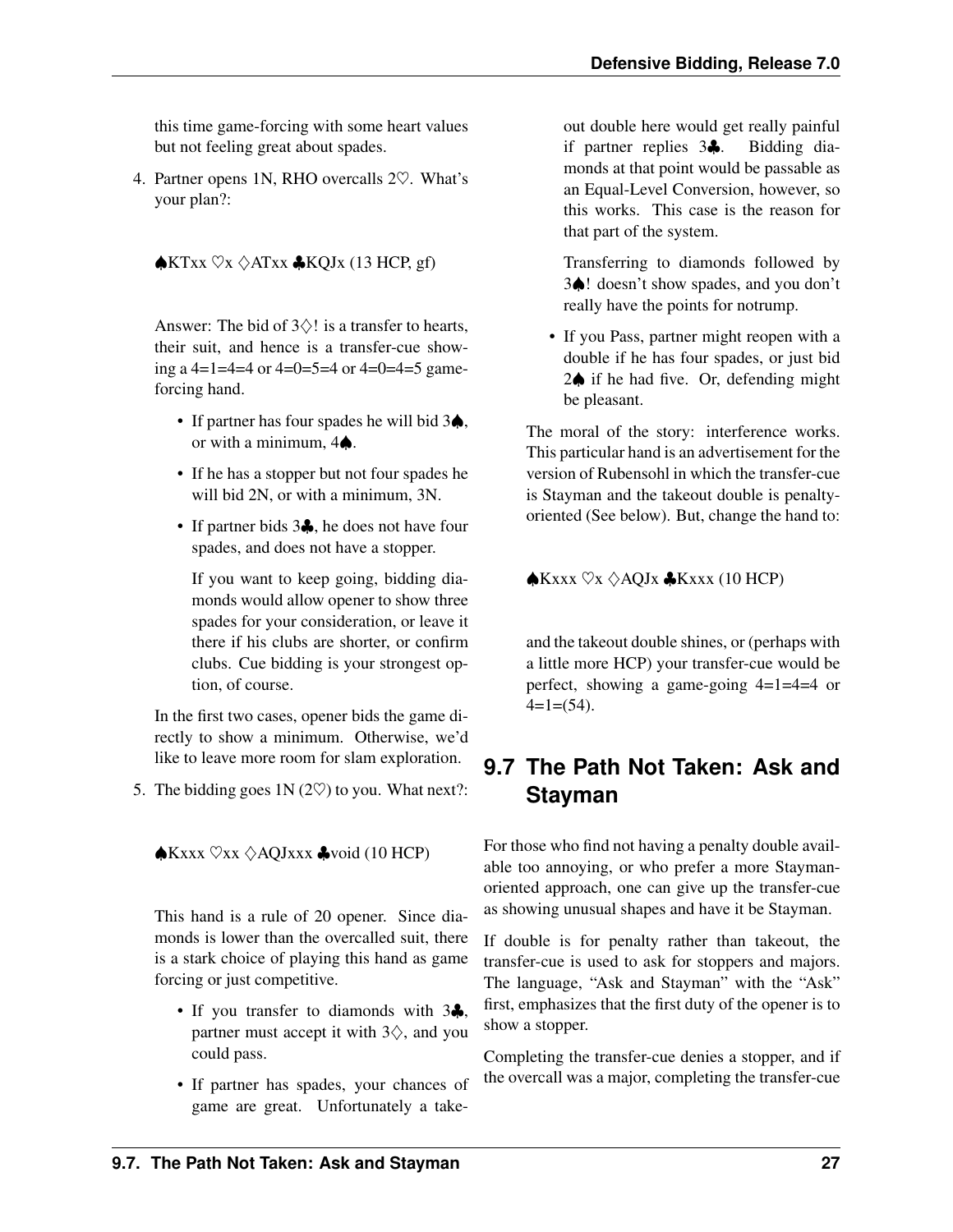denies that other major as well. Over diamonds, it denies the stopper but not an unbid major.

Conversely, not completing the transfer shows a stopper. If opener has an unbid major, he bids that, or bids 3N, instead of completing.

I leave it to the reader to fill in the blanks on all the cases. Obviously, one can end up in the "no stopper no major fit" hunt for a place to play.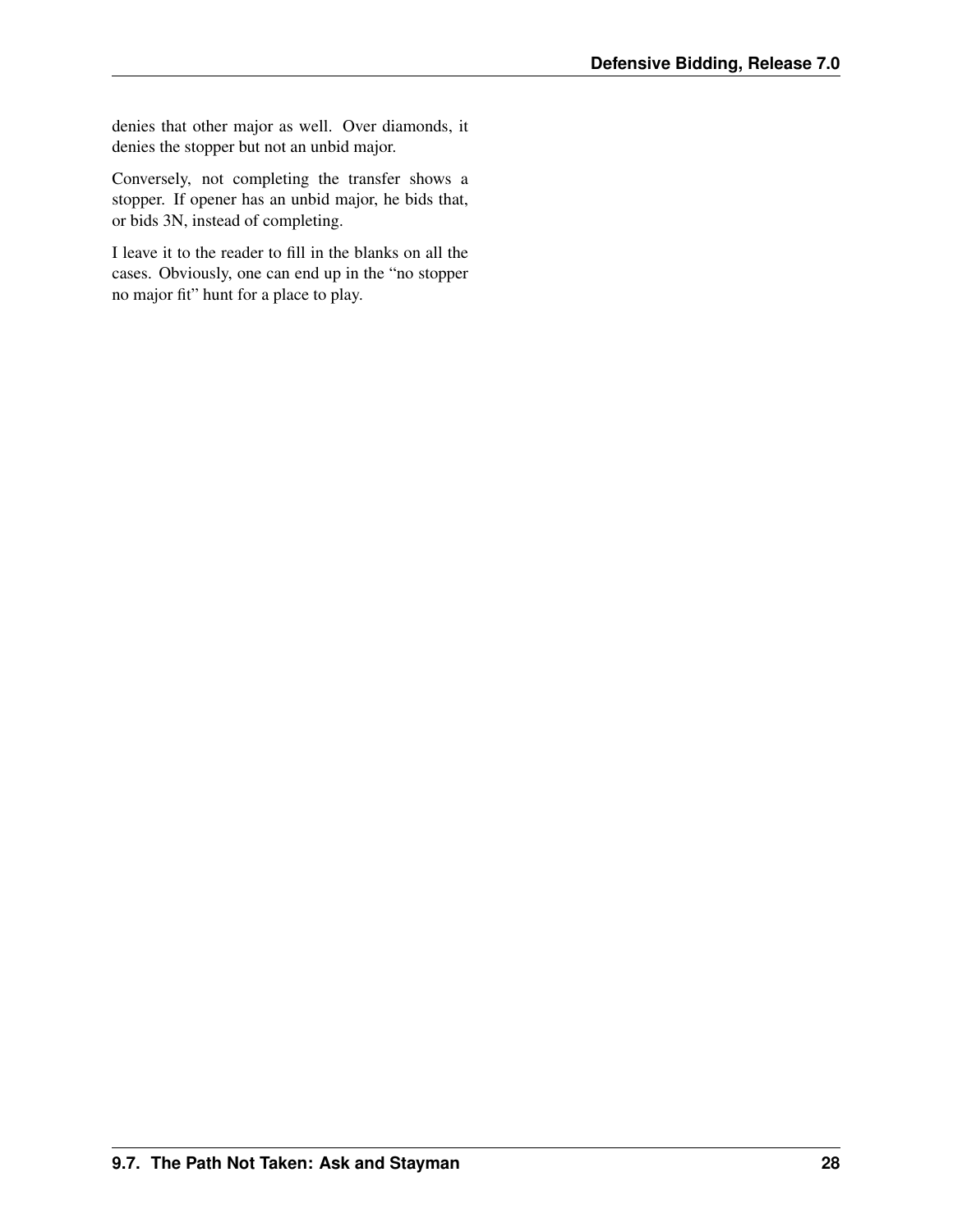#### **GLOSSARY**

<span id="page-31-5"></span><span id="page-31-0"></span>Conventions and concepts described as "advanced" are in the *Advanced Bidding* notes.

2/1 Stands for the advanced system Two Over One Game Force, or the signature meaning of a non-jump bid of two of a new suit over partner's one bid in a suit.

<span id="page-31-2"></span>advancer The partner of the *[overcaller](#page-32-1)*.

- alert To give a required notification to the opponents. The need for an alert is shown by an exclamation point following the bid. If the opponents ask what the bid means, the proper explanation is shown following the exclamation point.
- announce To say aloud certain explanations, such as notrump ranges.
- attitude When signaling on defense, refers to showing if you want a suit continued or not.
- **balanced** A hand with an even distribution of suit lengths, 5-3-3-2, 4-4-3-2, or 4-3-3-3.
- <span id="page-31-3"></span>balancing To make a bid in *[passout seat](#page-32-2)* when your partner has passed. For example,  $(1 \heartsuit)$  - P -(P) - 1 $\spadesuit$  and (1 $\heartsuit$ ) - P- (2 $\heartsuit$ ) - P; (P) 2 $\spadesuit$  are balancing bids.

#### business double A synonym for *[penalty double](#page-32-3)*

- <span id="page-31-4"></span>bust A hand with very few points; no Aces or Kings, and at most one Queen.
- Captain Refers to the partner who knows the other's strength and shape within sufficient limits that he must decide the correct path to the final contract, after possibly gathering more information. Later, switches of leadership may occur, but generally the Captain is in charge.
- competitive A hand, or a bid indicating a hand, strong enough to bid but not strong enough for

<span id="page-31-1"></span>bidding game.

- control bid A bid showing an Ace or void; or in the Italian system, first or second round control of that suit.
- controls Refers to the number of control points in a hand, counting an Ace as 2 and a King as 1. Also refers to a certain advanced system for responding to a 2♣ opener.
- convention A bid which changes the standard meaning of that bid to serve another purpose, together with its followups.
- cooperative double A double that is nominally for takeout but which seeks partner's opinion on the best action to take.
- count When signaling on defense, refers to showing the current number of cards held in a suit.
- cue bid A bid of a suit already bid by the opponents. Cue bid is also an older term for *[control bid](#page-31-1)*.
- current count When signaling on defense, refers to showing the number of cards in a suit that one holds at the moment, as opposed to originally.
- doubleton A suit of exactly two cards. Called *worthless* if it does not contain an Ace or King.
- Drury A convention played after a major opening in third or fourth seat when the responder is a passed hand, to show a limit raise or better. Reverse Drury and Two-Way Reverse Drury are two variants; the original version is almost never played today.
- flag bid An artificial bid that shows one of two different suits. An example is after a  $1N - 2\spadesuit$ minor relay convention, opener bids 3♣. If responder then bids 3 of a major it is a flag bid,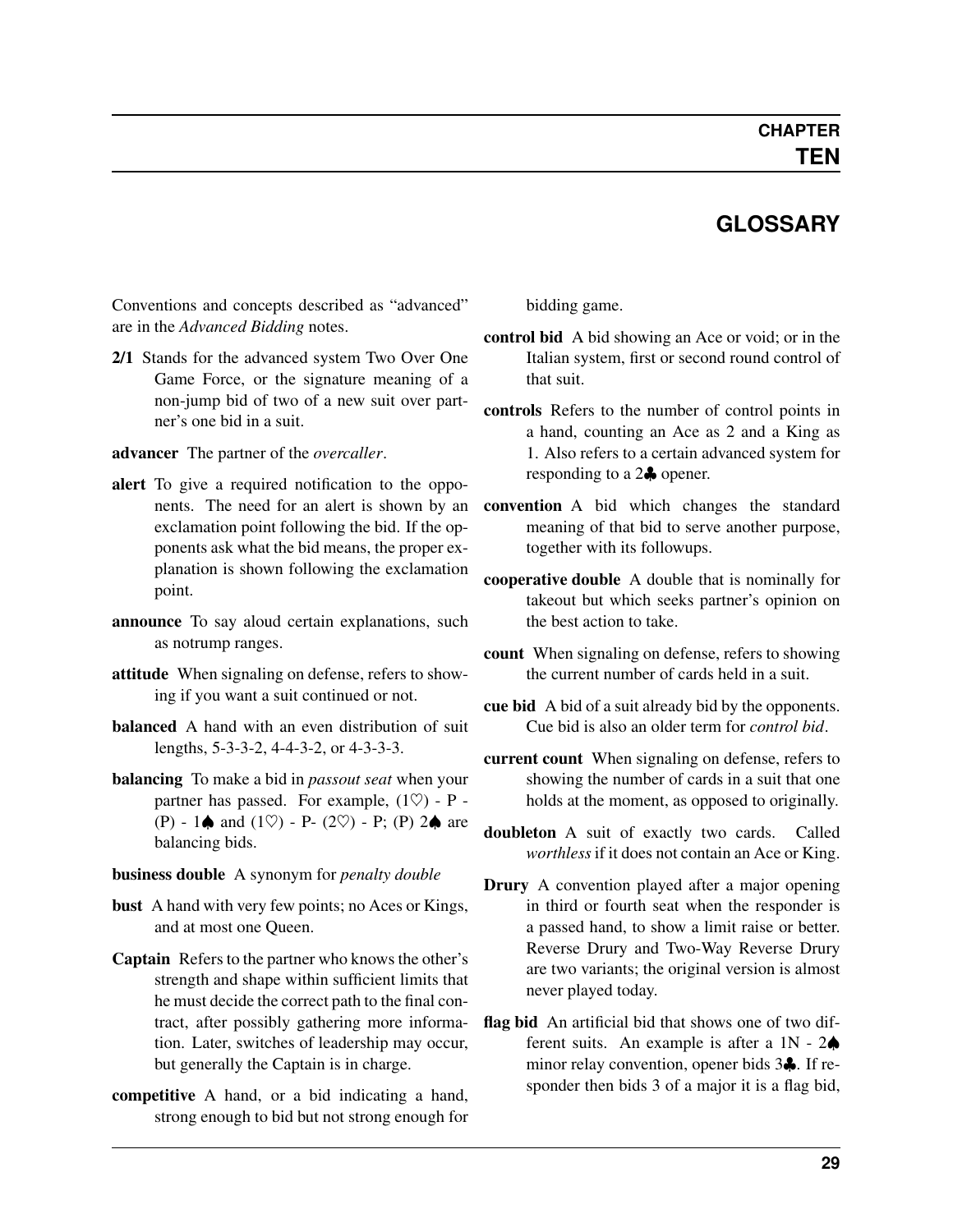try in diamonds.

- flat A flat hand is one with a shape of 4333.
- <span id="page-32-0"></span>gadgets A gadget is a convention that is usually applicable in a small niche bidding situation, or which is considered a minor tweak on another convention. Gadgets are often inappropriate for intermediates or casual partnerships.
- <span id="page-32-4"></span>game forcing A hand, or bid indicating a hand, strong enough to require bidding that leads to a game or four of a minor suit. Abbreviated " $gf$ ".
- Garbage Stayman An optional convention used with Stayman to show weak hands 5-4 or 5-5 in the majors. Responder bids 2 $\heartsuit$ ! after a 2 $\diamondsuit$ response to Stayman, asking opener to pass or correct to spades.
- Gerber A bid of 4 clubs that asks responder how many Aces he holds.
- <span id="page-32-1"></span>gf An abbreviation of *[game forcing](#page-32-4)*.
- good suit A "good suit" is one with 2 of the top 3 honors or 3 of the top 5, but not QJ10, and usually five or more cards.
- <span id="page-32-2"></span>grand Short for *grand slam*.
- <span id="page-32-5"></span>HCP High-card points. See Hand Evaluation.
- <span id="page-32-6"></span>intervenor Another word for *[overcaller](#page-32-1)*.

<span id="page-32-3"></span>inv An abbreviation of invitational.

- invitational A hand, or a bid indicating a hand, within 2 points of being game forcing. Abbreviated INV.
- <span id="page-32-7"></span>jump-shift A bid of a new suit (a shift) one level higher than it needs to be (a jump).
- Law of Total Tricks A guideline used to help determine how high to bid in a competitive auction. With a trump fit of 8 cards or more, and the *[HCP](#page-32-5)* fairly evenly divided, the number of tricks the partnership can expect to win is approximately the total number of trump held by the partners.
- leave it in To pass partner's *[takeout double](#page-33-0)*.
- <span id="page-32-9"></span><span id="page-32-8"></span> $3\heartsuit$  showing a slam try in clubs and  $3\spadesuit$  a slam Lebensohl An advanced convention for disambiguating strengths of responder's hand especially after an overcall of a 1N opener.
	- LHO Left hand opponent; the player to the left of the player
	- major Spades or hearts; frequently abbreviated M.
	- minimax A style of making two-suited bids, in which the bid is not used for intermediate hands.
	- minor Diamonds or clubs; frequently abbreviated M.
	- Minorwood An ace-asking bid of four of the minor, played with inverted minors.
	- negative double A double that shows strength in unbid suits is called a negative double. The most common example is partner opens a suit and is overcalled in another suit; then a double by responder is a negative double.
	- overcaller The player that overcalled; the partner of the *[advancer](#page-31-2)*. We also call him the *[intervenor](#page-32-6)*.
	- pass or correct A bid intended to either be passed or corrected to another suit. See Minor Relay for an example.
	- passout seat A bidder about to make the third consecutive pass, ending the auction. After an opening bid and two passes, to bid in passout seat is called *[balancing](#page-31-3)*.
	- penalty double A double made with the intent of having partner pass, to collect penalties.
	- preempt Short for *[preemptive](#page-32-7)* bid.
	- preemptive Describes a bid intended to interfere in the opponents auction, usually by or opening or jumping in a long suit.
	- pull To pull a double means to bid over partner's *[penalty double](#page-32-3)*.
	- quantitative A bid that invites partner to bid slam if on the top of his known range. In conversation, often abbreviated as *quant*.
	- rattlesnake Describes a hand with a 4441 shape (or 5440, if the five-card suit is a minor).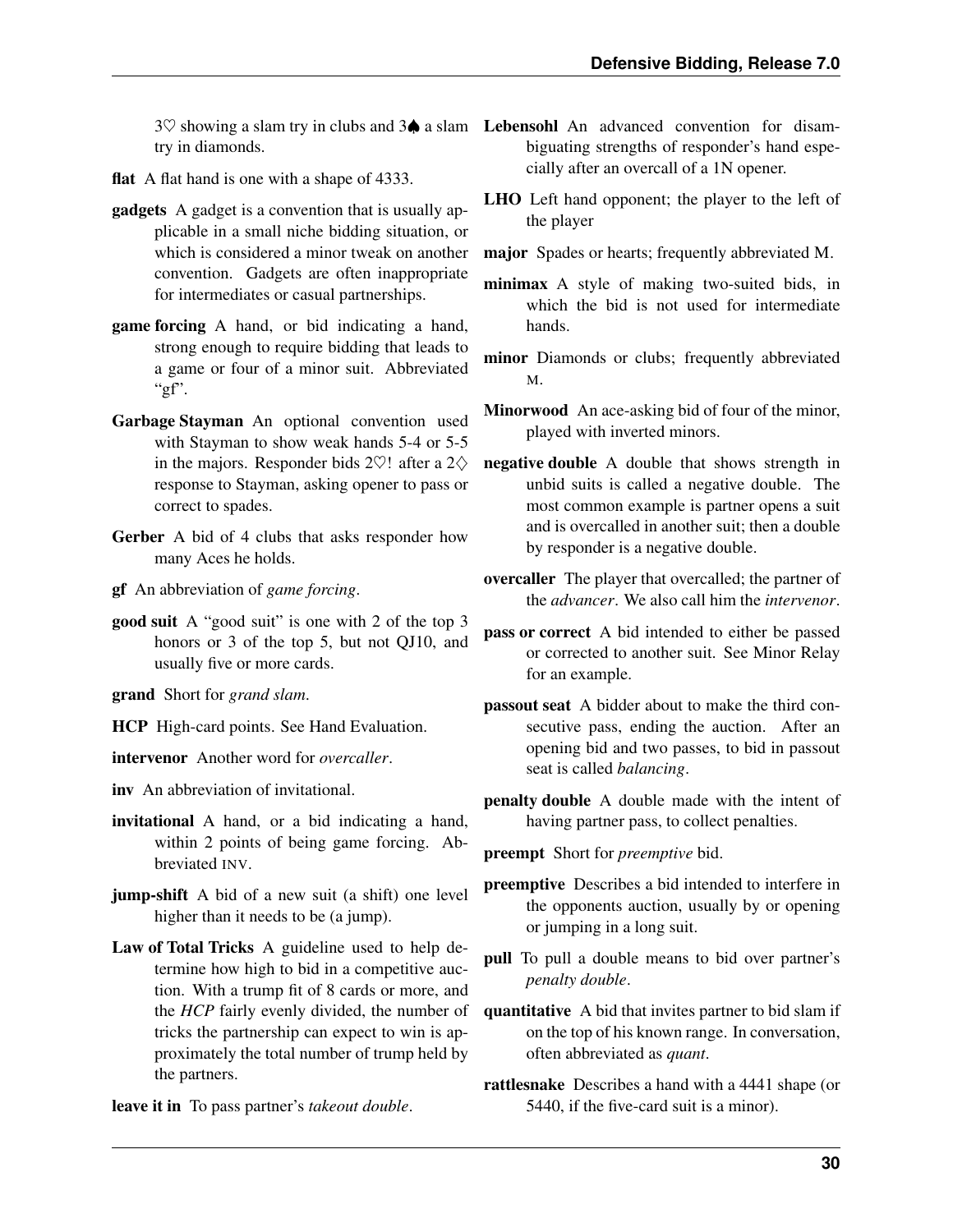suit, but does not imply possession of that suit by the bidder. Compare to *[transfer](#page-33-1)*.

responder The partner of the opener

- responsive double An advanced convention used to
- reverse (1) a bid in a suit higher than the suit you first bid, showing a stronger hand than you've shown so far; or (2) an adjective applied to the name of a convention indicating a variant in which two of the bids are interchanged, as in Reverse Bergen or Reverse Drury.
- RHO Right hand opponent; the player to the right of the player
- right-side A bidding manuever designed to have the stronger hand be the declarer.
- Rubensohl A *[transfer](#page-33-1)* version of *[Lebensohl](#page-32-8)*. Be afraid. Be very afraid.
- Rule of 17 A guideline used to help determine whether or not to raise a preemptive major bid by partner to game. The rule says to add your *[HCP](#page-32-5)* and number of trumps, and bid game if the total is 17 or more.
- Rule of 20 A hand is said to satisfy the Rule of 20 if its number of high card points plus the sum of the lengths of its two longest suits adds up to 20 or more.
- runout A method of escaping from a penalty double, such as a double of a 1N opener.
- Sandwich 1N After opponents have bid 1x 1y, a 1N conventional bid to show the other two suits with a sub-opening hand.
- semi-balanced A hand with a 5-4-2-2 or 6-3-2-2 shape, the longest being a minor.
- short A suit is *short* if it contains 2 or fewer cards.

<span id="page-33-2"></span>singleton A suit containing just one card.

slamish A hand, or a bid showing a hand, that possibly but not definitively might contribute to a slam.

- <span id="page-33-4"></span><span id="page-33-3"></span>relay A bid which requires partner to bid a certain Smolen An artificial convention to show the fivecard suit in a five-four hand.
	- SOS redouble A redouble in the passout seat after an opening bid has been doubled for takeout or for balancing.
	- compete after partner makes a takeout double. splinter A triple-jump bid showing a stiff or a void in the suit bid and agreeing to partner's lastbid suit as trump. Examples are  $1\spadesuit$  - 4 $\heartsuit$ !, 1 $\heartsuit$  $-4\clubsuit!$ , and the tricky one,  $1\heartsuit - 3\spadesuit!$ .
		- Stayman The Stayman Convention is classically a bid of the lowest number of clubs after a notrump opening; it inquires about the opener's major suit holdings. The term is also used to refer other bids with the same purpose.

stiff Slang for *[singleton](#page-33-2)*.

- super-accept A jump agreement in response to a *[transfer](#page-33-1)*.
- support double An advanced convention used to show exactly 3-card support for responder's suit.
- <span id="page-33-0"></span>takeout double A double that asks partner to bid, usually with an emphasis on getting partner to reveal an unbid major suit.
- tenace A holding that includes two cards separated by one missing one, such as AQ or KJ. Such a holding is strong if behind the missing card, but weak if the stronger card(s) are behind it. The missing card is said to be onside if ahead of the tenace, and offside otherwise.

thirteen The most important number in bridge.

<span id="page-33-1"></span>transfer A bid which requests partner to bid a certain suit which is held by the bidder; the intent is usually to cause partner to be the declarer if that suit is trump. Usually the suit bid is one denomination less than the suit requested, known as the *target suit*.

> If partner bids the target suit as requested it is called *accepting* the transfer. If he bids it but one level higher than necessary it is called a *super-accept*; and if he bids something else it is called *breaking* the transfer.

Compare to *[relay](#page-33-3)*.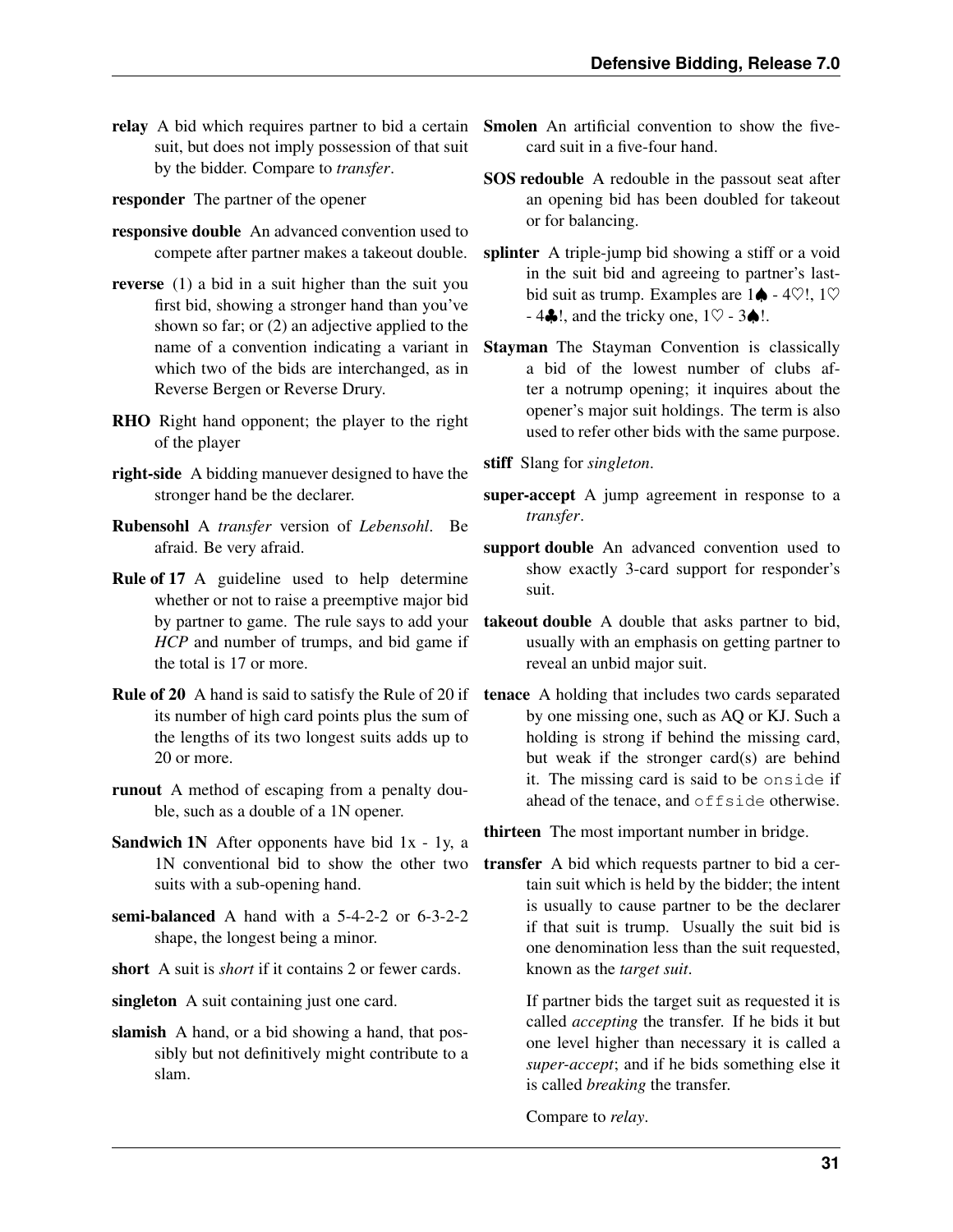- <span id="page-34-0"></span>Two Over One An advanced version of Standard American. Also written 2/1.
- UDA Short for "upside down attitude, right-side up count". A low card is encouraging or from an even number.
- UDCA Short for "upside-down count and upsidedown attitude" card signals. A low card is encouraging or from an odd number.
- underlead To lead a small card from a suit containing an honor; for example to lead the 5 from K985.
- unpassed hand A hand that has not yet had a chance to bid, or did have a chance but did not pass.
- void A suit containing no cards.
- W W is our notation for the "other" major in an auction where a major M has been bid.
- w w is our notation for the "other" minor in an auction where the a minor m has been bid.
- weak A hand, or a bid indicating a hand, too weak for any but obstructive action.

X Double

- XX Redouble
- yarborough A hand containing no honors; a real *[bust](#page-31-4)*.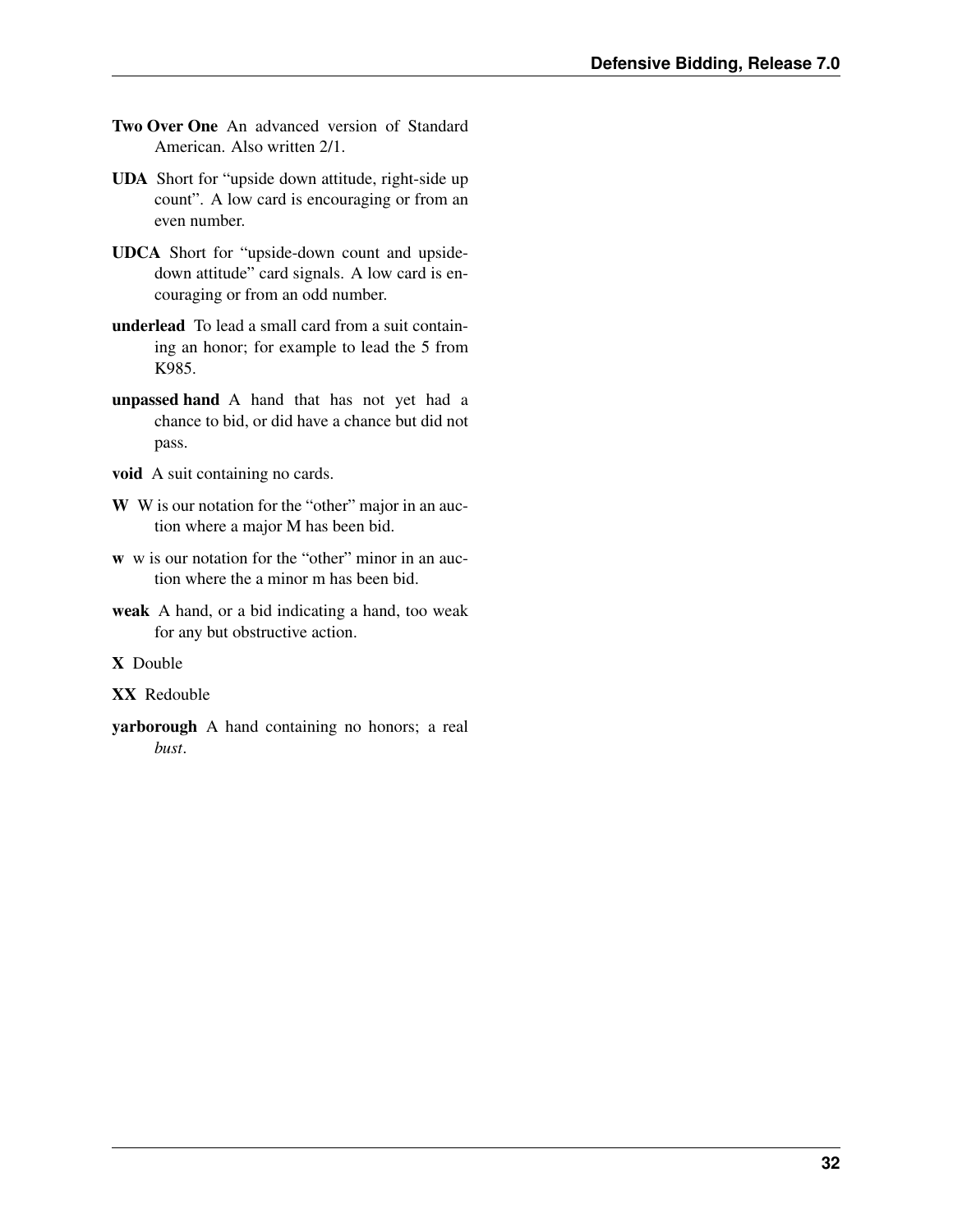#### **INDEX**

#### <span id="page-35-0"></span>Symbols

1N transfers over interference, [17](#page-19-2) 1N opener transfers over interference, [20](#page-22-3) 1N opening or overcall defenses to, [2,](#page-4-5) [3](#page-5-5)  $2/1, 29$  $2/1, 29$ 

## A

advancer, [29](#page-31-5) alert, [29](#page-31-5) announce, [29](#page-31-5) attitude, [29](#page-31-5)

#### B

balanced, [29](#page-31-5) balancing, [29](#page-31-5) Bloomen convention, [3](#page-5-5) business double, [29](#page-31-5) bust, [29](#page-31-5)

## C

Captain, [29](#page-31-5) competitive, [29](#page-31-5) control bid, [29](#page-31-5) controls, [29](#page-31-5) convention, [29](#page-31-5) convention Bloomen, [3](#page-5-5) Escape from Moscow, [7](#page-9-4) Extended Michael's, [8](#page-10-3) Guoba, [7](#page-9-4) Handy Runout, [6](#page-8-3) Landy, [2](#page-4-5) Lebensohl, [12](#page-14-4)

Mathe Defense, [12](#page-14-4) maximal double, [10](#page-12-4) Meckwell, [2](#page-4-5) Meckwell Escapes, [5](#page-7-4) modified Cappelletti, [2](#page-4-5) modified D.O.N.T (*Meckwell*), [2](#page-4-5) Mohan, [3](#page-5-5) Multi-Landy, [3](#page-5-5) responsive double, [10](#page-12-4) Rubensohl, [17,](#page-19-2) [20](#page-22-3) Sandwich 1N, [8](#page-10-3) takeout double, [8](#page-10-3) Top and Bottom, [9](#page-11-1) transfer Lebensohl, [17](#page-19-2) Woolsey, [3](#page-5-5) cooperative double, [29](#page-31-5) count, [29](#page-31-5) cue bid, [29](#page-31-5) current count, [29](#page-31-5)

#### D

D.O.N.T. runout, [7](#page-9-4) defense preempts, [16](#page-18-5) defense to weak 1N, [3](#page-5-5) defenses to 1N opening or overcall, [2,](#page-4-5) [3](#page-5-5) notrump openings, [2](#page-4-5) double Lebensohl, [14](#page-16-3) Lebensohl or Rubensohl response, [16](#page-18-5) maximal, [10](#page-12-4) responsive, [10](#page-12-4) support, [10](#page-12-4)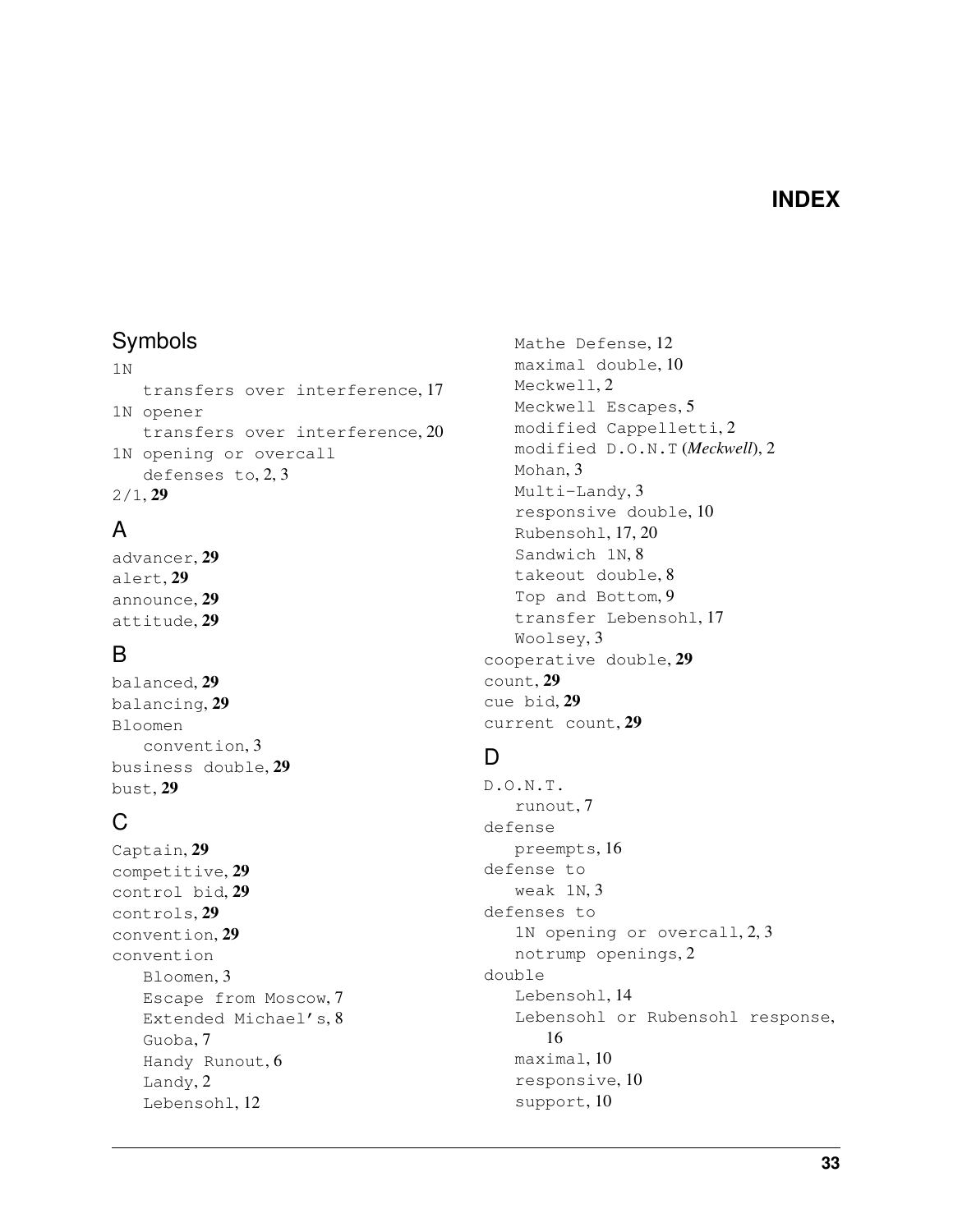doubleton, [29](#page-31-5) Drury, [29](#page-31-5)

## E

Escape from Moscow convention, [7](#page-9-4) runout, [7](#page-9-4) Extended Michael's convention, [8](#page-10-3)

## F

flag bid, [29](#page-31-5) flat, [30](#page-32-9)

#### G

gadgets, [30](#page-32-9) game forcing, [30](#page-32-9) Garbage Stayman, [30](#page-32-9) Gerber, [30](#page-32-9)  $qf, 30$  $qf, 30$ good suit, [30](#page-32-9) Good-Bad 2N Lebensohl, [16](#page-18-5) grand, [30](#page-32-9) Guoba convention, [7](#page-9-4) runout, [7](#page-9-4)

## H

Handy runout, [6](#page-8-3) Handy Runout convention, [6](#page-8-3) HCP, [30](#page-32-9)

#### I

intervenor, [30](#page-32-9) inv, [30](#page-32-9) invitational, [30](#page-32-9)

#### J

jump-shift, [30](#page-32-9)

#### L

Landy convention, [2](#page-4-5) Law of Total Tricks, [30](#page-32-9) leave it in, [30](#page-32-9)

Lebensohl, [30](#page-32-9) Lebensohl convention, [12](#page-14-4) double, [14](#page-16-3) Good-Bad 2N, [16](#page-18-5) Lebensohl or Rubensohl response double, [16](#page-18-5) reverse, [16](#page-18-5) Lebensohl, additional applications, [16](#page-18-5) Lebensohl, weakness of, [15](#page-17-3) LHO, [30](#page-32-9)

#### M

major, [30](#page-32-9) Mathe transfer, [12](#page-14-4) Mathe Defense convention, [12](#page-14-4) maximal double, [10](#page-12-4) maximal double convention, [10](#page-12-4) Meckwell convention, [2](#page-4-5) Meckwell Escapes convention, [5](#page-7-4) runout, [5](#page-7-4) minimax, [30](#page-32-9) minor, [30](#page-32-9) Minorwood, [30](#page-32-9) modified Cappelletti convention, [2](#page-4-5) modified D.O.N.T (*Meckwell*) convention, [2](#page-4-5) Mohan convention, [3](#page-5-5) Multi-Landy convention, [3](#page-5-5)

## N

negative double, [30](#page-32-9) notrump openings defenses to, [2](#page-4-5)

## O

overcaller, [30](#page-32-9)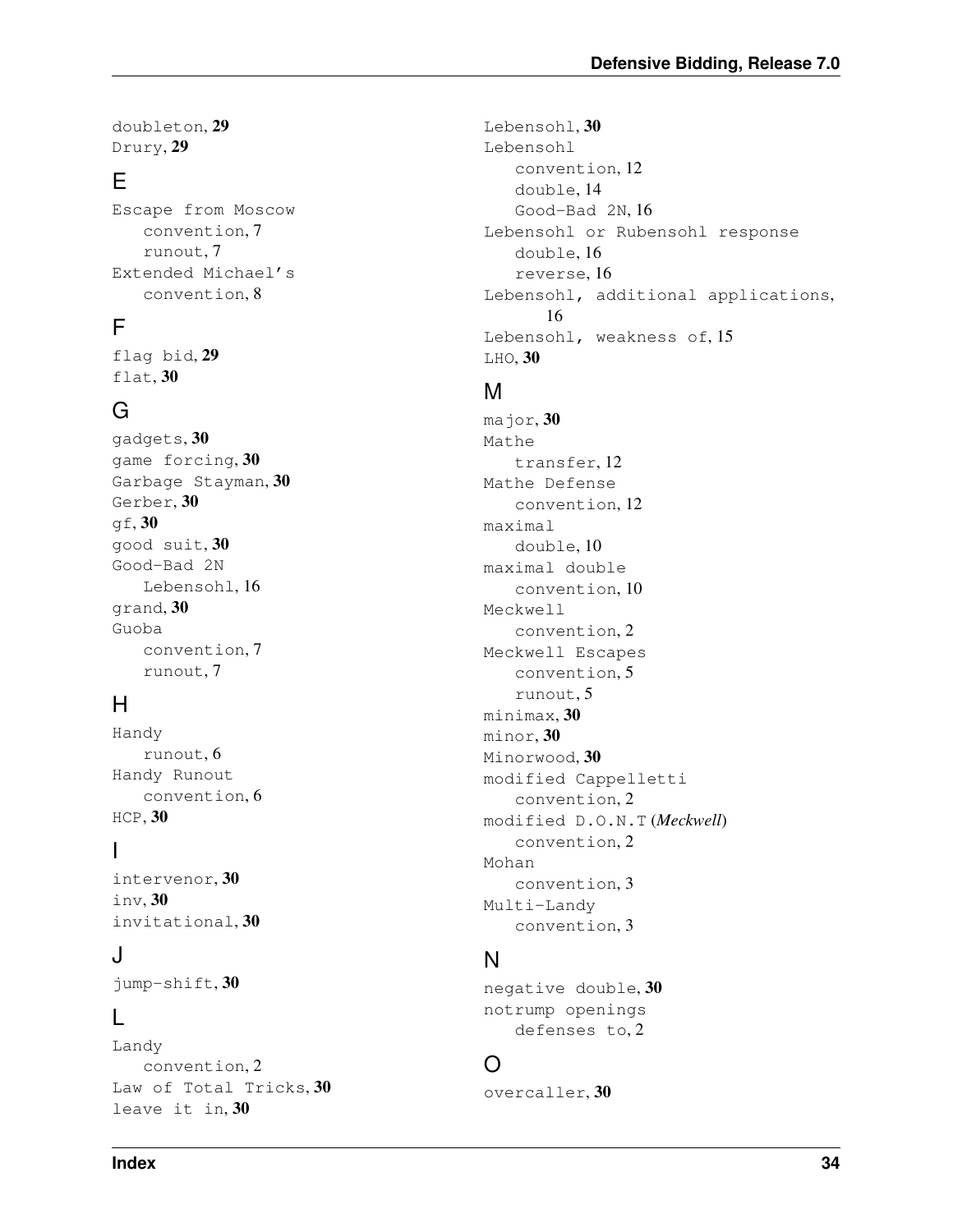### P

pass or correct, [30](#page-32-9) passout seat, [30](#page-32-9) penalty double, [30](#page-32-9) preempt, [30](#page-32-9) preemptive, [30](#page-32-9) preempts defense, [16](#page-18-5) pull, [30](#page-32-9)

## Q

quantitative, [30](#page-32-9)

## R

rattlesnake, [30](#page-32-9) relay, [31](#page-33-4) responder, [31](#page-33-4) responsive double, [10](#page-12-4) responsive double, [31](#page-33-4) responsive double convention, [10](#page-12-4) reverse, [31](#page-33-4) reverse Lebensohl or Rubensohl response, [16](#page-18-5) RHO, [31](#page-33-4) right-side, [31](#page-33-4) Rubensohl, [31](#page-33-4) Rubensohl, [15](#page-17-3) convention, [17,](#page-19-2) [20](#page-22-3) Rule of 17, [31](#page-33-4) Rule of 20, [31](#page-33-4) runout, [31](#page-33-4) runout D.O.N.T., [7](#page-9-4) Escape from Moscow, [7](#page-9-4) Guoba, [7](#page-9-4) Handy, [6](#page-8-3) Meckwell Escapes, [5](#page-7-4) runouts after 1N is doubled, [5](#page-7-4)

## S

Sandwich 1N, [31](#page-33-4) Sandwich 1N convention, [8](#page-10-3) semi-balanced, [31](#page-33-4) short, [31](#page-33-4)

singleton, [31](#page-33-4) slamish, [31](#page-33-4) Smolen, [31](#page-33-4) SOS redouble, [31](#page-33-4) splinter, [31](#page-33-4) Stayman, [31](#page-33-4) stiff, [31](#page-33-4) super-accept, [31](#page-33-4) support double, [10](#page-12-4) support double, [31](#page-33-4)

## T

takeout double, [31](#page-33-4) takeout double convention, [8](#page-10-3) tenace, [31](#page-33-4) thirteen, [31](#page-33-4) TL, [17](#page-19-2) Top and Bottom convention, [9](#page-11-1) transfer, [31](#page-33-4) transfer Mathe, [12](#page-14-4) transfer Lebensohl convention, [17](#page-19-2) transfers over interference 1N, [17](#page-19-2) 1N opener, [20](#page-22-3) Two Over One, [32](#page-34-0) two-suited bids, [2,](#page-4-5) [3,](#page-5-5) [8,](#page-10-3) [9](#page-11-1)

## $\cup$

UDA, [32](#page-34-0) UDCA, [32](#page-34-0) underlead, [32](#page-34-0) unpassed hand, [32](#page-34-0)

#### V

void, [32](#page-34-0)

#### W

W, [32](#page-34-0) w, [32](#page-34-0) weak, [32](#page-34-0) weak 1N defense to, [3](#page-5-5) Woolsey